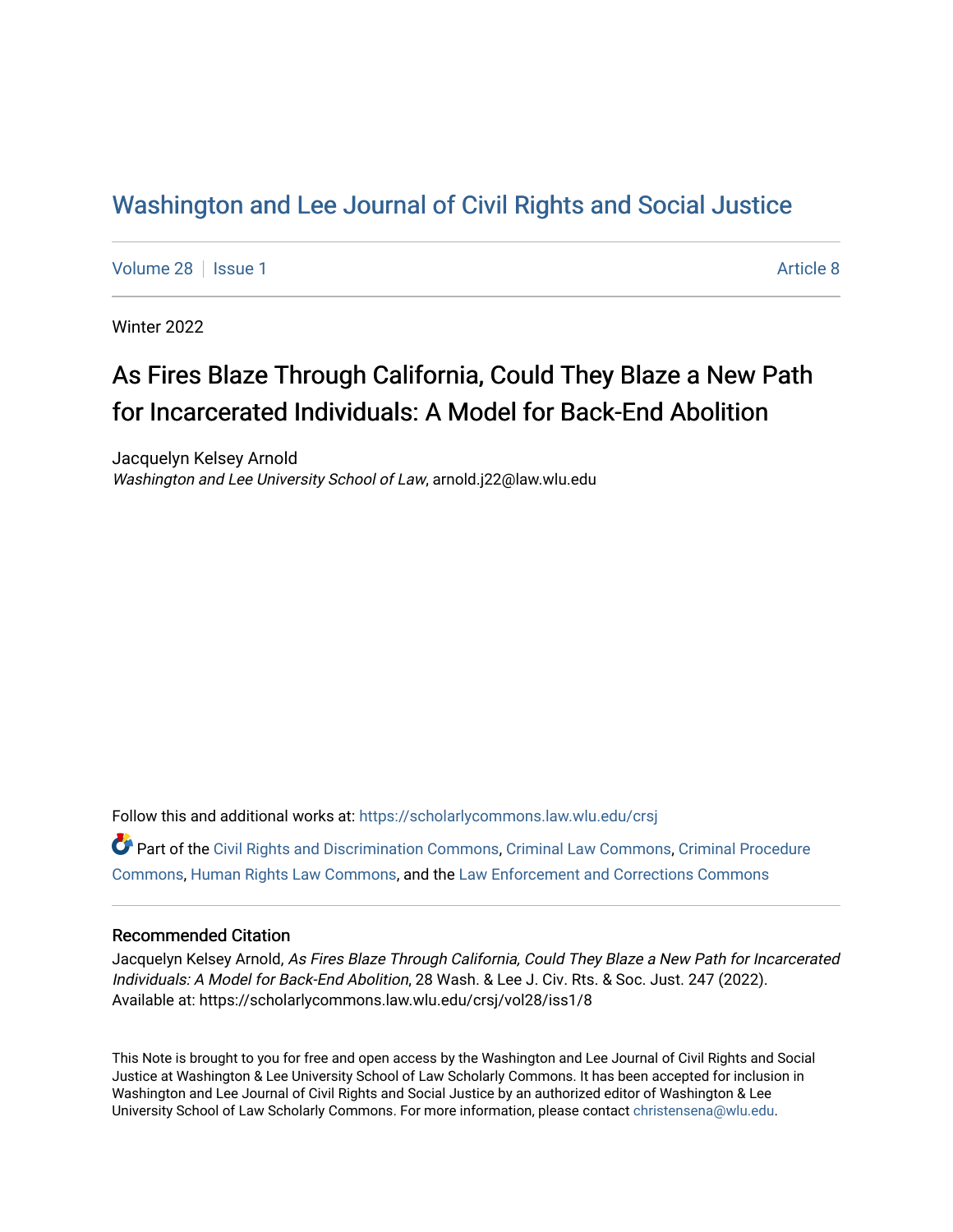## **As Fires Blaze Through California, Could They Blaze a New Path for Incarcerated Individuals: A Model for Back-End Abolition**

Jacquelyn Kelsey Arnold\*

#### *Abstract*

*This Note provides a critique on the current system of prison labor through the lens of the California wildfires and the lack of inmate labor due to early release in the wake of COVID-19. This Note provides an overview of the relevant history of the Thirteenth Amendment, contextualizes mass incarceration as a product of the "War on Drugs" in the United States, and consequently, discusses the significant and dramatic expansion of the prison industrial complex and the use of prison labor as a growing source of production labor. It concludes with a recommendation for a provisional back-end abolition model that provides relief for any inmate who completes prison labor. This includes both those who are currently incarcerated, and those who have already been released. The relief is meant to go beyond the measures currently implemented on the front-end and to complement the prison abolition movement.*

## *Table of Contents*

I. Introduction.............................................................................. 248

<sup>\*</sup> J.D. Candidate, May 2022, Washington and Lee University School of Law. I would like to extend my sincerest gratitude to everyone who assisted me in the writing process for this Note. Specifically, I would like to thank Brandon Hasbrouck, my Note Advisor, and Danielle Potter, my Note Editor, for their critiques and suggestions along the way. I would also like to thank my mom and my sisters for their continued support throughout my law school career.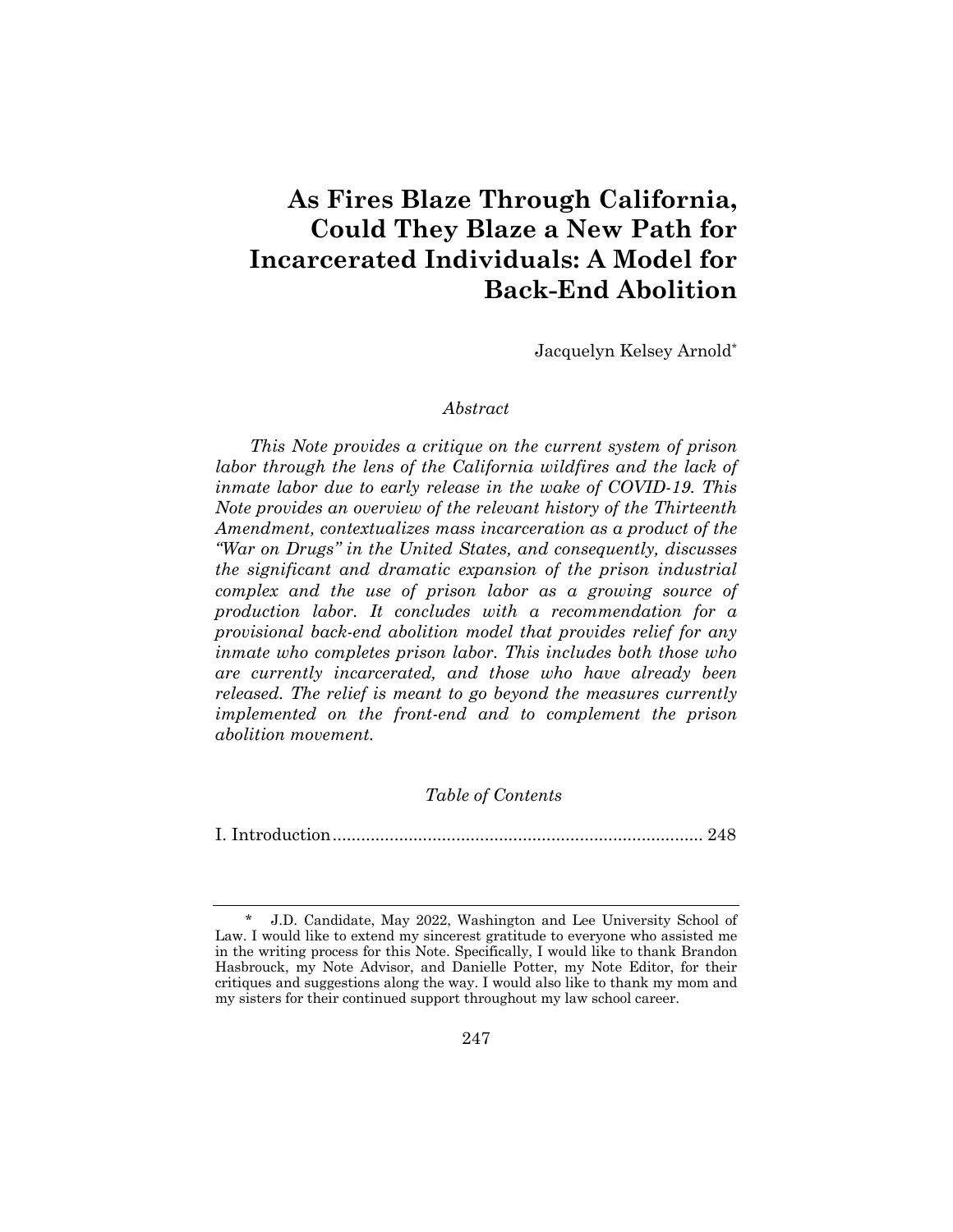| B. Mass Incarceration, the War on Drugs, and the Growth in  |  |
|-------------------------------------------------------------|--|
|                                                             |  |
|                                                             |  |
| III. Compassionate Release and the Crisis in California 268 |  |
|                                                             |  |
|                                                             |  |
|                                                             |  |
|                                                             |  |
|                                                             |  |
|                                                             |  |
|                                                             |  |
|                                                             |  |
|                                                             |  |
|                                                             |  |
|                                                             |  |

"*You have to act as if it were possible to radically transform the world. And you have to do it all the time."* —Angela Davis

## *I. Introduction*

California currently faces unprecedented wildfires, already breaking the record for acres burned by this time last season.<sup>1</sup> Officials across the country argue that a lack of resources due to inmate firefighters either being released following compassionate release programs or needing to be quarantined due to exposure or

<sup>1</sup>*. See* Hollie Silverman, *Wildfires Force Evacuation of Entire Town in Central California*, CNN, (last updated Sept. 7, 2020 10:23 PM) ("The state broke its record for land scorched statewide [September 6, 2020] with 2.09 million acres burned . . . .") [https://perma.cc/M5E8-L5UT].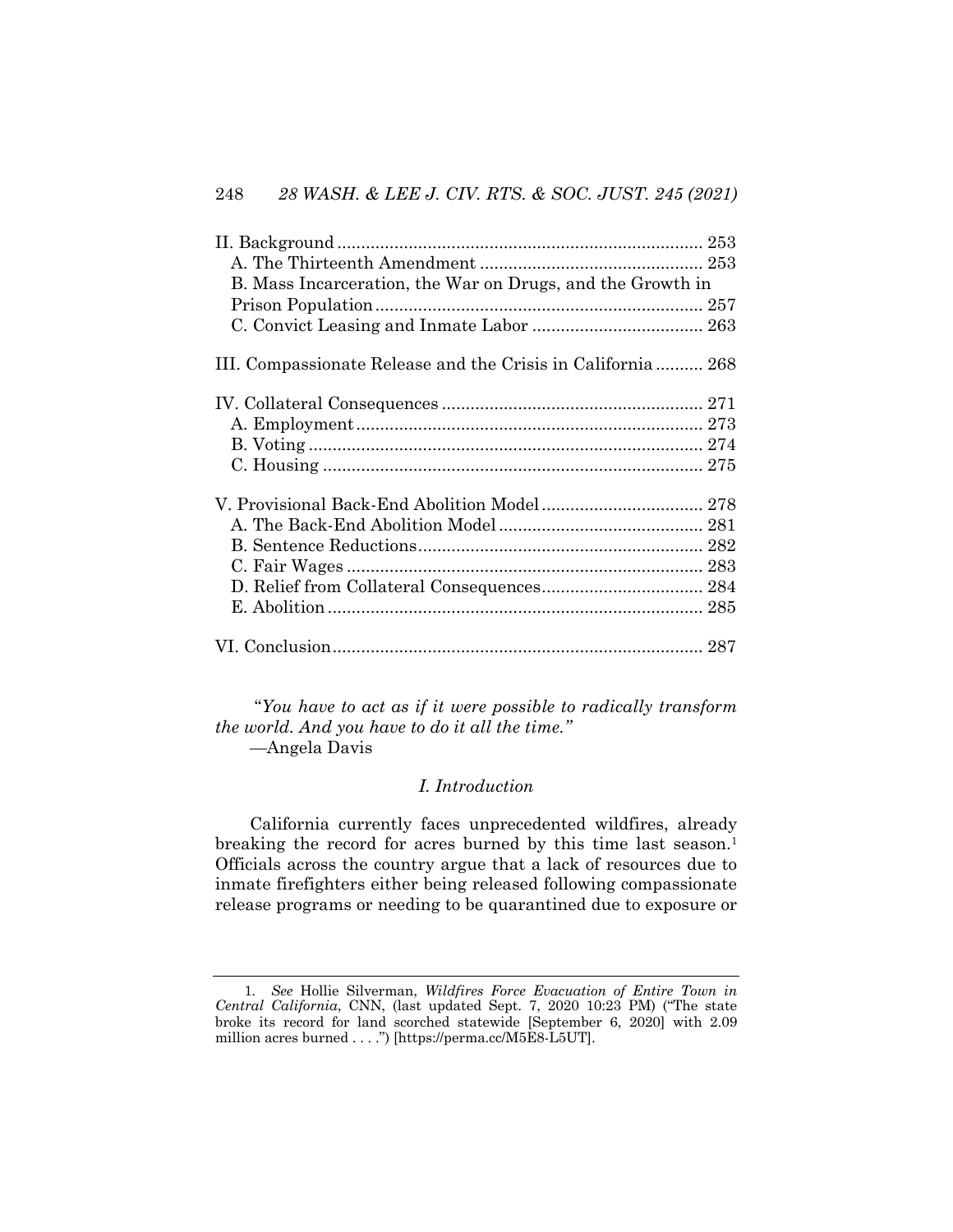illness from COVID-19 is exacerbating this problem.2 Mike Hampton, a former corrections officer who worked for an inmate fire camp, criticized the California Department of Corrections and Rehabilitation ("CDCR") for releasing inmate firefighters during a global pandemic, asking "[h]ow do you justify releasing all of these inmates in prime fire season with all these fires going on. The inmates should have been put on the fire lines, fighting fires."3 California's reliance on this source of labor is now being exploited, rather than exacerbated, following the release of thousands of inmates.4 The justification is that inmates are humans, who should not be asked to risk their life to the dangers of firefighting without considerable compensation, a sentence reduction, or relief from collateral consequences.5

On Friday September 9th, 2020, California Governor Gavin Newsom signed Bill AB2147, allowing certain inmates who are on the frontlines fighting wildfires to have their records expunged after serving their sentences.6 Shockingly, prior to the passage of

3. Fuller, *supra* note 2.

4*. See id.* (highlighting that the release of inmate firefighters through the early release programs is bringing up questions of whether or not the state should be relying in this program).

6*. See* J. Edward Moreno, *Newsom Signs Legislation Allowing Pathway for Inmate Firefighters to Become Professional After Release*, THE HILL (Sept. 12,

<sup>2.</sup> *See* Alisha Ebrahimji & Sarah Moon, *California Faces an Inmate Firefighter Shortage Because the State Released Them Early Due to the Pandemic*, CNN, (last updated Aug. 24, 2020 12:23 PM) (discussing the CDCR early release program) [https://perma.cc/33B5-YLWM]; *see also* Thomas Fuller, *Coronavirus Limits California's Efforts to Fight Fires With Prison Labor*, N.Y. TIMES, (last updated Aug. 24, 2020) (explaining how there were many inmate firefighters absent from the fire lines as they had already gone home as part of an early release program protecting them from coronavirus) [https://perma.cc/L5NF-JFMA]; *see* Ebrahimji, *supra* note 2 ("With inmates being released early, 'this leaves us with less hand crews for firefighting efforts'."); *see also* Fuller, *supra* note 2 (detailing the reduced number of inmate firefighters currently deployed).

<sup>5.</sup> Inmate laborers make pennies on the dollar. Not only do inmate firefighters risk their lives through the normal dangers of firefighting, but this year are also facing considerable risks of exposure to COVID-19. Therefore, now more than ever inmates should be protected from additional harm from the virus and fairly compensated for their labor. *See* Emma Gray Ellis, *Covid-19's Toll on Prison Labor Doesn't Just Hurt Inmates*, WIRED (May 19, 2020, 2:07PM) ("Going to work in prison during a pandemic presents all the same health risks that going to work in the outside world does, and then heaps dozens more potential problems on top of them.") [https://perma.cc/5KWP-Q7DD].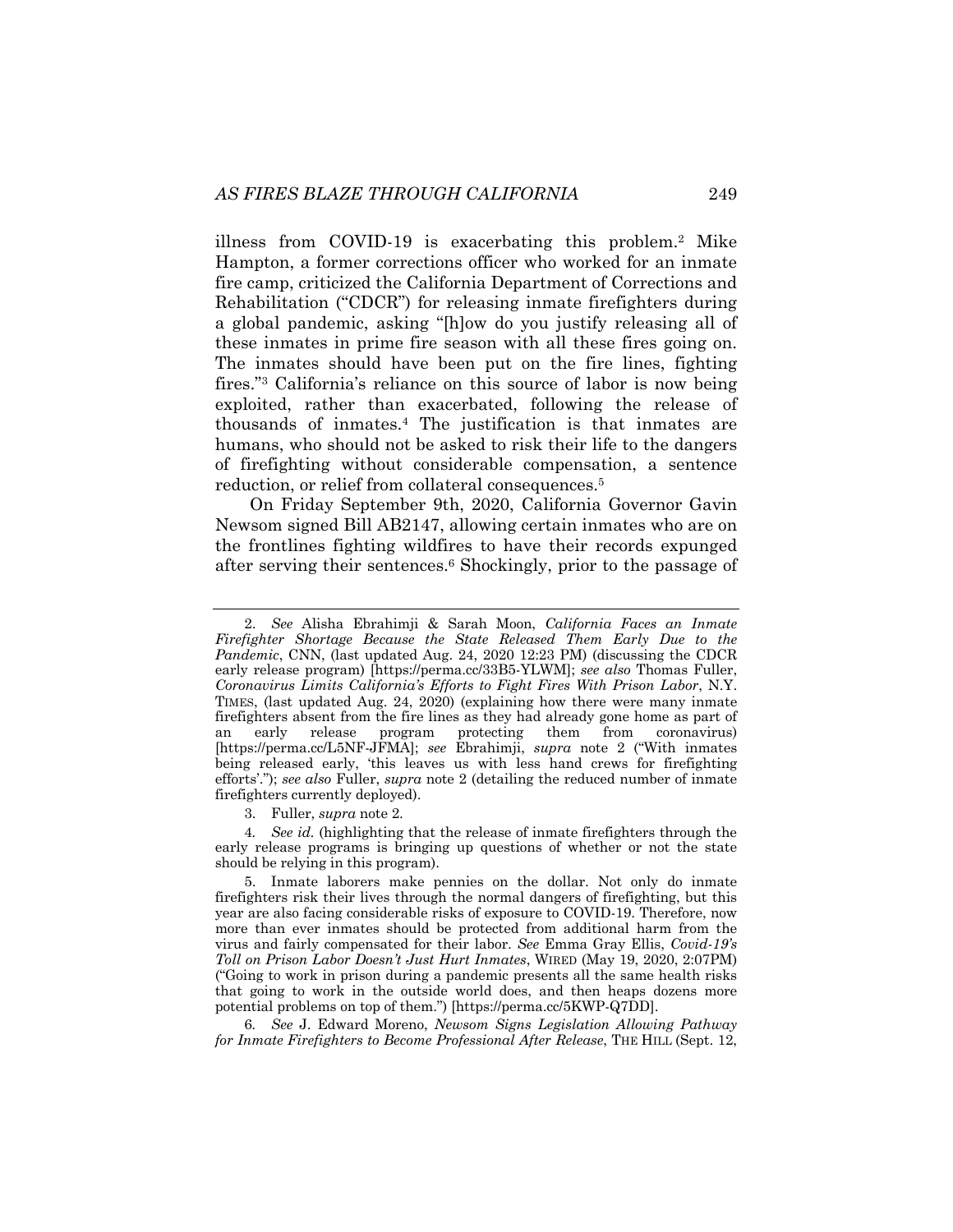this legislation, inmates who served on the frontlines as inmate firefighters were not able to become career firefighters upon release because of their criminal record.7

The COVID-19 compassionate release programs are a great first step for relief for many incarcerated individuals.8 Thousands of individuals have been released in this year alone because of these programs.9 However, the program's reach is limited as to whom can qualify.<sup>10</sup> This program only offers relief to nonviolent offenders who did not have to register as sex offenders and had only sixty days or less to serve.11 Further, upon release, the returned citizens are still faced with the uphill battle of reentry due to looming collateral consequences.12

There is a long history of mass incarceration, and the corresponding practice of using prison labor, in the United States.13 The lack of inmate firefighters in California highlighted the much larger issue of our nation's reliance on prison labor, and

8*. See COVID-19 Information*, CALIFORNIA DEP'T OF CORRECTIONS AND REHABILITATION, (last updated Jan. 29, 2021) (explaining the effect of the compassionate release on prison populations) [https://perma.cc/FHB2-SQVU].

9. *See id.* (explaining that the prison population has been reduced by 24,657 since March 11, 2020).

10*. See Additional Actions to Reduce Population and Maximize Space*, CALIFORNIA DEP'T OF CORRECTIONS AND REHABILITATION (explaining that this relief only extends to persons serving a sentence for non-violent offenses, who did not have to register as a sex offender and had 60 days or less to serve) [https://perma.cc/M2Z3-RU2C].

11*. See id*. (explaining the limited reach of the COVID-19 early release programs).

12*. See* Brian M. Murray, *Are Collateral Consequences Deserved?*, 95 NOTRE DAME L. REV. 1031, 1032 (2020) (explaining that the lasting effects of collateral consequences are often the harshest part of a criminal sentence, especially when defendants often do not know of these consequences at the time they enter into a plea deal).

13*. See generally* Heather Ann Thompson, *Why Mass Incarceration Matters: Rethinking Crisis, Decline, and Transformation in Postwar American History*, 97 THE JOURNAL OF AM. HISTORY 703 (2010).

<sup>2020, 5:18</sup>PM) (explaining California Governor's recent legislation allowing some firefighters to become professional upon release) [https://perma.cc/CHM5- GAAB].

<sup>7</sup>*. See* Mihir Saveri, *As Inmates, They Fight California's Fires. As Ex-Convicts, Their Firefighting Prospects Wilt*, N.Y. TIMES (Nov. 15, 2018) (detailing various fire departments' policies prohibiting individuals with criminal records from gaining employment with the fire department) [https://perma.cc/D4EQ-76D2].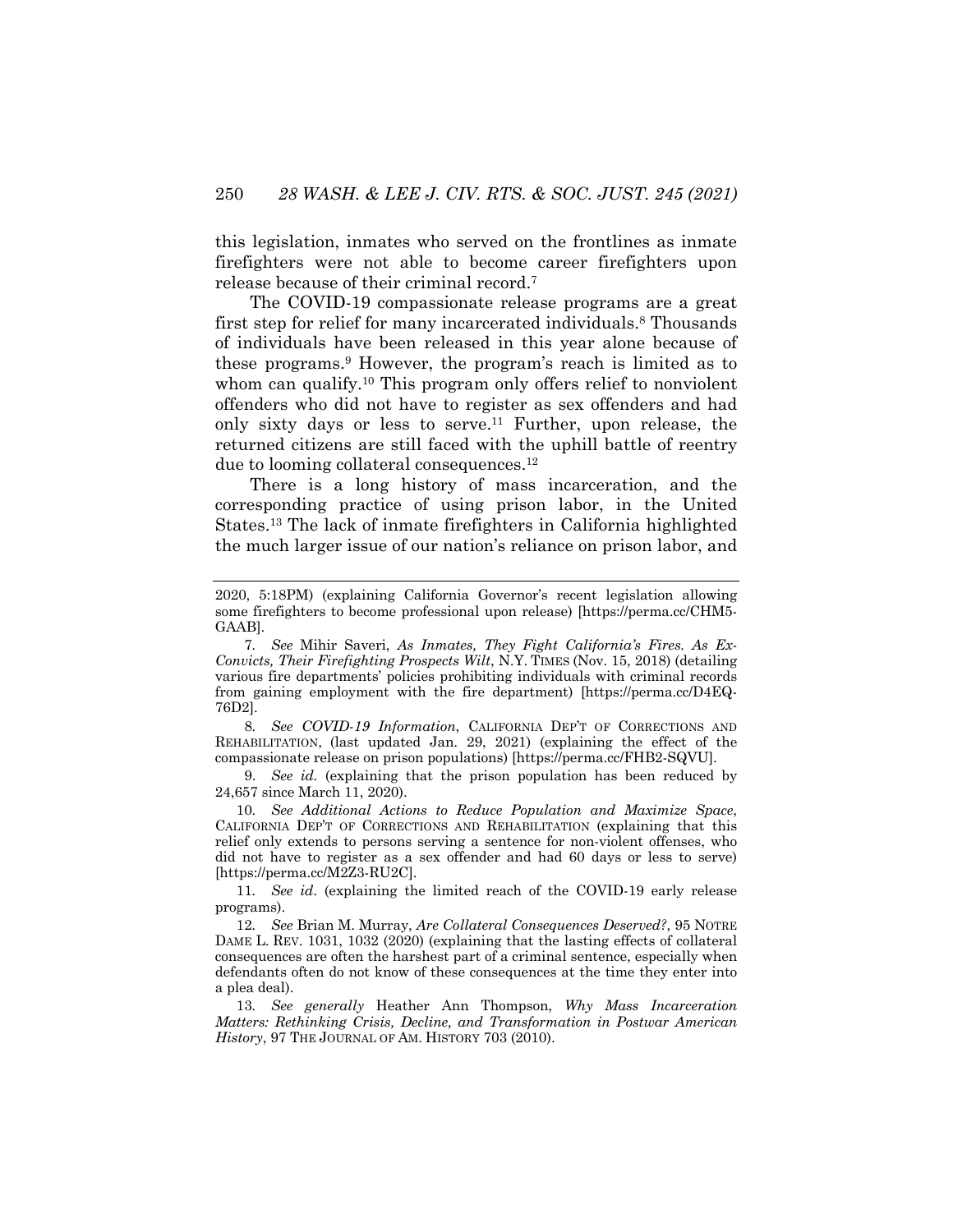it helped to expose the systemic racism present in our criminal justice system. In late 2020, the Democrats in the House and Senate introduced a joint resolution seeking to abolish prison labor.14 The resolution would remove the punishment clause from the Thirteenth Amendment,15 which effectively allows members of prison to be used as "cheap and free labor."16 This Note advances a provisional model<sup>17</sup> for back-end abolition that expands the scope of relief of the COVID-19 compassionate release programs and Governor Newsom's collateral relief to all inmates through an incentivized, optional labor program. If the joint resolution is successful, this back-end provisional model would allow incarcerated individuals to opt into the labor system, making them eligible for minimum wage payment, sentence reductions, and relief from collateral consequences through expungement, pardons, and commutations. If unsuccessful, the back-end model calls for the same relief to be provided to all incarcerated individuals being forced to participate in prison slavery.18 Finally, through sentence reductions alone, this model

15. U.S. CONST. amend. XIII.

16*. See id*. (explaining that the purpose of the abolition amendment is to end the longstanding practice of prison slavery made possible through the Thirteenth Amendment's punishment clause).

17. This model is provisional because each state has a different system of laws regarding commutation, pardons, and expungement, so states can work off of this model and adopt and alter it consistent with the laws of that state. *See*  Devon W. Carbado *Blue-on-Black Violence: A Provisional Model of Some of the Causes*, 104 GEO. L. J. 1479, 1483 (2016) ("The model I offer does not purport to be a 'total theory' explanation . . . instead, as a heuristic device or provisional  $account \dots$ ").

<sup>14</sup>*. See* Brakkton Booker, *Democrats Push 'Abolition Amendment' to Fully Erase Slavery from U.S. Constitution*, NPR (Dec. 3, 2020 6:43 PM) (explaining a joint resolution introduced in the House and Senate that seeks to remove the "punishment" clause from the Thirteenth Amendment as an attempt to root out systematic racism in the country) [https://perma.cc/FD6G-RU2P]; *see also* Terry Tang, *Lawmakers Mark Juneteenth by Reviving 'Abolition Amendment*,' AP (June 18, 2021) (explaining the revival of the joint resolution following the nation's announcement of Juneteenth as a federal holiday) [https://perma.cc/8R9Q-QGYZ].

<sup>18</sup>*. See* Jennifer Rae Taylor, *Constitutionally Unprotected: Prison Slavery, Felon Disenfranchisement, and the Criminal Exception to Citizenship Rights*, 47 GONZ. L. REV. 365, 368 (2011) ("Modern prison slavery and felon disenfranchisement are lingering remnants of post-Civil War laws that deliberately manipulated the criminal law for the purpose of relegating Blacks to a constitutionally permissible state of second-class citizenship.").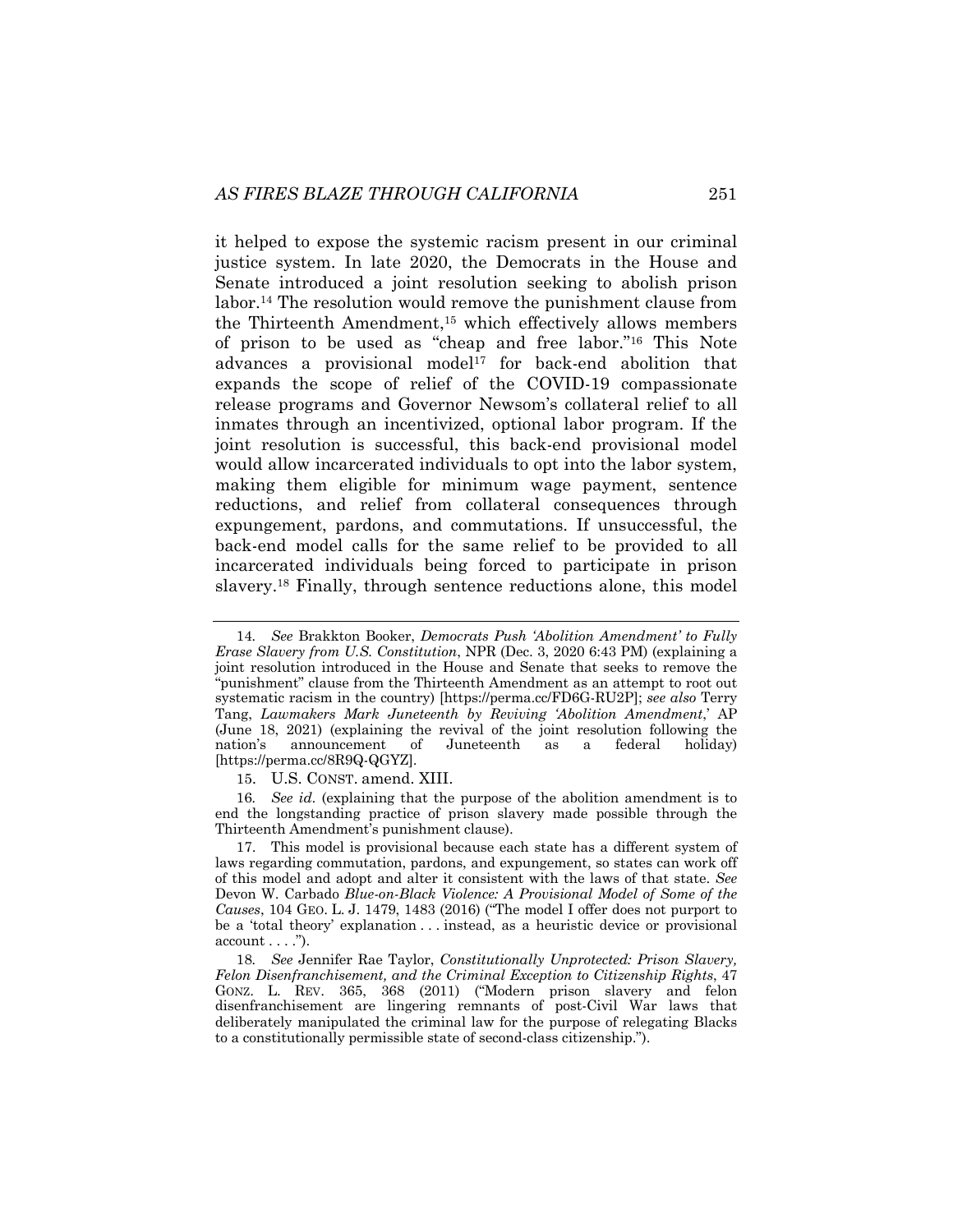would have a tremendous impact on the abolition movement by way of massive decreases in the number of individuals currently incarcerated and lessening the impact of collateral consequences on returned citizens.

This Note proceeds as follows. Part II19 provides the relevant history of Thirteenth Amendment, contextualizes mass incarceration as a product of the "War on Drugs" in the United States, and consequently, discusses the significant and dramatic expansion of the prison industrial complex and the use of prison labor as a growing source of production labor.

Part III20 explains the state and federal changes to compassionate release and the similar state laws as they relate to COVID-19 and early release. These laws are essential for protecting inmates, many of whom are part of an "increased risk"21 population, yet officials in states like California are criticizing the laws because it leaves them in need of laborers. This Part explains the need for these early release policies and highlights how these laws have exposed the over-reliance on inmate labor in the United States. Additionally, this Part examines the specific example of the California wildfire crisis and explains that officials claim that early release programs exacerbated this problem, yet those same officials fail to address the benefits of the early release program to these at-risk individuals. This example encapsulates the country's larger scale reliance on prison labor, and how COVID-19 has impacted this reliance.

Part IV<sup>22</sup> explores collateral consequences, which are legal disabilities imposed by law as a result of a criminal conviction, and why they have such a devastating impact on formerly incarcerated individuals.

Finally, Part  $V^{23}$  provides recommendations to implement a provisional back-end abolition model. This model provides relief

<sup>19</sup>*. See infra* Part II.

<sup>20</sup>*. See infra* Part III.

<sup>21</sup>*. See People with Certain Medical Conditions*, CDC, (last updated Aug. 20, 2021) (stating the various medical conditions that have been linked with severe illness from the virus that causes COVID-19) [https://perma.cc/U4WR-MKX8].

<sup>22</sup>*. See infra* Part IV.

<sup>23</sup>*. See infra* Part V.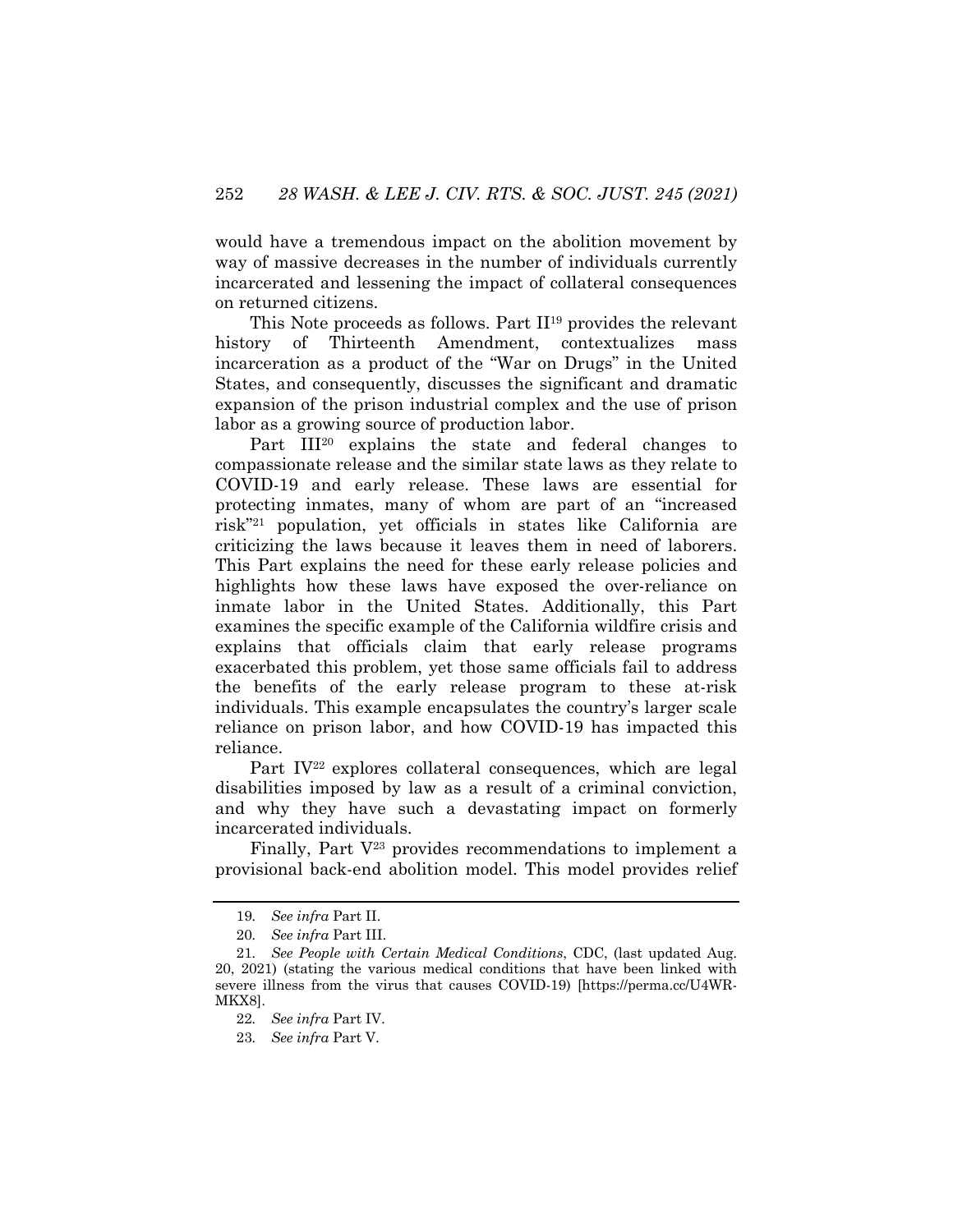for all inmates who complete any sort of prison labor, including those currently incarcerated and those who have already been released. This model includes proper wages, sentence reductions, expungement, and relief from other collateral consequences as incentive for completion of prison labor. The extent of relief will be dependent on factors such as type of offender (violent versus non-violent) and the amount of time worked. This model is meant to provide relief beyond what has already been provided on the front-end. It is important to underscore that this model is a complement to—and perhaps essential to—the prison abolition movement.

#### *II. Background*

This Part provides an overview of the history of slavery and prison labor in the United States. It provides the reader with an understanding of how the Thirteenth Amendment, though passed to abolish slavery, instead provided an exception clause that has allowed slavery to persist under a new name.

#### A. *The Thirteenth Amendment*

The Thirteenth Amendment states that "[n]either slavery nor involuntary servitude, *except as a punishment for crime* whereof the party shall have been duly convicted, shall exist within the United States, or any place subject to their jurisdiction."<sup>24</sup> The natural reading of the punishment exception allows for both slavery and involuntary servitude to persist.25 It is often asked whether or not it was successful in ending slavery.26 As such, Democrats introduced a joint resolution late last year

<sup>24.</sup> U.S. CONST. amend. XIII (emphasis added).

<sup>25</sup>*. See* Scott W. Howe, *Slavery as Punishment: Original Public Meaning, Cruel and Unusual Punishment, and the Neglected Clause in the Thirteenth Amendment*, 51 ARIZ. L. REV. 983, 989 (2009) (explaining that the language used in the punishment clause allows for slavery and involuntary servitude to persist despite the amendment being passed to end slavery).

<sup>26</sup>*. See, e.g.*, Michelle Goodwin, *The Thirteenth Amendment: Modern Slavery, Capitalism, and Mass Incarceration*, 104 CORNELL L. REV. 899, 922 (2019) (" . . . one cannot but wonder: *was slavery every truly meant to be abolished*?").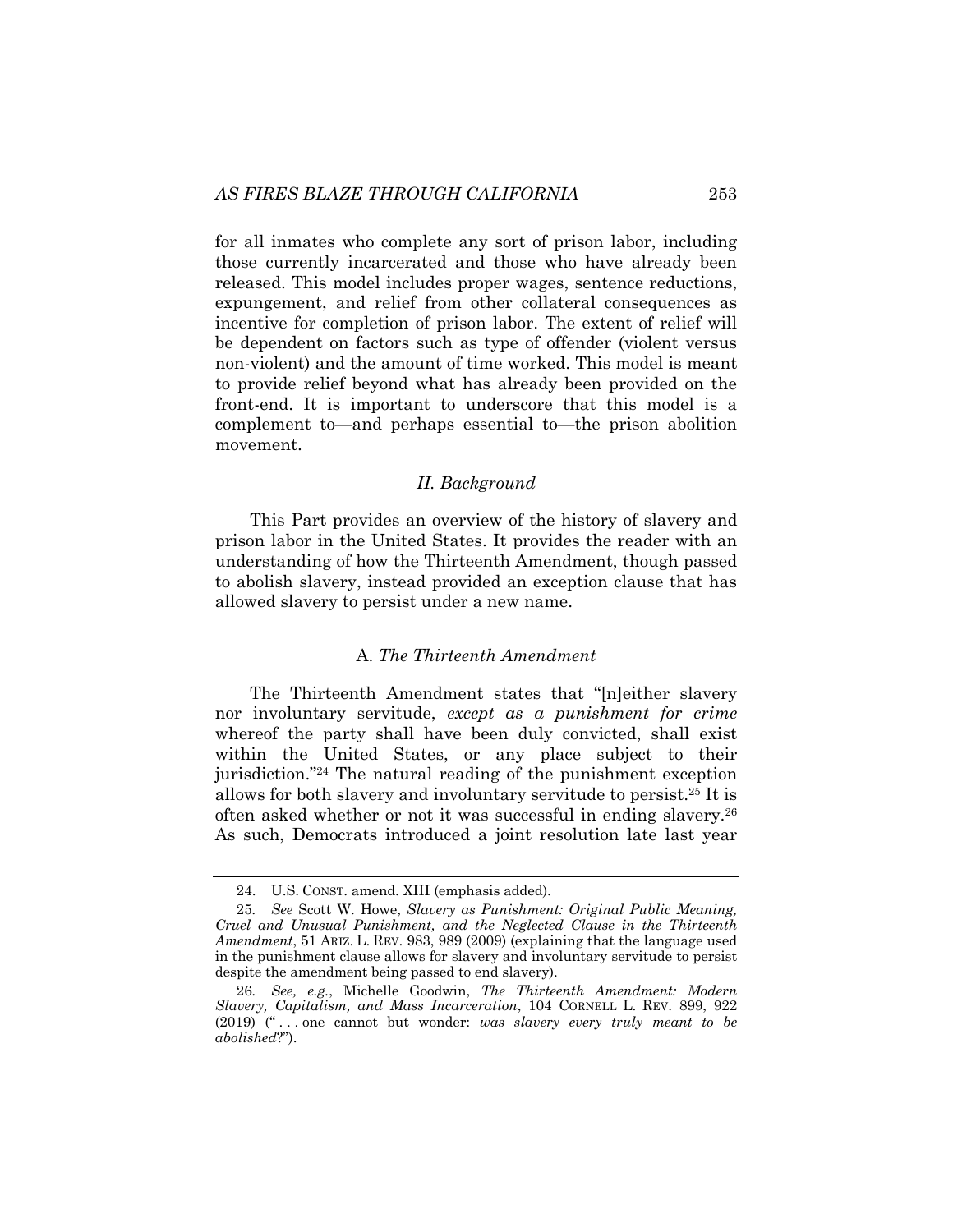seeking to remove the punishment clause from the Thirteenth Amendment.<sup>27</sup>

As it was originally proposed, the Thirteenth Amendment prohibited slavery completely, but it allowed for "involuntary servitude" as punishment for a crime—implying that those who might be sentenced to hard labor were not condemned to lifelong enslavement.28 Though the drafters discussed several versions of the Amendment, no record of the Senate Judiciary Committee's deliberation survives.29 Therefore, the complete meaning of the "Punishment Clause" is not readily ascertainable from its scarce legislative history.30 Historians are left to debate whether race was discussed in conjunction with the creation of the Punishment Clause.31 Some scholars suggest that the Punishment Clause was intended to reinforce and legitimize inequality among citizens and is responsible for "institutionalizing a system of relentless racial subordination."32 Other historians point out that by 1835. imprisonment with hard labor was a common punishment for most crimes, and they therefore argue that the Thirteenth Amendment was meant to preserve this existing system of prison labor.<sup>33</sup> Critics of this theory point out that those systems were

<sup>27</sup>*. See* Booker, *supra* note 14 (explaining a joint resolution introduced in the House and Senate that seeks to remove the "punishment" clause from the Thirteenth Amendment as an attempt to root out systematic racism in the country).

<sup>28</sup>*. See* Howe, *supra* note 25, at 994 (explaining that the first proposal by Representative Ashley stated, "Slavery, being incompatible with a free Government, is forever prohibited in the United States; and involuntary servitude shall be permitted only as punishment for a crime").

<sup>29</sup>*. See id.* at 991 (explaining the deliberation processes of the Senate Judiciary Committee and the fact that no record of the deliberation remains).

<sup>30</sup>*. See* Goodwin, *supra* note 26, at 925 (explaining the lack of deliberations record and the difficulty ascertaining the true meaning because of "scant legislative history).

<sup>31</sup>*. See id.* at 926 ("Historians debate whether the Punishment Clause had anything to do with race.").

<sup>32</sup>*. See id.* at 928 (explaining the argument of scholars who think this was meant to continue institutional racism and racial subordination).

<sup>33</sup>*. See* MICHELLE ALEXANDER, THE NEW JIM CROW: MASS INCARCERATION IN THE AGE OF COLORBLINDNESS 16 (2010) (tracing the origins of "penal slavery" to contemporary mass incarceration).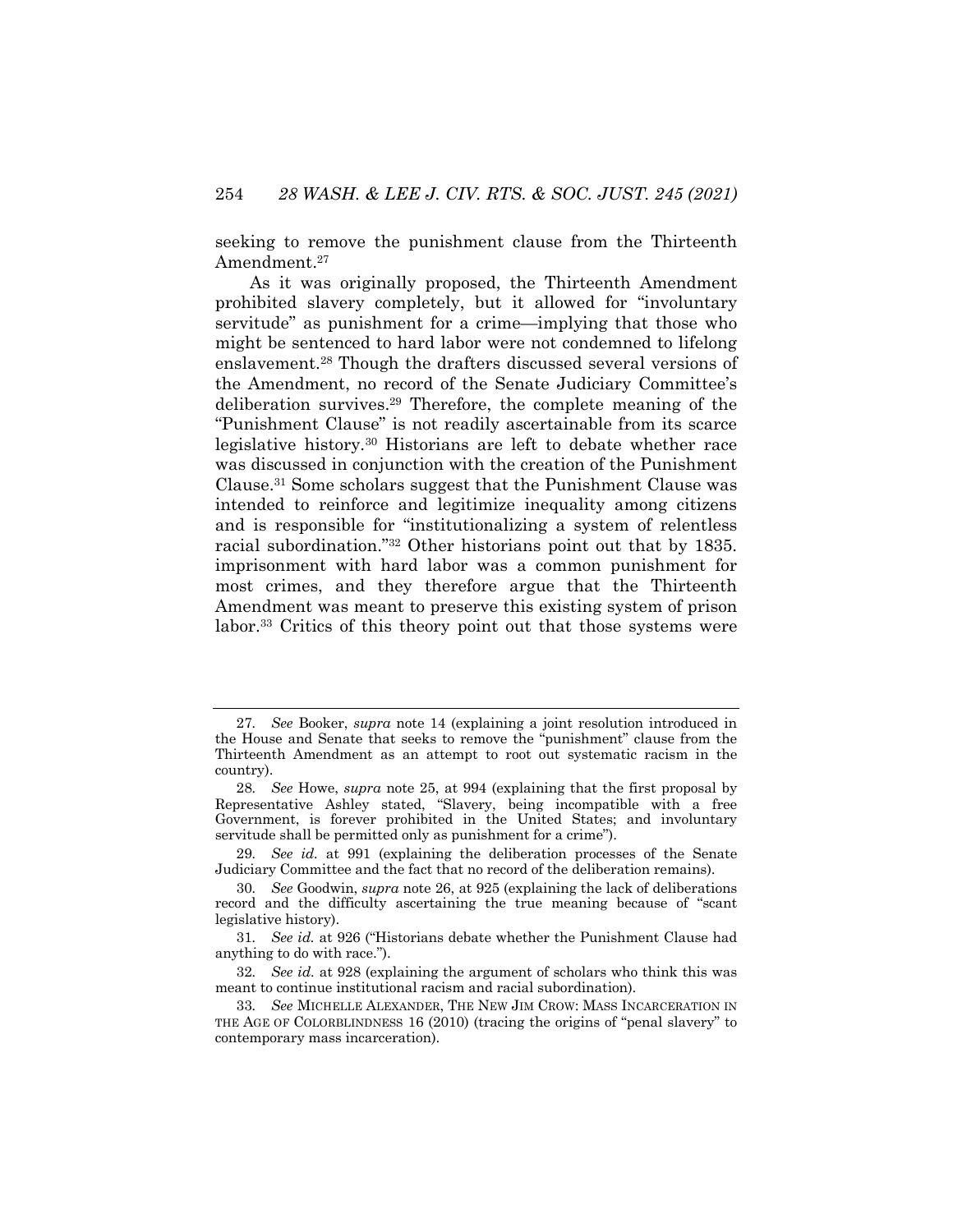already racialized.34 "Thus, whether the Thirteenth Amendment's Punishment Clause preserved penal labor as a longstanding criminal justice norm or not, it has functionally preserved slavery as a means of persistent racial subjugation."35

Following the abolition of slavery, states found new ways to restrict the freedom of newly emancipated Black individuals through the creation of "Black Codes."36 The Black Codes consisted of special laws that applied only to Black persons.37 These codes created barriers to full freedom and equality even after the passage of the Thirteenth and Fourteenth Amendments.38 Some states denied Black citizens ownership of land and prohibited them from operating businesses, forcing them to return to work for contracts.39 Black Codes provided a legal work around for the demand for low or no wage labor by way of the Punishment Clause of the Thirteenth Amendment.<sup>40</sup> Penalties for breaking these codes were incredibly harsh. Fines could be as much as fifty dollars,<sup>41</sup> for even minor offenses, and failure to pay resulted in confinement to labor, authorized by the Black Codes.42 "These laws were expressively retaliatory against

38*. See* Goodwin, *supra* note 26, at 935 (explaining that even after the abolishment of slavery, the Black Codes imposed various obstacles to freedom).

39*. See* HERBERT HILL, BLACK LABOR AND THE AMERICAN LEGAL SYSTEM: RACE, WORK, AND THE LAW 13–15 (1985) (explaining that slavery was effectively reinvented through the use of Black Codes, Jim Crow laws, and the use of violence by labor unions).

40*. See* Goodwin, *supra* note 26, at 936 ("Rather than individual planters illegally exerting control over their former slaves by forcing them to labor for no compensation . . . a legislative solution provided the mechanism to acquire noncompensated [*sic*] laborers through exercise of the Punishment Clause.").

41. According to the Bureau of Labor Statistics, a fifty-dollar fine in 1913 is equivalent to \$1,259.28 in 2017. *CPI Inflation Calculator*, U.S. BUREAU OF LAB. STAT. [https://perma.cc/GD6J-W99V].

42*. See* Goodwin, *supra* note 26, at 937–38 (describing the harsh consequences for even minor offenses under the Black Codes).

<sup>34</sup>*. See* Goodwin, *supra* note 26, at 932 ("What they overlook, however, is that those systems were already racialized.").

<sup>35</sup>*. Id.* at 933.

<sup>36</sup>*. See id.* at 935 (explaining that the Black Codes which were enacted in many southern states severely restricted the rights of newly freed Blacks).

<sup>37</sup>*. See The Southern Black Codes of 1865-66*, CONST. RTS. FOUND. (explaining that these codes applied only to Black persons and were harsh and vindictive) [https://perma.cc/GE99-NW4H].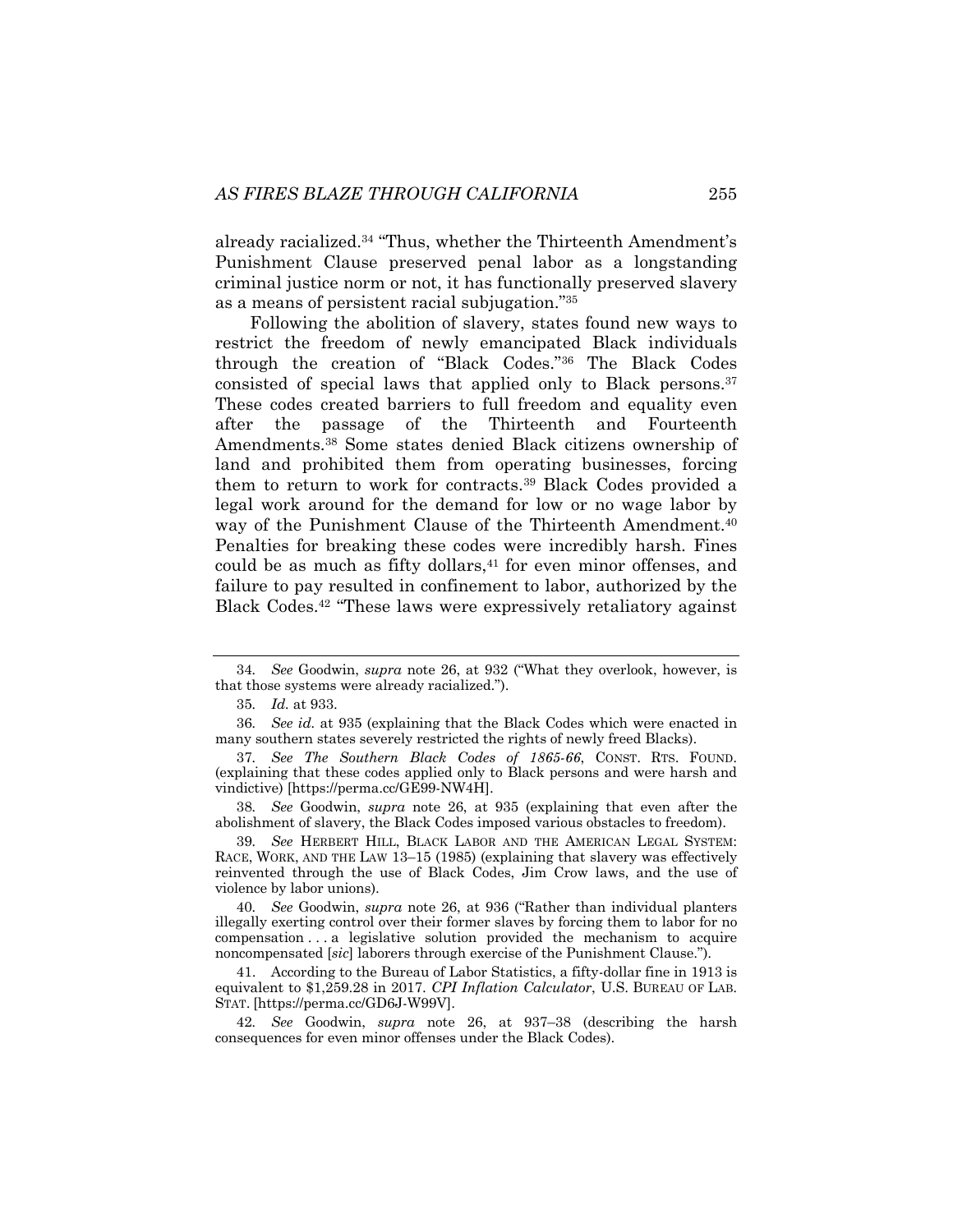Blacks, barring where they could live and forcing them to provide annual reports related to their homes and employment."43 Some states, such as Georgia, even had Black Codes that provided for life-long leasing of Black individuals.44

Those early Black Codes helped birth what came to be known as "Jim Crow" Laws.45 States enacted these laws to legitimize racial segregation.46 Additionally, language lacking from the Fifteenth Amendment allowed for states to impose barriers to voting, such as literacy tests, poll taxes, and other devices to prevent Black individuals from voting.47 The Jim Crow Laws created a system that reinforced white supremacy by creating boundaries based on race.48 Further, despite the explicit language of the Constitution, Jim Crow Laws mandated raced space49, and effectively created unequal protection and treatment under the  $law<sup>50</sup>$ 

"The result of Jim Crow Laws and cases is that discrimination exists in a kind of terrible subtlety."51 As a society, we often think that these archaic laws have been left in the past, and we are quick to point to the societal progress towards a new era of understanding and "colorblindness"; however, the fact that

<sup>43</sup>*. Id.* at 938.

<sup>44</sup>*. See id*. ("Perhaps the cruelest laws among the various Black Codes were those that provided for life-long leasing of Blacks . . . .").

<sup>45</sup>*. See* Frances L. Edwards and Grayson Bennett Thompson, *The Legal Creation of Raced Space: The Subtle and Ongoing Discrimination Created through Jim Crow Laws*, 12 BERKELEY J. AFR. AM. L. & POL'Y 145, 151 (2010) (explaining the birth of Jim Crow laws).

<sup>46</sup>*. See id.* ("States and local legislatures enacted Jim Crow Laws in order to legitimize racial segregation.").

<sup>47</sup>*. See* ALEXANDER, *supra* note 33, at 30 (describing the various ways Black voters were suppressed).

<sup>48</sup>*. See* Edwards, *supra* note 45, at 151 (describing the spatial boundaries based on race created by Jim Crow Laws).

<sup>49</sup>*. See id.* at 145 ("Jim Crow Laws defined property rights and restricted the use of architectural space for both White and African Americans. As a result, these laws intentionally, yet subtly, created a kind of 'raced space.'").

<sup>50</sup>*. See id.* (explaining the effect Jim Crow had by effectively mandating unequal protection and treatment under the law, despite the explicit language of the U.S. Constitution).

<sup>51</sup>*. Id.* at 154.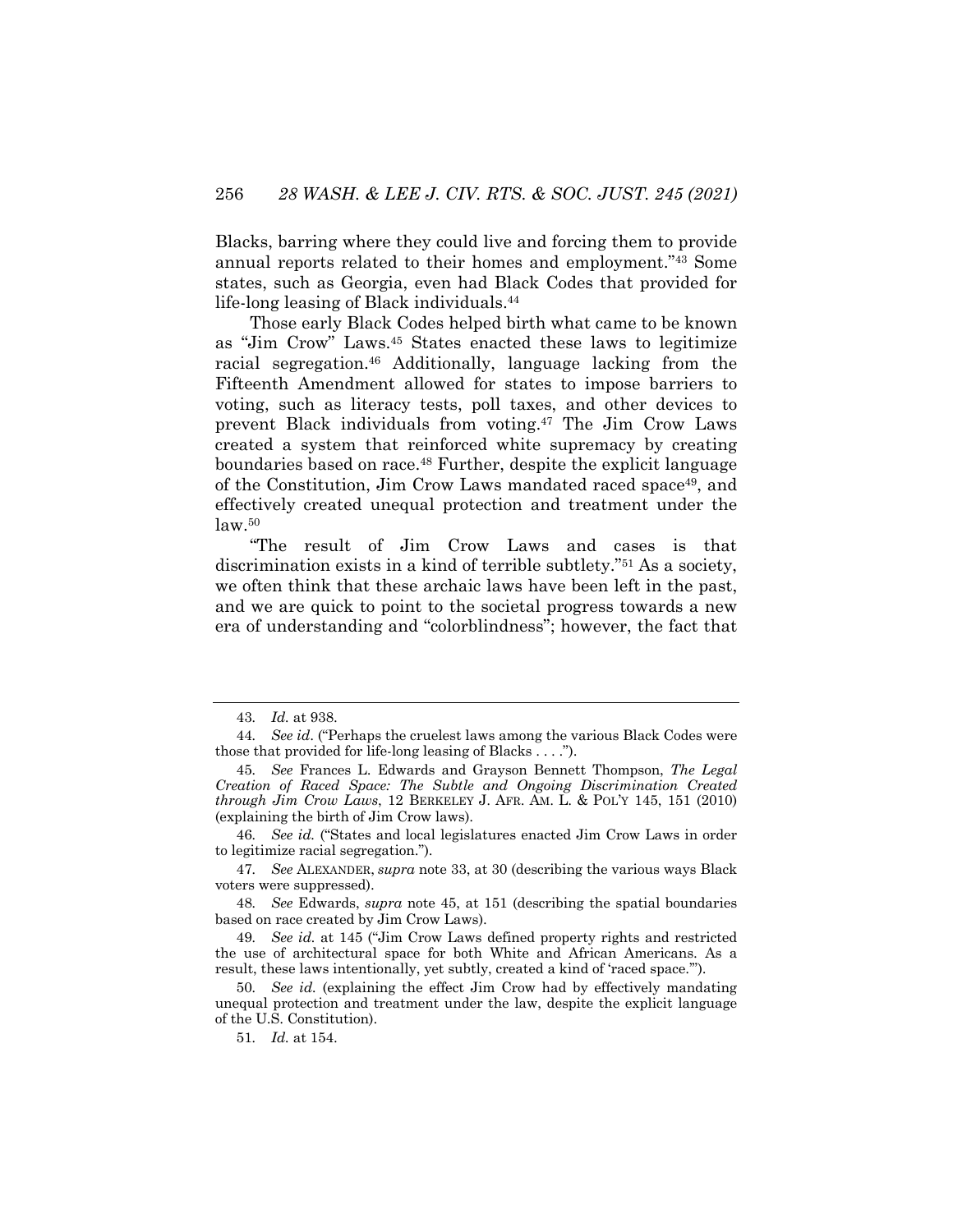Jim Crow has been eradicated has not solved the problems of racial separation or discrimination.52

Fixation on the accounts of slavery exclusively based on the antebellum plantations and cotton picking in a field obscures its broader reach; in doing this, it traps readers into "essentialist and reductive framings of slavery."53 This limited understanding of slavery interferes with one's ability to recognize how it can persist under alternative conditions and transform into something beyond its historically identifiable form.<sup>54</sup> "If the definition of American slavery is primarily or exclusively based on the spectacle of those terms and contours—unpaid labor of Blacks toiling in pastoral fields—it is possible to overlook or misidentify its other iterations and broader social contexts then and now."55

Michelle Alexander powerfully draws many parallels between the Jim Crow era laws and the current system of mass incarceration.56 "Mass incarceration depends for its legitimacy on the widespread belief that all those who appear trapped at the bottom actually chose their fate."57

## *B. Mass Incarceration, the War on Drugs, and the Growth in Prison Population*

The Sentencing Reform Act of 1984 included the elimination of the parole system and the implementation of federal mandatory minimums in sentencing. <sup>58</sup> Based in part on these changes, the number of people incarcerated for drug offenses in

- 56*. See generally* ALEXANDER, *supra* note 33.
- 57*. Id.* at 309.
- 58. Sentencing Reform Act of 1984, 18 U.S.C. § 3551 (2018).

<sup>52</sup>*. See* ALEXANDER, *supra* note 33, at 2 ("[W]e use our criminal justice system to label people of color 'criminals' and then engage in all the practices we supposedly left behind.").

<sup>53</sup>*. See* Goodwin, *supra* note 26, at 918 ("Defining slavery exclusively by antebellum plantations and Blacks picking cotton in pastoral fields is an understandable mistake.").

<sup>54</sup>*. See id*. (discussing that this limited view of slavery "stymies a more nuanced discourse" and analysis on slavery's past and its transformations).

<sup>55</sup>*. Id*. at 918–19.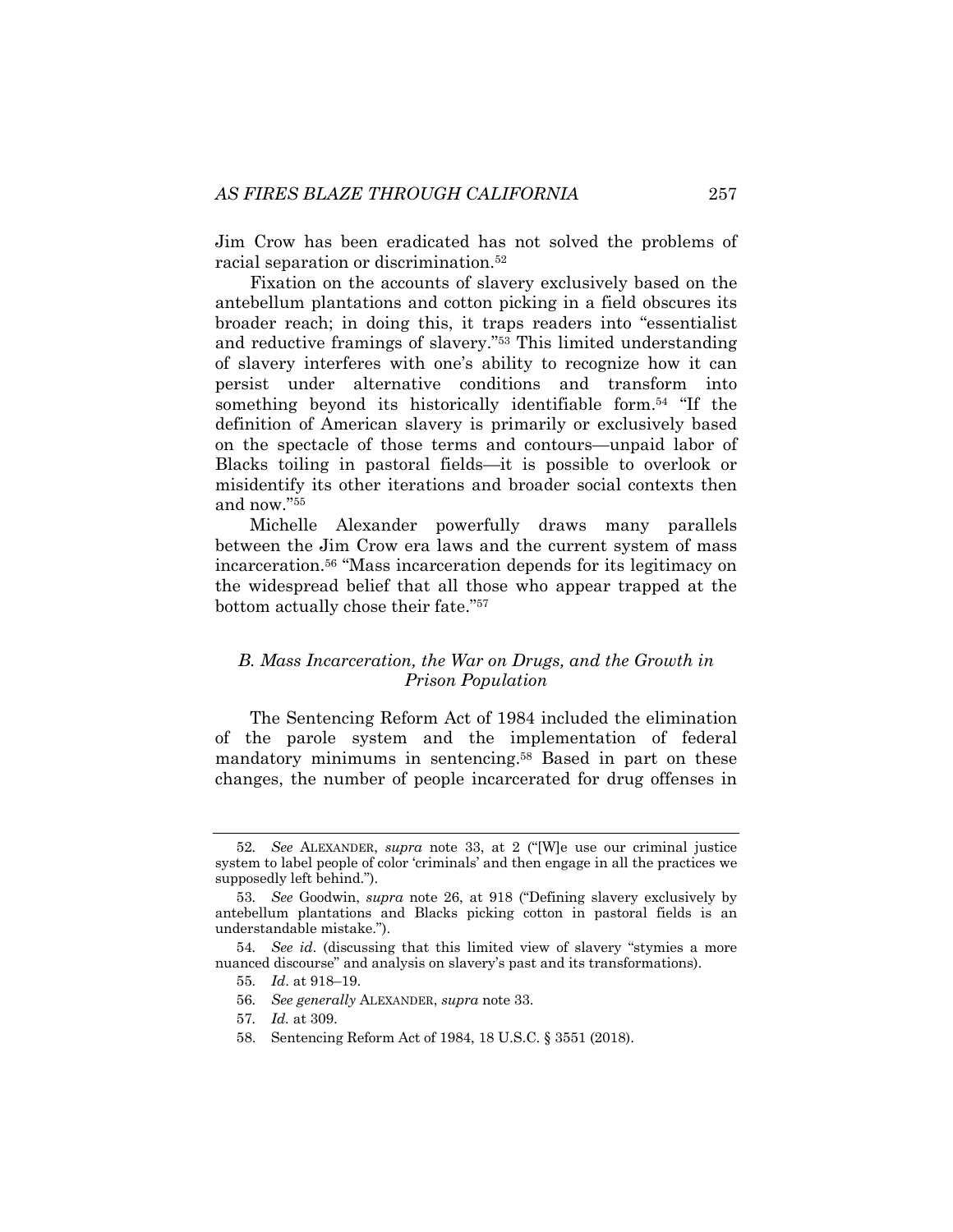the U.S. rose from 40,900 in 1980 to 452,964 in 2017.59 To put that number into context, today, there are more people behind bars for a drug offense than the number of people who were in prison or jail for any crime in 1980.60 The U.S. has less than five percent of the world's population but nearly a quarter of the world's known prison population.<sup>61</sup>

Mass incarceration has not touched all communities equally, however. In 2017, Black individuals represented twelve percent of the U.S. adult population but thirty-three percent of the sentenced prison population.<sup>62</sup> White individuals accounted for sixty-four percent of adults but only thirty percent of incarcerated individuals, and Hispanics represented sixteen percent of the adult population but twenty-three percent of incarcerated individuals.63 Broken down further, this means that Black adults are incarcerated at more than six times the rate of white adults, <sup>64</sup> Black men are incarcerated at six time the rate of white men,<sup>65</sup> and the imprisonment rate for Black women is two times that of white women.<sup>66</sup>

The spike in incarceration rates and much of these racial disparities can be traced back to Reagan's presidency, which is credited as the inception of the War on Drugs. $67$  "There is general

63*. See id*. (providing a comparison of the racial and ethnic makeup of the prison population compared to the country as a whole).

64*. See id*. ("In 2017 there were 1,549 black prisoners for every 100,000 black adults – nearly six times the imprisonment rate for whites . . . .").

65*. See Criminal Justice Facts*, *supra* note 59 (stating the rate of incarceration for black men versus white men).

<sup>59</sup>*. See Criminal Justice Facts*, THE SENT'G PROJECT (explaining the rise in prison population from the 1980s to 2019) [perma.cc/2KEC-XXZQ].

<sup>60</sup>*. See id*. (explaining the context of the steep rise in prison population).

<sup>61</sup>*. See Federal Sentencing Reform*, A.B.A. (explaining that the United States relies on its criminal justice system more than any other nation) [perma.cc/HL4J-ZLRU].

<sup>62</sup>*. See* John Gramlich, *The Gap Between the Number of Blacks and Whites in Prison is Shrinking*, PEW RSCH. CTR. (Apr. 30, 2019) (stating that the racial and ethnic makeup of U.S. prisons looks different than the demographics of the country as a whole) [perma.cc/D26J-H97N].

<sup>66</sup>*. See Criminal Justice Fact Sheet,* NAACP (stating that of the 6.8 million people incarcerated in the U.S. in 2014, there were twice as many African American female inmates as white female inmates) [perma.cc/LY2R-BP8C].

<sup>67</sup>*. See Criminal Justice Facts*, *supra* note 59 ("Since its official beginning in the 1980s, the number of Americans incarcerated for drug offenses in the U.S.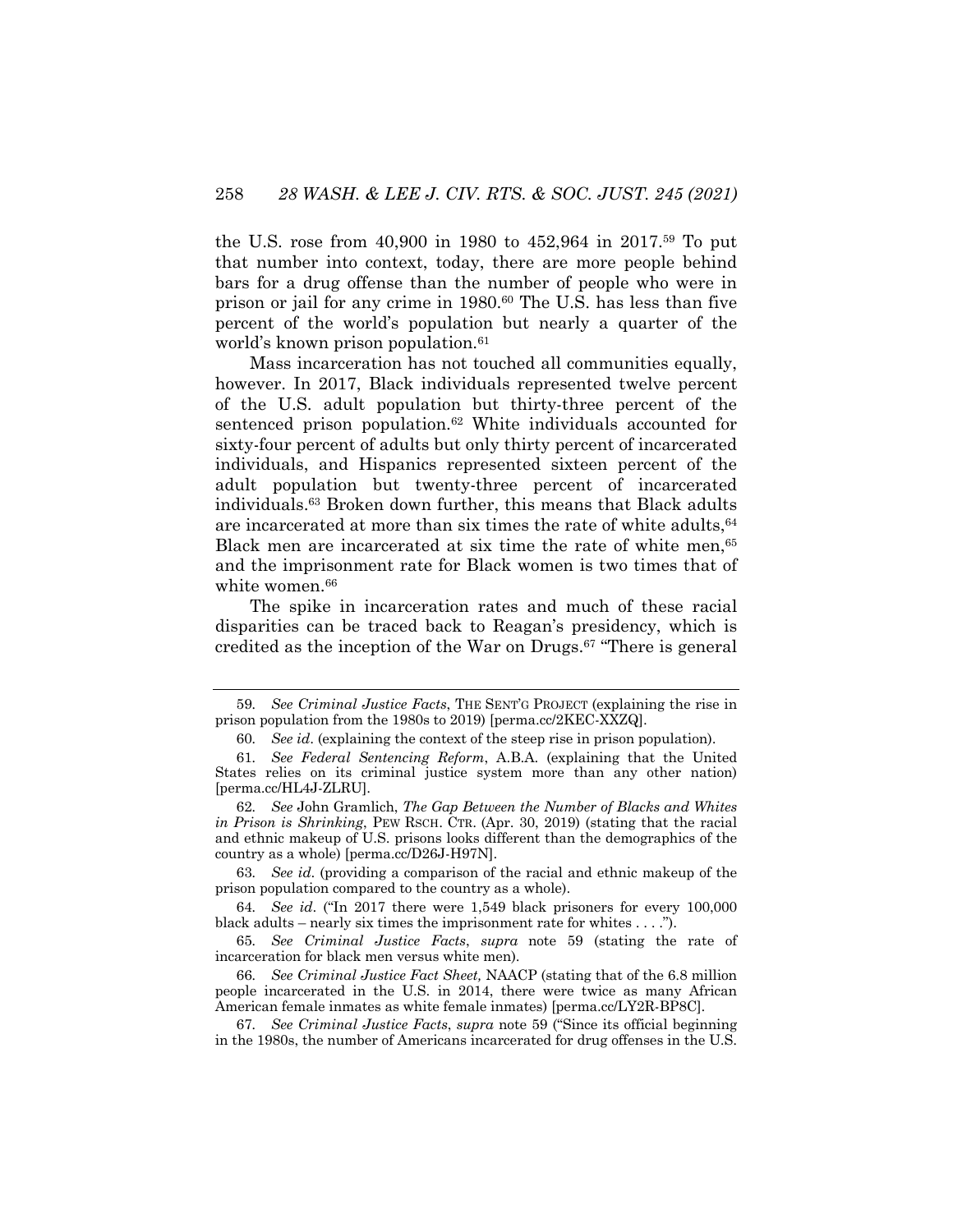agreement that the War on Drugs is the single most important explanation for mass incarceration."68 Though the passage of the Civil Rights Act formally ended Jim Crow, the War on Drugs marshalled a new war targeting Black individuals.<sup>69</sup> Presidents Reagan, Bush, and Clinton boasted a tough on crime administration that federalized more crimes and punished those crimes with draconian sentences.70 By signing the Anti-Drug Abuse Act in 1986, President Reagan effectively criminalized drug addiction, leading to the mass and disproportionate incarceration of primarily non-violent drug offenders.<sup>71</sup> The majority of these non-violent drug offenders are Black and Latinx.72

Despite the rise in incarceration rates, over the past several decades the violent crime rates steadily decreased in the United States.73 Harsh sentencing laws, such as mandatory minimums, also contributed to this growth; half of the growth in the state prison population between 1980 and 2010 was due to an increase of time served in prison for all offenses.74 Additionally, the number of life sentences has dramatically increased to one in

73*. See id*. at 419 (discussing the decreasing rates of violent crimes).

has skyrocketed from 40,900 in 1980 to 430,926 in 2019."); *see also* ALEXANDER, *supra* note 33, at 49 (stating that Reagan officially announced his administration's war on drugs in 1982 despite less than two percent of the American public viewing drugs as the most important issue facing the nation).

<sup>68.</sup> Brandon Hasbrouck, *Abolishing Racist Policing with the Thirteenth Amendment*, 68 UCLA L. REV. DISC. 200, 212 (2020).

<sup>69</sup>*. See id.* at 211 (stating that the War on Drugs targeted Black people with "surgical precision").

<sup>70</sup>*. See id*. at 212 (explaining that these three presidents championed being tough on crime).

<sup>71</sup>*. See* André Douglas Pond Cummings, *"All Eyez on Me": America's War on Drugs and the Prison-Industrial Complex*, 15 J. GENDER RACE & JUST. 417, 418 (2012) (explaining the effects of President Reagan's enactment of the Anti-Drug Abuse Act in 1986).

<sup>72</sup>*. See id.* (stating that over sixty-five percent of non-violent drug offenders are African American and Latinx).

<sup>74</sup>*. See Criminal Justice Facts*, *supra* note 59 (explaining the effects of harsher sentences which keep people incarcerated for longer periods of time).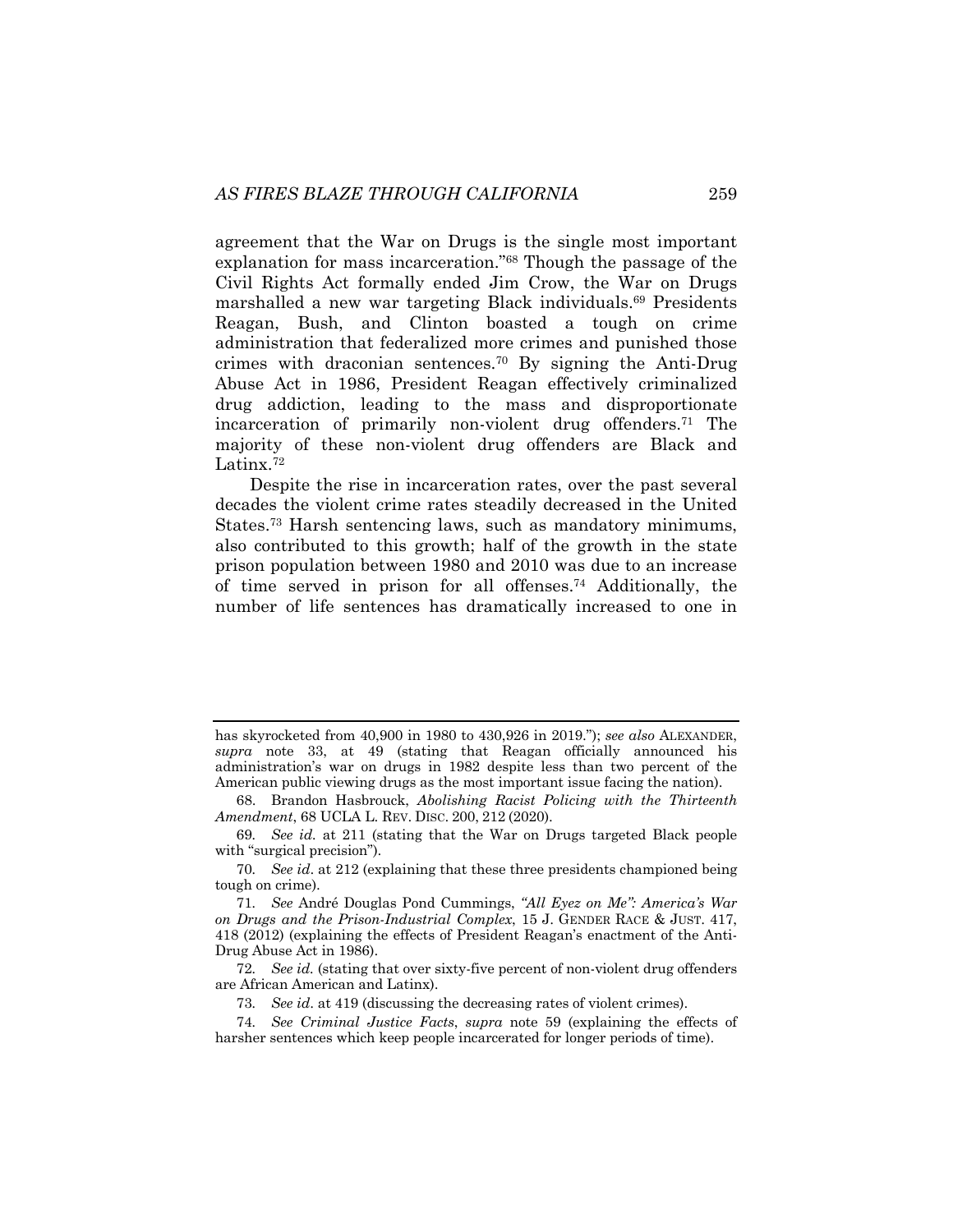nine inmates serving a life sentence.75 One third of those inmates are not eligible for parole.76

The clearest example of racially driven sentencing is the sentencing disparity between crack and powder cocaine.77 Prior to 2010, individuals found with crack cocaine were punished with sentences one hundred times that of powder cocaine.78 Notably, at the time, ninety-three percent of convicted crack cocaine offenders were Black, whereas only five percent were white.79 In contrast, powder cocaine offenders were predominantly white.<sup>80</sup> Therefore, there were vast racial disparities in the average length of sentences for comparable offenses for two types of the same drug.81 More disturbingly, on average, under the 100:1 regime, Black individuals served virtually the same time in prison for non-violent drug offenses as whites did for violent offenses.<sup>82</sup> This was partially remedied by the Fair Sentencing Act of  $2010^{83}$ which adjusted the disparities in sentences between crack and powder cocaine from 100:1 to 18:1.84

Though this helped individuals who were yet to be sentenced, it did not help those who were already sentenced under the

<sup>75</sup>*. See id*. ("There has also been a historic rise in the use of life sentences: one in nine people in prison is now serving a life sentence . . . .").

<sup>76</sup>*. See id*. (explaining that a third of individuals who serve a life sentence are not eligible for parole).

<sup>77</sup>*. See* Kevin Ring & Heather Rice-Minus, *Why do we still punish crack*  and powder cocaine offenses differently?, THE HILL (Mar. 3, 2021, 1:00 PM) (discussing the racially discriminatory history behind the crack-powder sentencing disparity) [perma.cc/7QX4-PLWD].

<sup>78</sup>*. See* ALEXANDER, *supra* note 33, at 112 (detailing the case of a young Black man who was caught with crack cocaine and sentenced severely).

<sup>79</sup>*. See id*. (explaining the discriminatory impact of crack versus powder cocaine sentencing).

<sup>80</sup>*. See id*. (stating that individuals who were caught with powder cocaine were predominantly white).

<sup>81</sup>*. See Fair Sentencing Act*, ACLU (explaining the draconian crack cocaine sentencing laws set up by the 100:1 regime) [perma.cc/CN4E-7B3J].

<sup>82</sup>*. See id*. ("On average, under the 100:1 regime, African Americans served virtually as much time in prison for non-violent drug offenses as whites did for violent offenses.").

<sup>83.</sup> Fair Sentencing Act of 2010, Pub. L. No. 111-220, 124 Stat. 2372.

<sup>84</sup>*. Id.*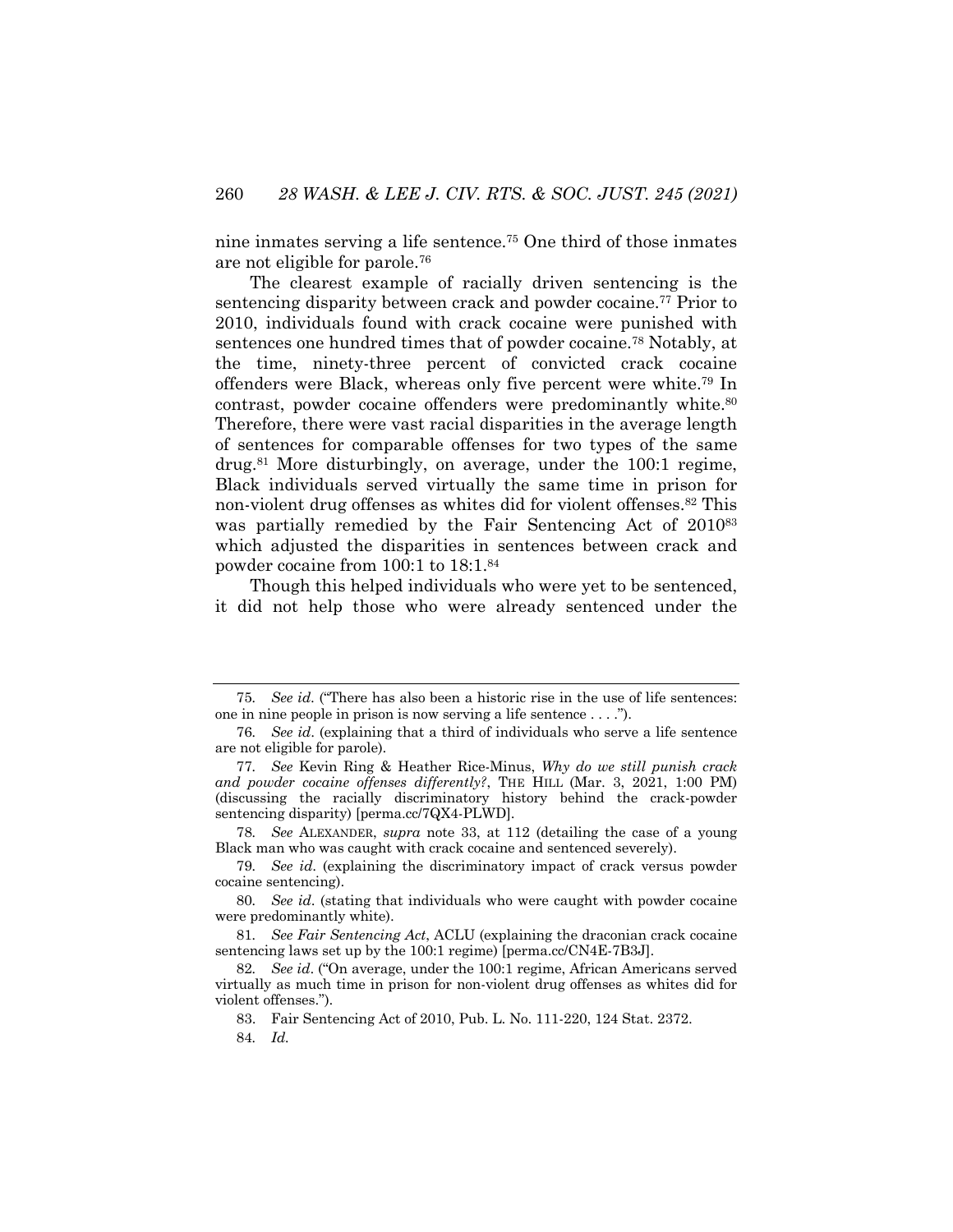previous draconian laws.85 In 2018, President Trump passed the First Step Act<sup>86</sup> which, among other things, made the Fair Sentencing Act retroactive and thus permitted incarcerated persons to submit motions for sentence reductions.<sup>87</sup> The retroactive application of the Fair Sentencing Act is not automatic; an inmate must petition the court for a reduction.88 Though the Fair Sentencing Act was a step towards fairness, the 18:1 ratio was a compromise and reflects outdated assumptions about crack cocaine.<sup>89</sup> "The only truly fair ratio is  $1:1.^{90}$ 

Non-violent drug offenders make up nearly half of the federal prison population, despite a growing number of states decriminalizing marijuana and other low-level drugs.<sup>91</sup> Marijuana is legal in nineteen states, Washington D.C., and Guam.92 Though Biden has expressed that he would support federal decriminalization of the drug, it remains an illegal Schedule I drug by the federal government.<sup>93</sup>

90*. Id*.

<sup>85</sup>*. See Fair Sentencing Act*, *supra* note 81 ("Even though people sentenced before the FSA can benefit from the retroactive Sentencing Guideline amendments, they remain subject to pre-FSA statutory mandatory minimums.").

<sup>86.</sup> First Step Act of 2018, Pub. L. No. 115-391, 132 Stat. 5194.

<sup>87</sup>*. See id*. § 404 (explaining the covered offenses eligible for relief under the act).

<sup>88.</sup> CONG. RSCH. SERV., R45558, FIRST STEP ACT OF 2018: AN OVERVIEW 9 (2019).

<sup>89</sup>*. See Fair Sentencing Act*, *supra* note 81 ("Because crack and powder cocaine are two forms of the same drug, there should not be any disparity in sentencing between crack and powder cocaine offenses . . . .").

<sup>91</sup>*. See Offenses*, FEDERAL BUREAU OF PRISONS, (last updated Sept. 25, 2021) (reporting that drug offenses make up 46.1% of the federal inmate populations' convictions) [perma.cc/ZQS9-PJSR].

<sup>92</sup>*. See* Claire Hansen & Horus Alas, *Where is Marijuana Legal? A Guide to Marijuana Legalization*, U.S. NEWS (June 30, 2021, 12:12 PM) (discussing the states that have legalized recreational marijuana) [https://perma.cc/3M9E-CWL8].

<sup>93</sup>*. See* Jeremy Berke, et al., *Marijuana legalization is sweeping the US. See every state where cannabis is legal*, BUS. INSIDER (July 9, 2021, 9:20 AM) (explaining that because marijuana is still illegal at the federal level, states are forced to chart their own paths towards legalization) [perma.cc/47SL-DRHE].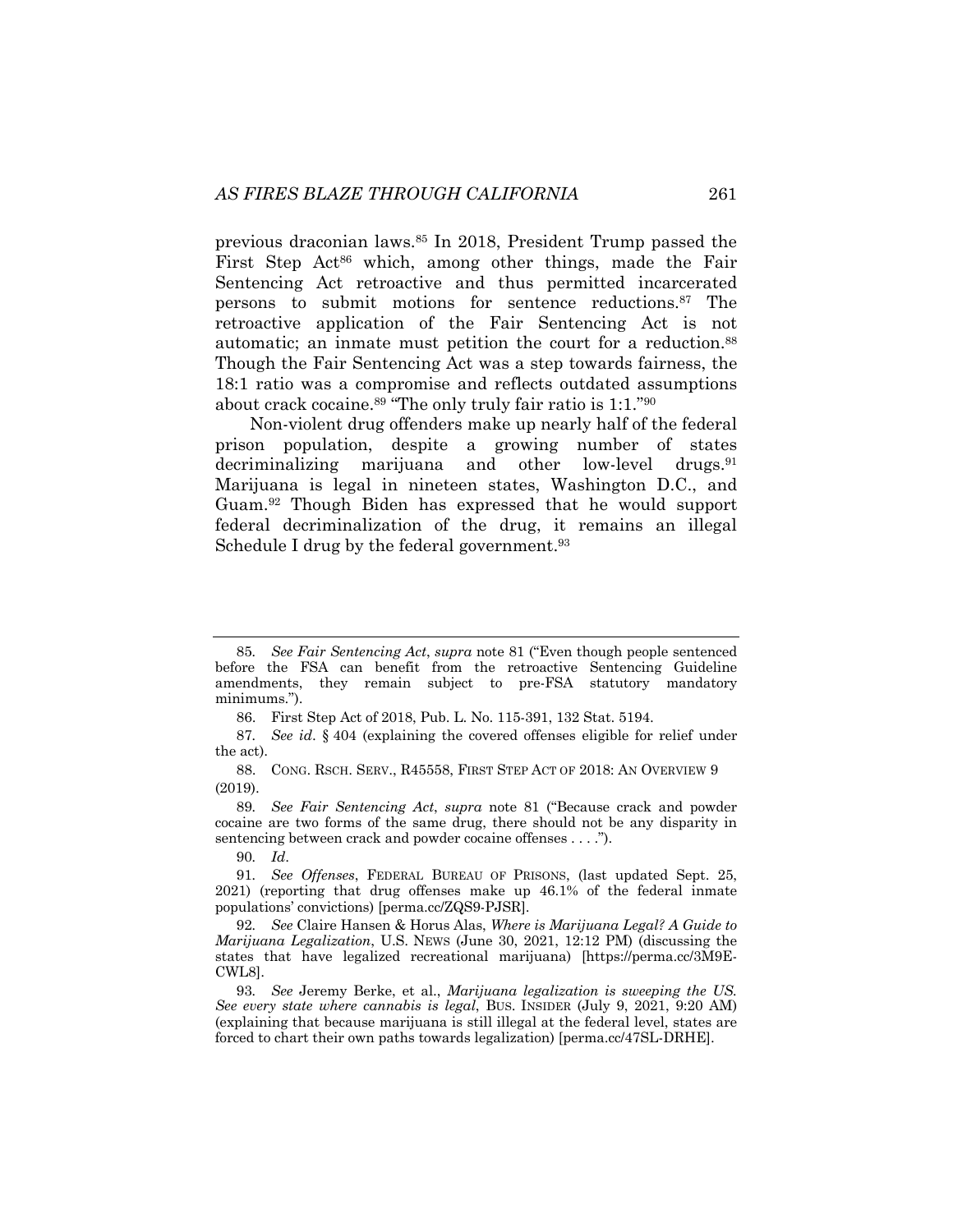Further, in November 2020, Oregon became the first state to decriminalize the possession of all drugs for personal use.<sup>94</sup> The drugs are still illegal, as is selling them; however, possession is now a civil, not criminal violation.95 Oregon provided several reasons for the decriminalization of drugs for personal use: the first reason was that drug prohibition has failed.<sup>96</sup> The second reason was that decriminalization put the state's money to better use.97 The third reason was that the drug war specifically targets people of color.98

Both the legalization of marijuana and Oregon's decriminalization of drugs for personal use show front-end movements to mitigate the damages caused in the wake of the War on Drugs. But until adopted by the federal government, harsh drug sentences will still be disproportionately felt by historically marginalized groups.

Though convict leasing was legally abolished in 1928, at least thirty-seven states still permit contracting prison labor to private companies.99 This following section provides an overview of convict leasing in the United States and explains how we as a country arrived at the current system of prison labor.

<sup>94</sup>*. See* Scott Akins & Clayton Mosher, *Oregon Just Decriminalized All Drugs* – *Here's Why Voters Passed this Groundbreaking Reform*, U.S. NEWS (Dec. 10. 2020, 11:07 AM) (explaining the law passed by Oregon during the November 2020 election) [https://perma.cc/LU9D-88A2].

<sup>95</sup>*. See id*. (explaining that a violation could still result in a fine or courtordered therapy but not jail).

<sup>96</sup>*. See id*. (explaining that decades of research found that the deterrent effect of strict criminal punishment for drug use to be small, if present at all).

<sup>97</sup>*. See id*. (stating that Oregon spent about \$375 million on drug prohibition in 2016 and now some of that money will be diverted to pay for about a dozen new drug prevention and treatment centers nationwide, which has been found to be a more cost-effective strategy).

<sup>98</sup>*. See id*. (asserting that another goal of decriminalization was to mitigate the racial and ethnic disparities associated with drug enforcement).

<sup>99</sup>*. See* Daina Ramey Berry & Talitha L. LeFlouria, *Five Myths About Slavery*, WASH. POST (Feb. 7, 2020) (explaining the history of prison labor in the United States) [perma.cc/EL75-P5QN].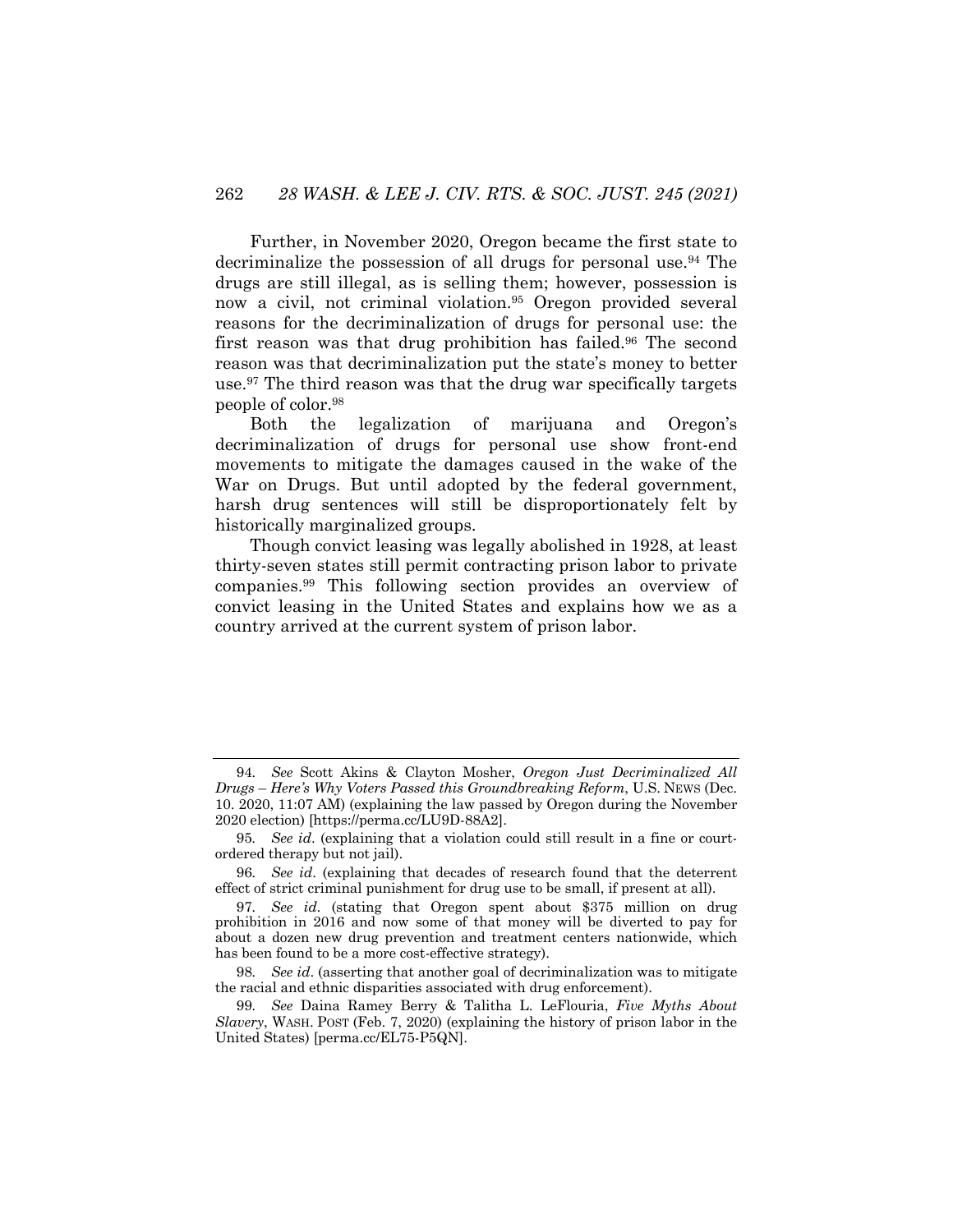#### *C. Convict Leasing and Inmate Labor*

Profiting from the use of forced human labor is a longstanding practice in the U.S.100 The Thirteenth Amendment's Exception Clause allowed for a new form of slavery through convict leasing.101 "The U.S. began to satisfy the need for cheap labor through the use of indentured servants [slaves], and now it has turned to using inmate laborers to make a profit."102 Convict leasing was a practice in which private enterprises leased felony prisoners from the state for a fee.103 Convict leasing primarily targeted Black men, women, and youth and involved holding people against their will, separating them from families, working them long hours, and physical abuse.104 Though convict-leasing broke down by the 1920s, the system fostered the postbellum normalization of forced labor.105 At least thirty-seven states still permit the contracting of prison labor to private companies.106 For example, incarcerated individuals manufacture military equipment and uniforms, office furniture, as well as fight fires, answer customer service calls, and even plant and harvest crops.107

102. Fulcher, *supra* note 100, at 683.

<sup>100</sup>*. See* Patrice A. Fulcher, *Emancipate the FLSA: Transform the Harsh Economic Reality of Working Inmates*, 27 J. CIV. RTS. & ECON. DEV. 679, 683 (2015) (noting that profiting off of forced labor is not novel to the United States, as demonstrated by slavery and indentured servitude of the past, and inmate labor today).

<sup>101</sup>*. See* Artika Tyner & Darlene Fry, *Iron Shackles to Invisible Chains: Breaking the Binds of Collateral Consequences*, 49 U. BALT. L. REV. 357, 358–59 (2020) (explaining that the Exception Clause further exacerbated the denial of equal rights to African Americans by permitting the continued economic exploitation of Black individuals through convict leasing).

<sup>103</sup>*. See* Berry & LeFlouria, *supra* note 99 (explaining the history of convict leasing in the United States).

<sup>104</sup>*. See id*. (describing how harsh the system of convict leasing and that it primarily targeted Black individuals).

<sup>105</sup>*. See* Goodwin, *supra* note 26, at 918 (describing the residual effects of the convict leasing system).

<sup>106</sup>*. See* Berry & LeFlouria, *supra* note 99 (providing a link to the 37 states that permit contracting prison labor).

<sup>107</sup>*. See id*. (explaining the various labor inmates do while receiving pennies per hour, if anything for their labor).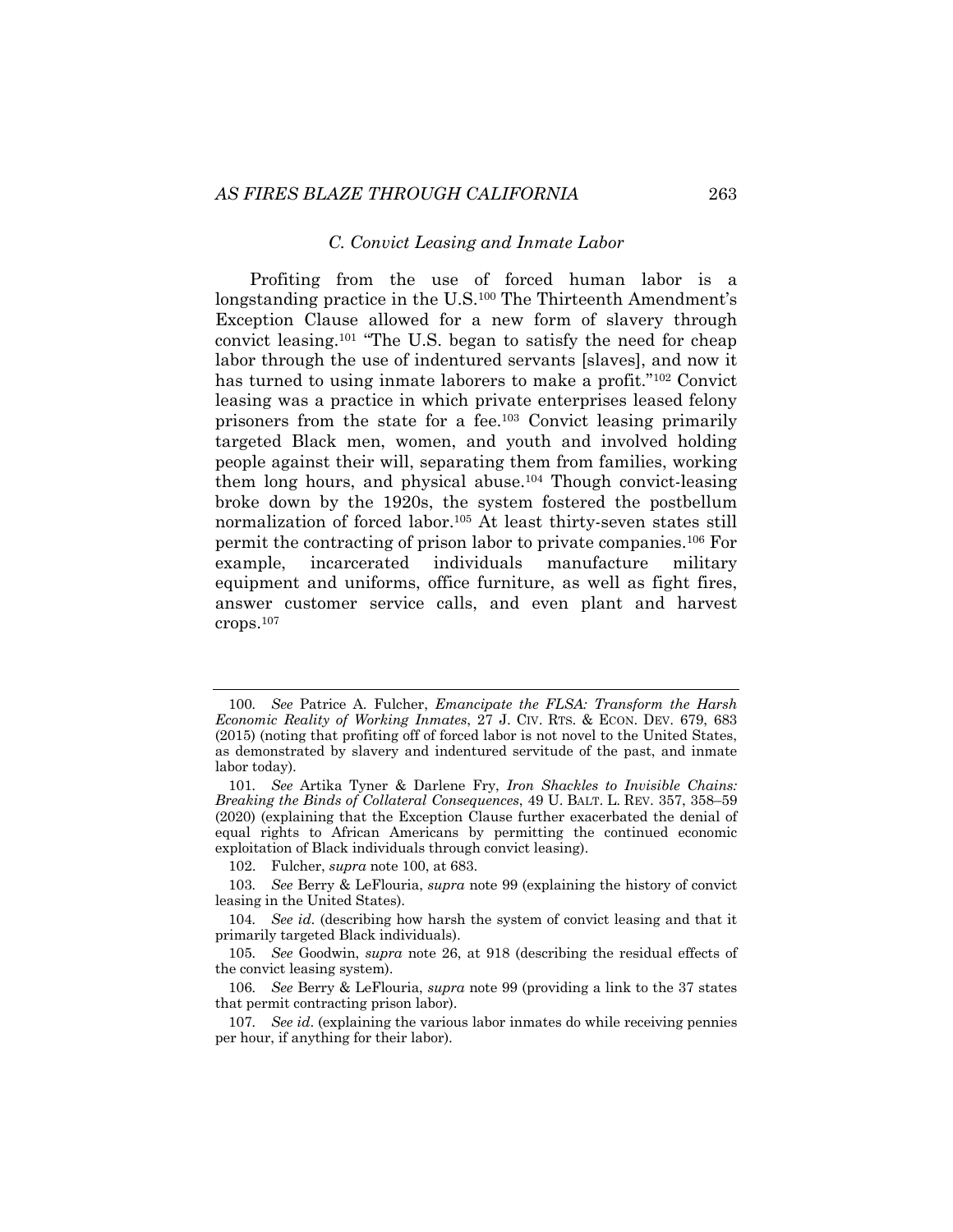The direct cost of incarceration in the criminal justice system is more than \$80 billion annually, or \$260 per capita.108 The cost of incarceration is increasingly offset by the revenues generated by prison labor and prison-related business.109 The Federal Prison Industries ("FPI") was created by federal statute in 1934 and is the largest inmate-training program operated by the Bureau of Prisons.<sup>110</sup> The FPI operates as a wholly owned, selfsustaining government corporation under the trade name UNICOR.111

The systematization of incarcerated labor provides profits for federal, state, and private prisons, as well as for private corporations, because the workers are paid little to nothing.112 For example, "state prisons pay working inmates and average of \$0.93 to \$4.37 per hour; federal prisons pay \$0.00 to \$4.37 per day; and private prisons pay \$0.16 to \$0.50 per hour," making this a multi-million dollar industry.113 Federal inmates earn \$0.12 to \$0.40 cents per hour for their work assignments.114 Moreover, the federal prison system requires sentenced inmates to do work as long as they are "medically able."115

The Bureau of Justice Statistics census of prison population in 2005 found that eighty-eight percent of U.S. prisons had implemented work programs.116 "Just as Black slaves lacked legal

<sup>108</sup>*. See* Lan Cao, *Made in the USA: Race, Trade, and Prison Labor*, 43 N.Y.U. REV. OF L & SOC. CHANGE 1, 20 (2019) (explaining the cost of incarceration in the United States).

<sup>109</sup>*. See id*. ("Combined with similar state prison labor programs, the market for prison labor is worth over one billion dollars.").

<sup>110</sup>*. See Federal Prison Industries*, FED. BUREAU OF PRISONS (describing the Federal Prison Industries training program as one that employs and "provides skills training to Federal inmates in diverse factory settings and contributes to the safety and security of Bureau facilities by keeping inmates constructively occupied.") [https://perma.cc/5R4N-8HMZ].

<sup>111</sup>*. See id*. (explaining the structure of the FPI as operating under the trade name UNICOR).

<sup>112</sup>*. See* Cao, *supra* note 108, at 21.

<sup>113.</sup> Fulcher, *supra* note 100, at 682.

<sup>114</sup>*. See Work Programs*, FED. BUREAU OF PRISONS (explaining the range of pay federal inmates receive) [perma.cc/AKD3-GP4P].

<sup>115</sup>*. See id*. (explaining that sentenced inmates must work unless they are not medically able).

<sup>116.</sup> Cao, *supra* note 108, at 21.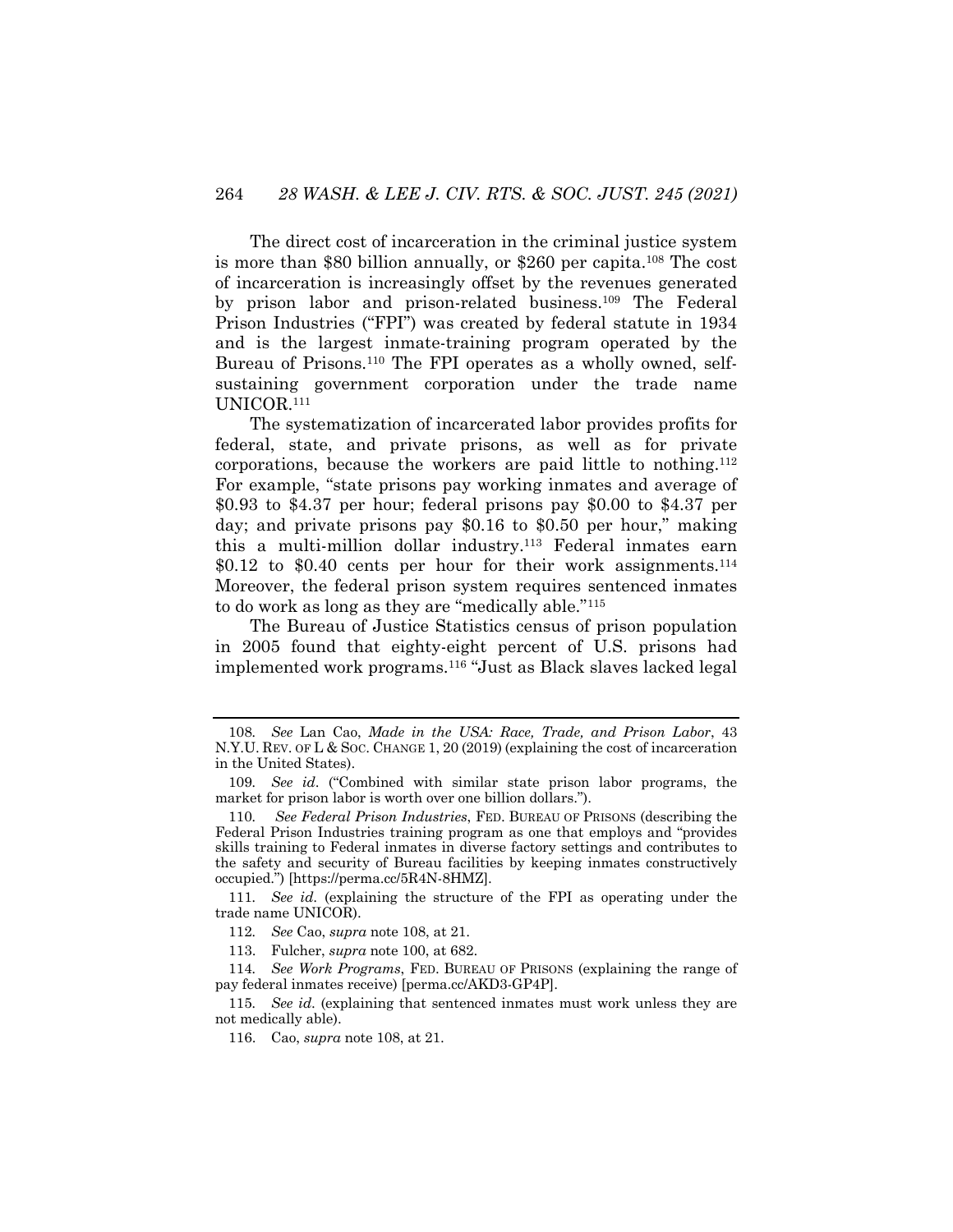rights and protections under the antebellum chattel system, so too did the slaves of the Punishment Clause system."117 Therefore, it should not come as a surprise that this system also forced these same individuals to carry out the risky and unhealthy work.118

Furthermore, the increasing number of people incarcerated directly benefits corporate interests.<sup>119</sup> Companies such as Merrill Lynch and other Wall Street investment firms profit from the prison construction bonds and by providing financing services at inflated prices.120 Estimates of the tax-exempt bonds to underwrite U.S. prison construction exceeds \$2.3 billion annually.121 While forward-looking profit statements are normal, what is not normal are statements that base their entire potential profit regime on a steady stream of "clients," or those sentenced to prison time.<sup>122</sup> This system requires that private prisons maximize profits for shareholders by increasing "demand" for its services, which means that the desired outcome for private prison companies is an increase in the number of individuals incarcerated in the United States.123 The more prisons that are built and the more beds that are installed to house the incarcerated, the more inmates are needed.124 Reports issued in 2011 state that the two largest private prison companies, CCA and GEO Group, together profited more than \$2.9 billion in

<sup>117</sup>*. See* Goodwin, *supra* note 26, at 942 (explaining how the Punishment Clause allows for the continuation of slavery under a new name).

<sup>118</sup>*. See id*. (describing the riskier jobs resulting in the death of many convicts forced to complete this labor).

<sup>119</sup>*. See* Cummings, *supra* note 71, at 421 (recounting an example of a private profiteer who claimed that the yearly increase in the prison population was good news from a business model perspective).

<sup>120</sup>*. See id*. (describing the corporations that benefit off of this system).

<sup>121</sup>*. See id.* (emphasizing the magnitude of the economic benefits of inmate labor to corporations).

<sup>122</sup>*. See id*. at 436 (describing the troubling result of profit statements that are based entirely on the need for future "clients" who are "U.S. citizens sentenced to hard prison time").

<sup>123</sup>*. See id*. (detailing the convoluted system of private prison profiting off of and hoping for mass incarceration).

<sup>124</sup>*. See* Goodwin, *supra* note 26, at 961 (discussing how policing in the United States has become tainted with the need to fill and meet quotas).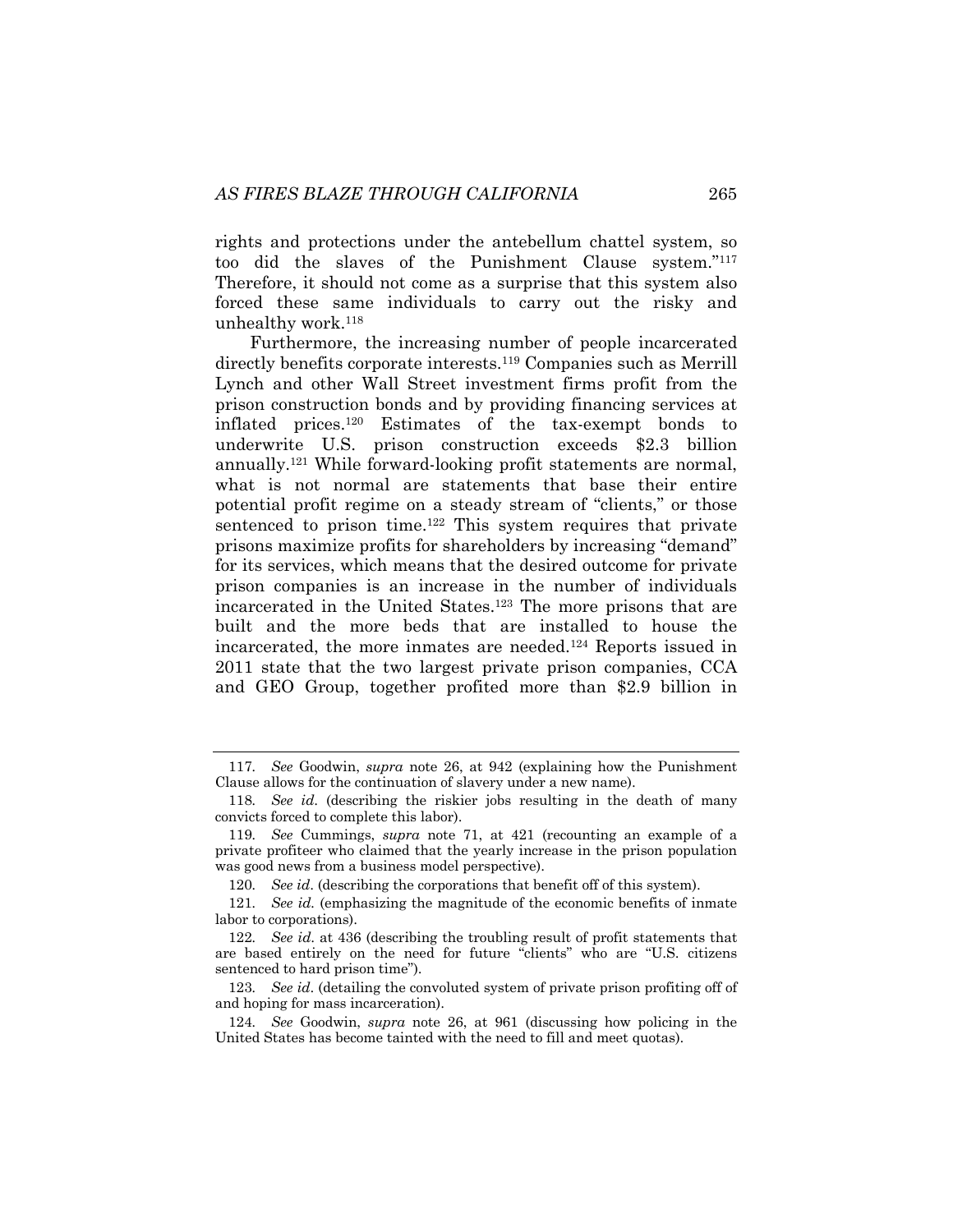2010.125 To create and increase these profits, private prison corporations hire lobbyists to increase prison populations and construction.126 The largest private prison companies have spent "dozens of millions of dollars lobbying both state and federal legislators since the origin of the U.S. private prison corporation."127

Beyond profiting from merely building the prisons, many companies also profit from the low cost of prison labor.128 The corporatization of the prison system in the United States creates a perverse incentive for public corporations and Wall Street to work for mass incarceration and against prison reform and rehabilitation.129 Investors have income opportunities through purchasing public shares in private prisons or purchasing bonds through Wall Street banks.130 "Imprisoning U.S. citizens has morphed into a significant growth industry and profit stream."131

Despite the profit derived from this practice, the prison industry is exempt from the requirements of the Fair Labor Standards Act ("FLSA") because labor performed by individuals in prison is not considered employment.132 The Fourth Circuit rejected the theory that incarcerated individuals were employees for the purposes of the FLSA on the grounds that the custodial relationship of inmates is distinguishable from the employer-

<sup>125</sup>*. See* Cummings, *supra* note 71, at 437 (describing the profits of the two largest private prison companies).

<sup>126</sup>*. See* Andrea Nill Sanchez, *Private Prisons Spend Millions on Lobbying to Put More People in Jail*, THINK PROGRESS BLOG (June 27, 2011) (describing lobbying efforts in various states in an attempt to privatize prisons) [perma.cc/XUM9-YZ5A].

<sup>127.</sup> Cummings, *supra* note 71, at 438.

<sup>128</sup>*. See id*. at 422 ("Notable multi-national corporations that use prison labor are IBM, Compaq, Microsoft, and Boeing, as well non-high-tech industrial leaders such as J.C. Penney and Victoria's Secret.").

<sup>129</sup>*. See id*. at 440 (discussing the perverse incentives for corporations against reform or rehabilitation).

<sup>130</sup>*. See id*. (explaining how investors get involved in the process through purchase of public shares or through Wall Street banks).

<sup>131</sup>*. Id.* at 441.

<sup>132</sup>*. See* Cao, *supra* note 108, at 34 (explaining that despite inmates being paid and prison labor generating vast revenues for corporations, this labor is not considered employment for the purposes of the Fair Labor Standards Act).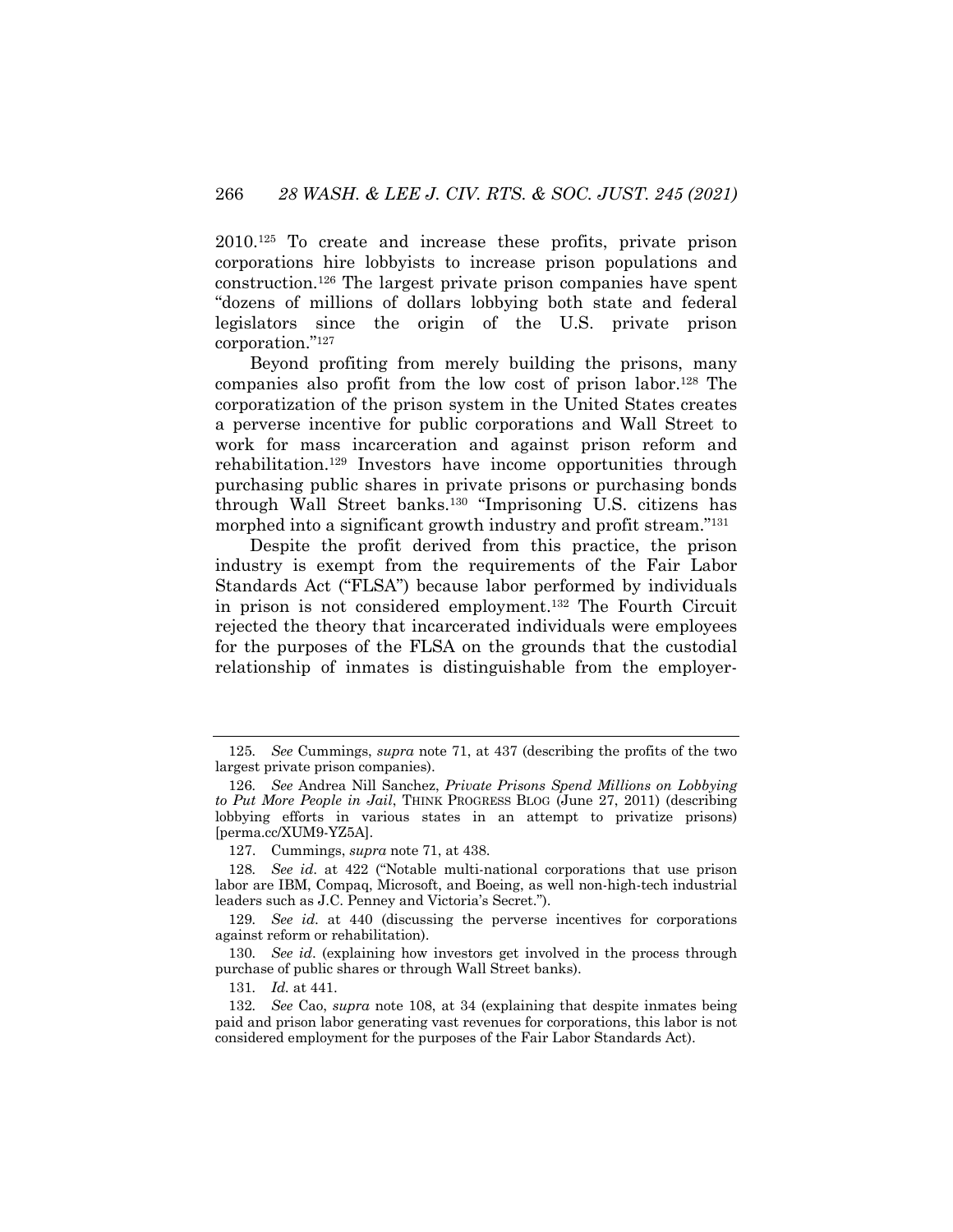employee relationship contemplated by the FLSA.133 Further, in cases where incarcerated workers have sued their prisonemployers to enforce minimum wage laws or the FLSA, courts have ruled that the relationship between the penitentiary and the inmate worker is not primarily economic; thus the worker is not protected under the statute.134

Moreover, defining the work as rehabilitative rather than remunerative allows the labor to be viewed differently than similar work done by employees working for free.<sup>135</sup> Because labor is intended as part of their sentence, incarcerated people are believed not to deserve the same wage or workplace protections as free workers.136 Incarcerated workers are not entitled to the minimum wage provisions of the FLSA, are not covered by workers' compensation statutes in many states, are generally ineligible for unemployment compensation, and cannot form unions.137 This is because it is believed that their labor provides enhanced post-conviction employment prospects and therefore these protections are not needed.138 The Fourth Circuit has stated that if the FLSA is to be extended to cover inmates, Congress must make that decision, rather than the courts.139

<sup>133</sup>*. See Prisoner Not Covered by Fair Labor Standards Act,* PRISON LEGAL NEWS (May 15, 2007) (explaining the Fourth Circuit's rationale for denying that inmates were entitled to legal protection under FLSA) [perma.cc/BQ6U-344W].

<sup>134.</sup> Whitney Benns, *American Slavery, Reinvented*, THE ATLANTIC (Sept. 21, 2015),] (describing the importance of being an "employee" for worker's protection such as the Fair Labor Standards Act to apply) [perma.cc/R6CZ-ZA5A].

<sup>135</sup>*. See* Cao, *supra* note 108, at 34 (explaining another justification for why inmate labor is not covered by the Fair Labor Standards Act).

<sup>136</sup>*. See id*. (explaining that OSHA does not define inmates as employees).

<sup>137</sup>*. See id*. (describing that incarcerated people do not receive the same or even similar protection as someone who is considered to be an employee under FLSA).

<sup>138</sup>*. See id*. (explaining that prison workers have very few protections); *but see* MICHAEL B. MUSHLIN, 2 RIGHTS OF PRISONERS § 8:8 (5th ed. 2017) (detailing that prison workers are protected by civil rights laws prohibiting employment discrimination on unlawful grounds such as race, religion, age, and sexual orientation).

<sup>139</sup>*. See* Harker v. State Use Indus., 990 F.2d 131, 136 (4th Cir. 1993) ("For more than fifty years, Congress has operated on the assumption that the FLSA does not apply to inmate labor. If the FLSA's coverage is to extend within prison walls, Congress must say so, not the courts.").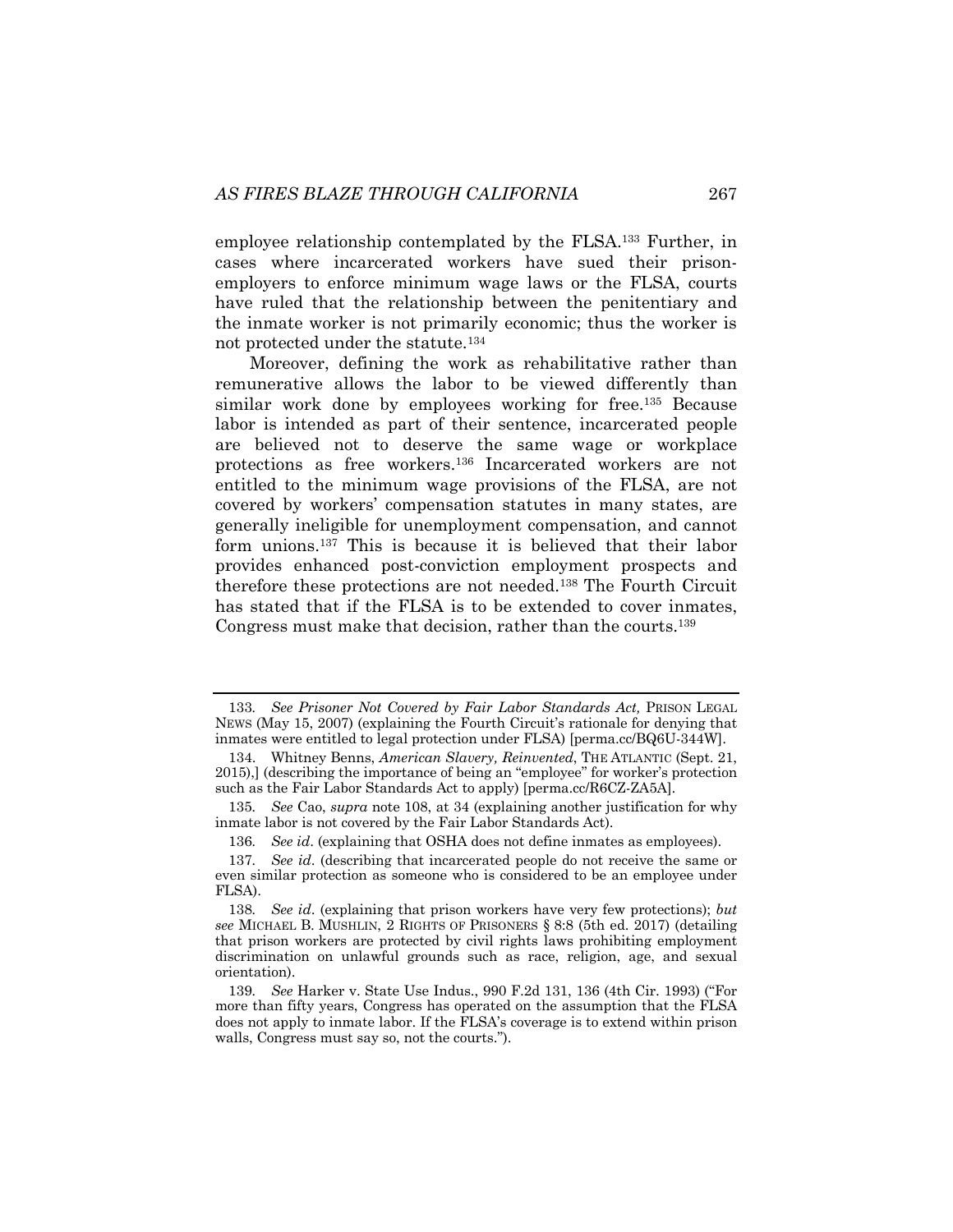#### *III. Compassionate Release and the Crisis in California*

Prior to the passage of the First Step Act of 2018, inmates applying for compassionate release faced many hurdles. A study conducted by Families Against Mandatory Minimums ("FAMM") looked at state by state report on the early release program's findings, which detailed that the process to decide if an inmate was eligible for release often had multiple layers of review, which consumed time for individuals with worsening health or facing imminent death.140 Additionally, inmates often faced strict or vague eligibility requirements, categorical exclusions, missing or contradictory guidance, complex and time-consuming review processes, and unrealistic time frames.141 The First Step Act made applying for Compassionate Release easier on a federal level, which prior to COVID-19 was rarely used.

Many states have implemented similar programs, especially in response to COVID-19. California, for example, implemented emergency measures to protect individuals who live and work in the state prisons.142 As of January 28, 2021, the prison population had been reduced by 24,657 since March 11, 2020.<sup>143</sup> In April 2020, the California Department of Corrections and Rehabilitation ("CDCR") expedited the release of almost 3,500 incarcerated persons serving a sentence for non-violent offenses, who did not have to register as a sex offender, and had sixty days or less to serve.144 In July 2020, the CDCR announced that nearly 10,000 persons had been released since the start of the pandemic

<sup>140</sup>*. See* Rabiah Burks, *New State-by-State Report Reveals Compassionate Release Programs Are Rarely Used*, FAMM (June 27, 2018) (noting the infrequency with which compassionate release programs are used) [perma.cc/46LU-MZ2L].

<sup>141</sup>*. See id.* (discussing various hurdles inmates need to clear to achieve compassionate release).

<sup>142</sup>*. See Additional Actions to Reduce Population and Maximize Space*, CAL. DEP'T OF CORRS. & REHAB. (explaining the measures taken to increase protection for those who live and work in California state prisons and to protect the community at large) [perma.cc/B8YQ-NH2S].

<sup>143</sup>*. See COVID-19 Information*, CAL. DEP'T OF CORRS. & REHAB., (last updated Jan. 29, 2021) (providing the COVID-19 related statistics for California's in-custody population) [perma.cc/ERA2-NBHV].

<sup>144</sup>*. See id*. (explaining month by month the actions taken by the CDCR to reduce the prison populations).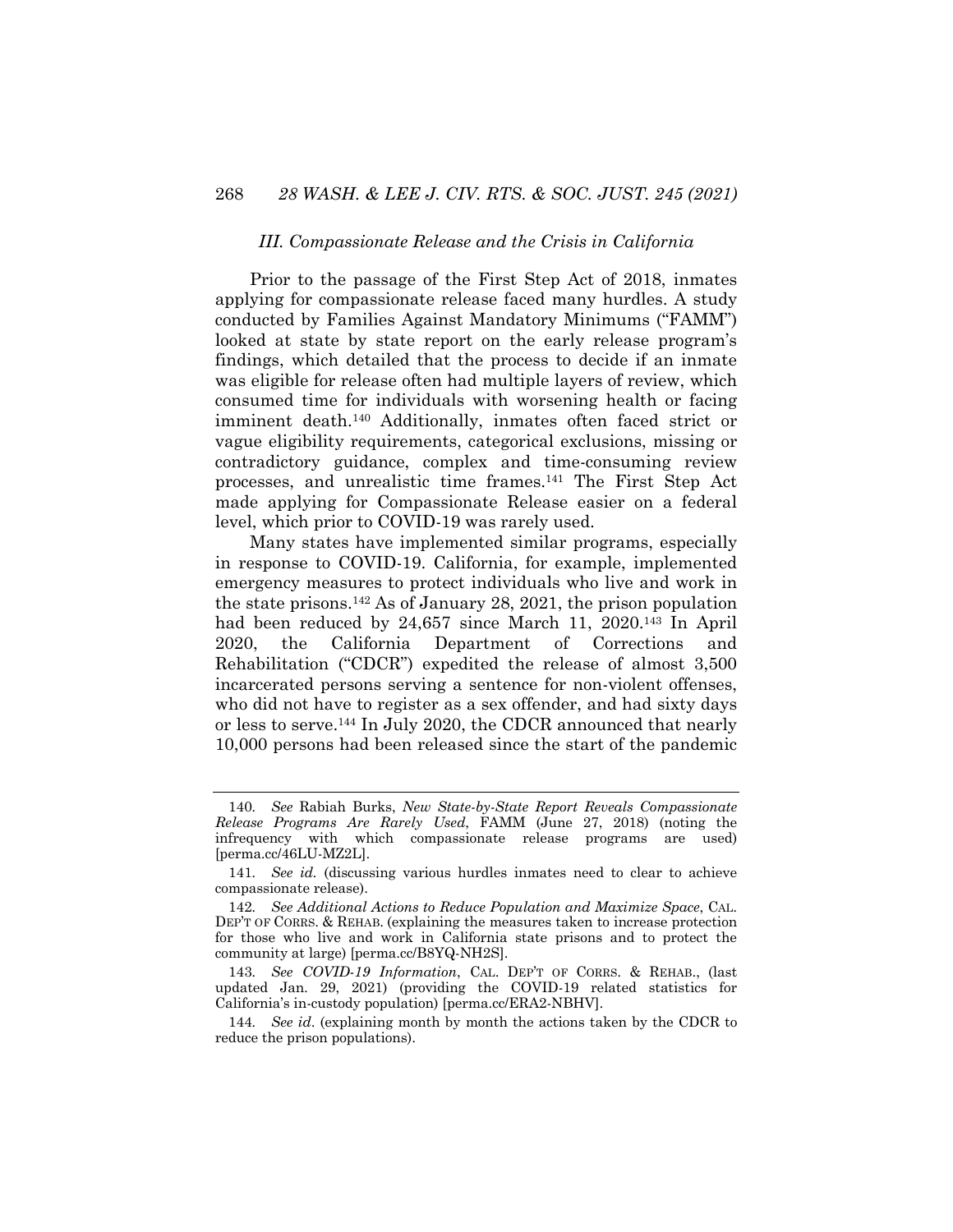and hoped to have as many as 8,000 more inmates eligible for release at the end of August.145 Additionally, the CDCR issued twelve weeks of credit to incarcerated people who had no rules violations from March 1, 2020 to July 5, 2020.146 This credit did not extend to those serving life sentences without the possibility of parole or to those who are condemned.147 Lastly, 6,500 inmates were identified as medical high-risk for COVID-19 and were evaluated for potential expedited release on a case-by-case basis, based on public safety and health considerations.148 However, not everyone was celebrating the early release of California's inmates.

Some blamed the worsening of wildfires in California on a lack of inmate firefighters. California opened Rainbow Conservation Camp in Fallbrook in 1946 which housed inmates to fight fires.149 Los Angeles County Fire Department contracted with the CDRC to open five camps in L.A. County in the 1980s.<sup>150</sup> Since then, inmate firefighters have often been called to assist with a ride range of duties. When not assigned to fires, inmate crews "work on fuel reduction projects near their camp location."151 When assigned to fires, "inmate crews are assigned to initial attack, fire line creation, and mop ups to make a fire safe or reduce residual smoke after the fire is controlled."152

The CDRC, in cooperation with the California Department of Forestry and Fire Protection ("CAL FIRE") and the LA County Fire Department ("LAC Fire"), jointly operate thirty-five

<sup>145</sup>*. See Updates*, CAL. DEP'T OF CORRS. & REHAB., (last updated Sept. 10, 2021) (explaining actions taken by the CDCR to reduce the California state prison populations) [perma.cc/XMC8-KK2L].

<sup>146</sup>*. See Additional Actions to Reduce Population and Maximize Space*, CAL. DEP'T OF CORRS. & REHAB. (explaining further measures taken by the CDCR to reduce populations in the state prisons) [perma.cc/HRJ7-G83Z].

<sup>147</sup>*. See id*. (explaining limitations on the relief provided).

<sup>148</sup>*. See id*. (detailing the procedure for inmates who are identified as medically high risk for COVID-19).

<sup>149</sup>*. See Conservation (Fire) Camps*, CAL. DEP'T OF CORRS. & REHAB. (explaining the mission and history of the California Conservation Camp program) [perma.cc/U4XG-3XVT].

<sup>150</sup>*. See id*. (explaining how the program began).

<sup>151.</sup> Ebrahimji & Moon, *supra* note 2.

<sup>152</sup>*. See id.* (providing an overview of the duties when inmate firefighter crews are assigned to fires).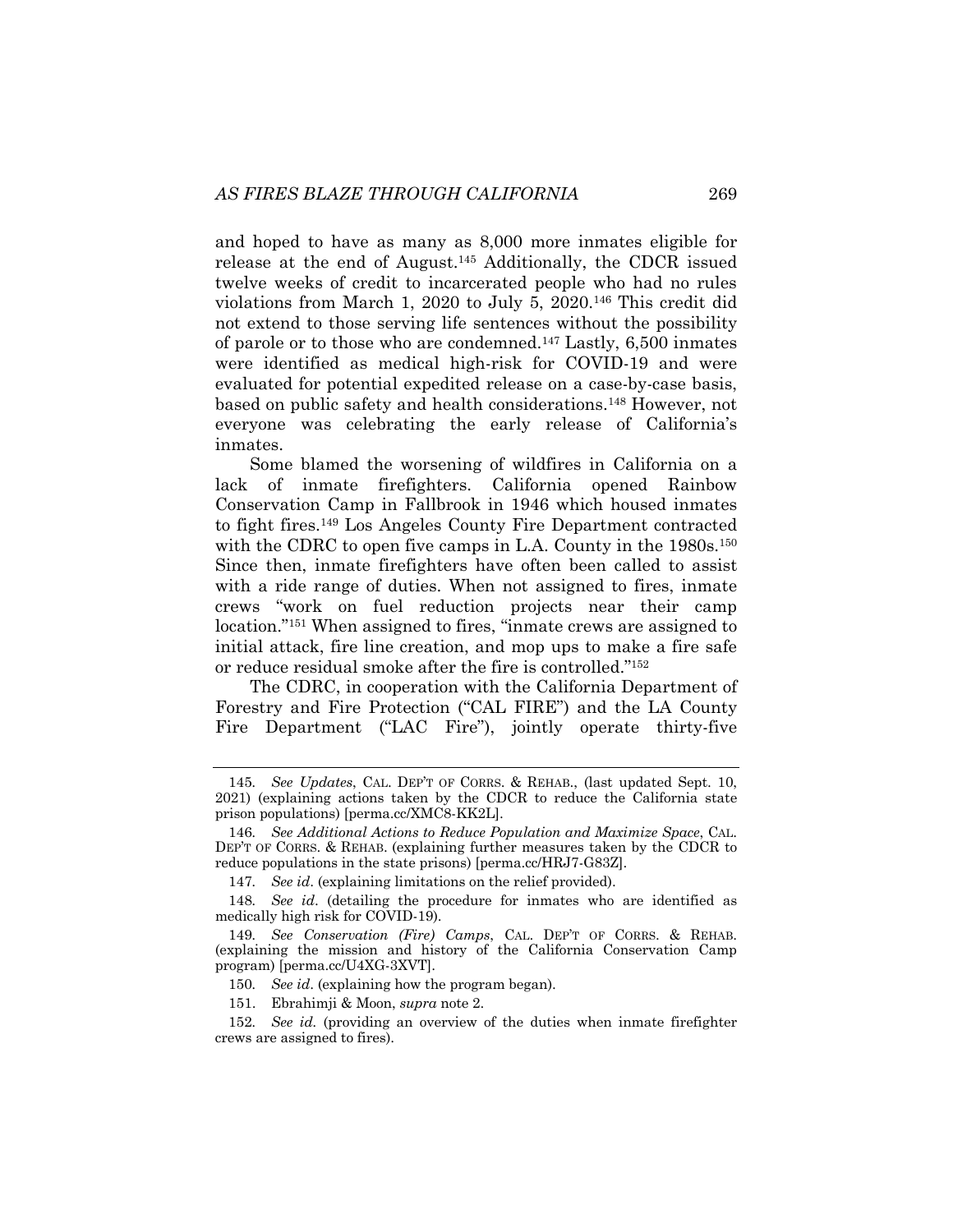conservation camps, commonly known as fire camps, located in twenty-five counties.153 All camps are minimum-security facilities, and all are staffed with correctional staff.154 As of October 2020, there are approximately 1,800 inmates working at fire camps.155 Approximately 1,200 of those are fire line-qualified inmates.156 In addition to inmate firefighters, camp inmates can work as support staff for the camps.157 According to the Associated Press, inmates earn one dollar an hour in the field and two dollars a day when they're not on duty.158 Inmate firefighters are also eligible to have their sentence reduced for every day spent fighting fires.159 However, despite the extensive training and experience inmate firefighters gain while incarcerated, many states prohibit individuals with criminal records from obtaining the certification necessary to become a career firefighter.<sup>160</sup> California passed legislation that takes the first step to break down this barrier, but many other states still have similar prohibitions on becoming a career firefighter.161

158*. See* Jonathan J. Cooper and Paul Elias, *14,000 Fight California Fires, Some From Prisons or Overseas*, AP NEWS (Aug. 9, 2018) (detailing the pay inmate firefighters receive) [https://perma.cc/TBS4-E9DY].

159*. See id.* ("Inmate firefighters also typically have their sentence reduced for every day spent fighting fires.").

160*. See, e.g. Hiring Standards*, SALT LAKE CITY FIRE DEPARTMENT (stating that the Salt Lake City Fire Chief will not recommend the hiring of a firefighter that has been convicted of a felony crime) [perma.cc/TV43-5EEX]; *see also* N.C. GEN. STAT**.** § 143B-943 (2015) (stating that in North Carolina, fire departments and emergency medical services will check the criminal records for any person who applies to be a firefighter); *see also* GA. CODE § 25-4-8 (2015) (disqualifying any person who has been convicted of, or pleaded guilty to, a felony in any jurisdiction of becoming a firefighter).

161*. See* Vanessa Romo, *California Bill Clears Path For Ex-Inmates To Become Firefighters*, NPR (Sept. 11, 2020) (stating that Gavin Newsom signed bill AB 2147 which allows inmates to become professional firefighters) [perma.cc/KRD8-7EG7].

<sup>153</sup>*. See Conservation (Fire) Camps*, *supra* note 149 (explaining the setup of the fire camps across the state of California).

<sup>154</sup>*. See id.* (detailing the security level and staff at each fire camp).

<sup>155</sup>*. See id.* (stating the number of incarcerated individuals working at fire camps as of October 2020).

<sup>156</sup>*. See id.* (explaining that not all individuals at fire camps are fire line qualified).

<sup>157</sup>*. See id.* (explaining that some inmates who work at the fire camps work as support staff instead of on the fire front lines).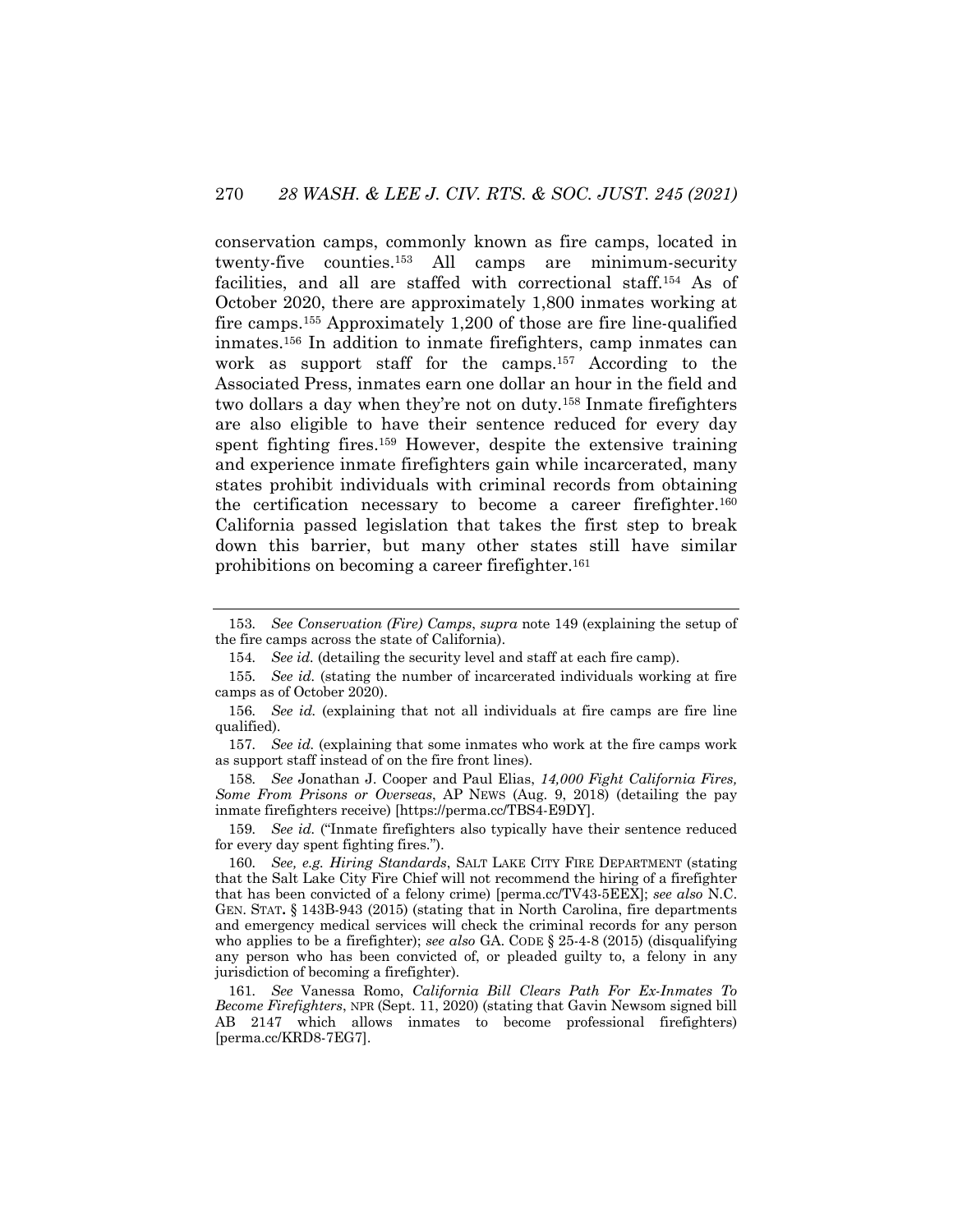Though this model provided early release relief for many incarcerated individuals, a large class were ineligible for early release through the COVID-19 relief programs.162 As mentioned above, the relief only extends to those who are serving a sentence for non-violent offenses, who did not have to register as a sex offender, and who had sixty days or less to serve.163 In 2017, half of the individuals admitted to California prisons were convicted of an assault, robbery, or weapons charge.164 This prevents them from qualifying for relief under California's COVID-19 release plan, regardless of if they are high risk or not.165 An individual's worst action should not define them for the rest of their life, and therefore the back-end model advocates for relief for all categories of offenders, not solely nonviolent offenders.166

#### *IV. Collateral Consequences*

The impact of mass incarceration is intensified by collateral consequences.167 Collateral consequences are structural disabilities imposed by law as a result of a criminal conviction, regardless of whether an individual spends any time incarcerated.168 The Model Penal Code states that collateral

<sup>162</sup>*. See* John Myers, *California to Release 8,000 Prisoners in Hopes of Easing Coronavirus Crisis*, L.A. TIMES (July 10, 2020) (describing how prisoners who are serving time for any state law crime defined as violent or that involves domestic violence would be ineligible to participate in the COVID-19 early release program) [https://perma.cc/YSG8-K9UG].

<sup>163</sup>*. See COVID-19 Information*, CALIFORNIA DEP'T OF CORRECTIONS AND REHABILITATION (last updated January 29, 2021) (explaining who is eligible for the COVID-19 relief program) [perma.cc/c5ay-xede].

<sup>164</sup>*. See California's Prison Population*, PPIC (explaining the percentage of individuals incarcerated for various categories of offenses) [perma.cc/DR2P-STNG].

<sup>165</sup>*. See COVID-19 Information*, *supra* note 162 (explaining who is eligible for the COVID-19 relief program).

<sup>166</sup>*. See infra* Part IV.

<sup>167</sup>*. See* Tyner and Fry, *supra* note 101, at 358 (explaining that the hidden consequences of incarceration have profound impacts on former inmates by limiting access to jobs and professional licensure).

<sup>168</sup>*. See* A.B.A., COLLATERAL CONSEQUENCES OF CRIMINAL CONVICTIONS JUDICIAL BENCH BOOK 4, (defining collateral consequences and providing background on how they can create social and economic disadvantages to the individuals) [perma.cc/4MQW-LH37].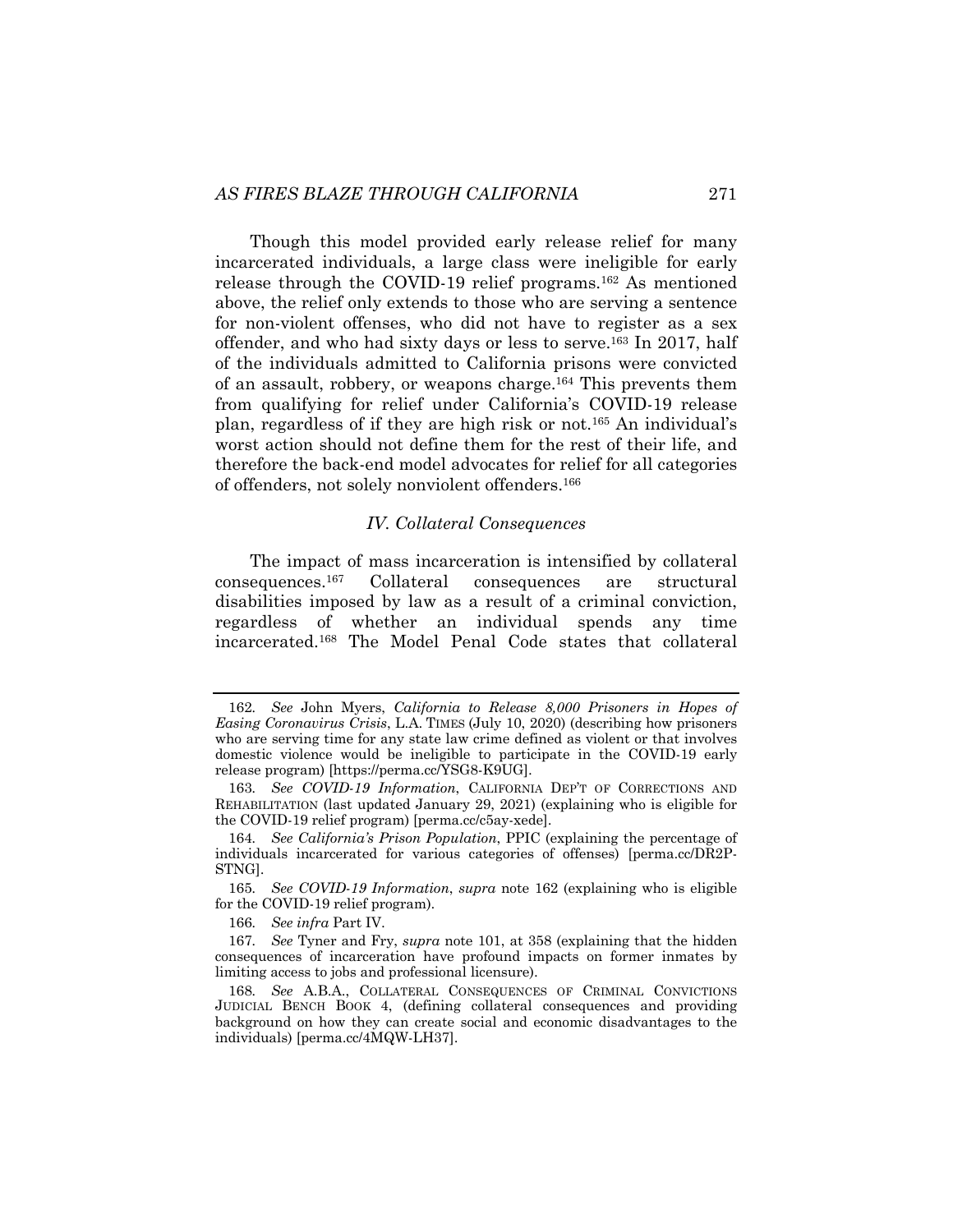consequences "are penalties, disabilities, or disadvantages . . . that are authorized or required by state or federal law . . . but are not part of the sentence ordered by the court."169 They are "hidden sanctions that emerge automatically at the onset of a criminal conviction."170 A criminal record can be a persistent impediment to employment, which restricts one's access to employment, higher education and even professional licensure.171 This negatively impacts one's ability to access the ladder of economic mobility.<sup>172</sup> However, for many defendants, collateral consequences are the harshest sanctions "because they limit opportunity, can be timeless, and inhibit full reentry."173 Collateral consequences have expanded since their inception and now include penalties such as mandatory deportation, inclusion on a public registry, loss of access to public housing and benefits, financial aid ineligibility, and occupational licensing restrictions.174 Collateral consequences arise under both federal and state law, and in most states, hundreds of collateral consequences attach to any felony conviction, and additional collateral consequences attach for specific types of criminal convictions.175

Due to their overrepresentation in the criminal justice system, there is a disparate impact on the quality of life within

<sup>169</sup>*. See* MODEL PENAL CODE § 6.01 (AM. L. INST., Proposed Final Draft 2017) (defining collateral consequences).

<sup>170</sup>*. See* Tyner and Fry, *supra* note 101, at 360 (describing collateral consequences as hidden sanctions because they are not quantifiable by a sentence or penalties).

<sup>171</sup>*. See id.* at 369 (discussing the impact of collateral consequences on employment opportunities).

<sup>172</sup>*. See id.* (discussing the impact of collateral consequences on economic mobility).

<sup>173</sup>*. See* Murray, *supra* note 12, at 1032 (explaining that the lasting effects of collateral consequences are often the harshest part of a criminal sentence, especially when defendants often do not know of these consequences at the time they enter into a plea deal).

<sup>174</sup>*. See* MODEL PENAL CODE § 6.01 (AM. L. INST., Proposed Final Draft 2017) (explaining the collateral consequences of criminal convictions).

<sup>175</sup>*. See* MARGARET COLGATE LOVE, JENNY ROBERTS, AND CECELIA KLINGELE, COLLATERAL CONSEQUENCES OF CRIMINAL CONVICTION: LAW, POLICY & PRACTICE (2013) (discussing the different types of collateral consequences).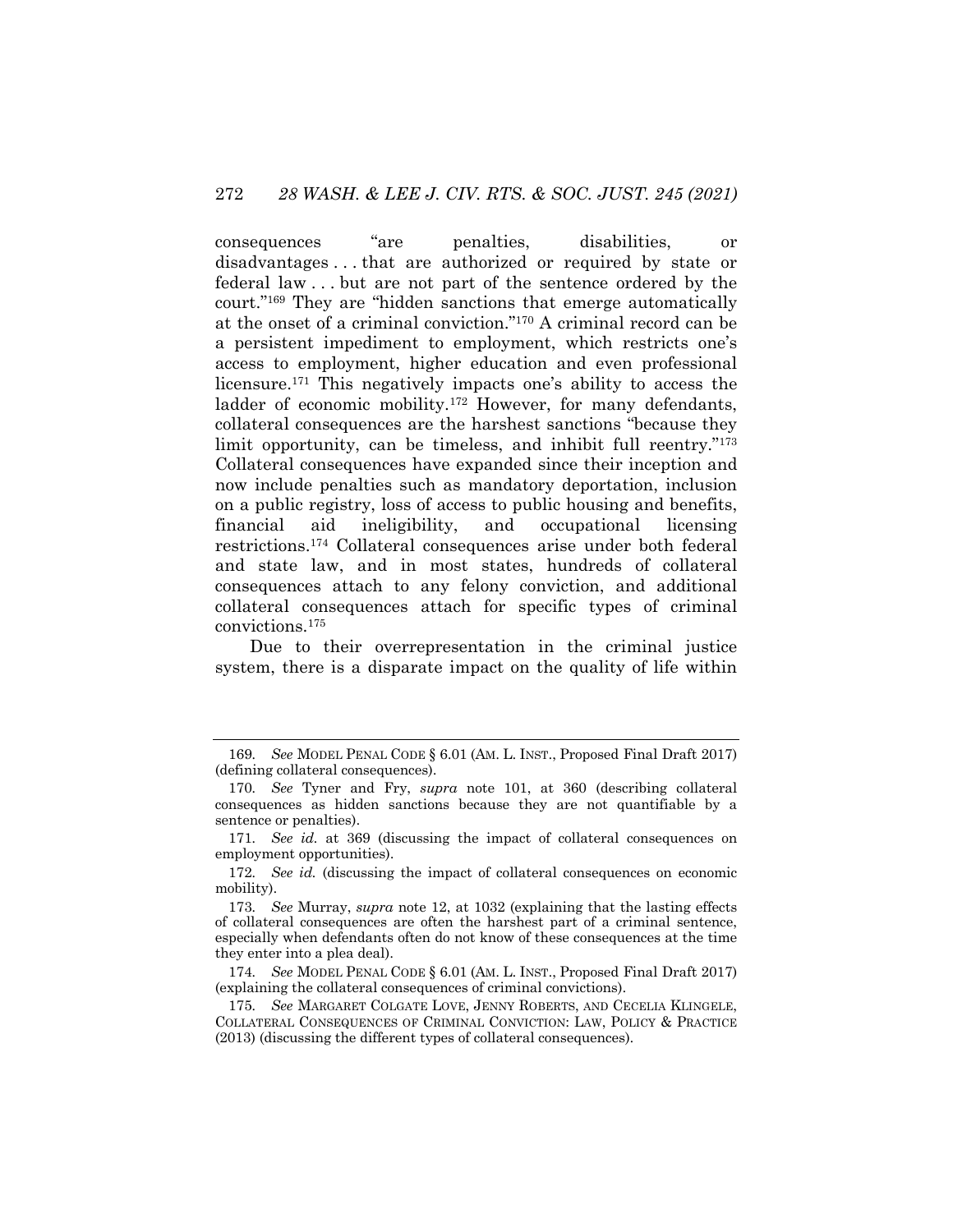the Black community.176 Moreover, there is a social stigma associated with felony convictions. "Chief Justice Earl Warren noted: 'Conviction of a felony imposes a status upon a person which not only makes him vulnerable to future sanctions through new civil disability statutes, but which also seriously affects his reputation and economic opportunities.'"177 Despite these broad implications, there is a lack of awareness of collateral consequences for the general public and attorneys. 178

#### *A. Employment*

"Becoming gainfully employed is one of the key exit points of the criminal justice system."179 Forty of the fifty states and the District of Columbia require parolees to maintain employment, or else face more prison time.180 Employment impacts upward mobility, wealth-building, and one's quality of life.181 Conversely, joblessness has been identified by some as the single most important predictor of recidivism.182 Black ex-offenders are the most severely disadvantaged applicants in the job market, and Black men convicted of felonies are the least likely to receive job offers of any demographic group.183 In response to this issue, a

<sup>176</sup>*. See id.* at 370 (explaining how collateral consequences have a disparate impact on the Black community due to their overrepresentation in the criminal justice system).

<sup>177</sup>*. Id.* (citing Parker v. Ellis, 362 U.S. 574, 593–94 (1960)).

<sup>178</sup>*. See id.* (noting that despite the harsh effects of collateral consequences, their impacts are not widely known).

<sup>179.</sup> Tyner and Fry, *supra* note 101, at 373.

<sup>180</sup>*. See* ALEXANDER, *supra* note 33, at 152 (highlighting the pressure on the former prisoners to promptly find employment, else face the potential for more time in prison).

<sup>181</sup>*. See* THE COUNCIL OF STATE GOV'TS JUSTICE CTR., INTEGRATED REENTRY AND EMPLOYMENT STRATEGIES: REDUCING RECIDIVISM AND PROMOTING JOB READINESS 2 (2013) (detailing the benefits of employment on recidivism statistics) [perma.cc/XX49-N7SD].

<sup>182.</sup> *See, e.g.*, Tyner and Fry, *supra* note 101, at 373 (stating the finding that joblessness was the single most important predictor of joblessness).

<sup>183</sup>*. See* ALEXANDER, *supra* note 33, at 152 (discussing the disparate impact of a criminal conviction on Black individuals, particularly Black men, as compared to other groups).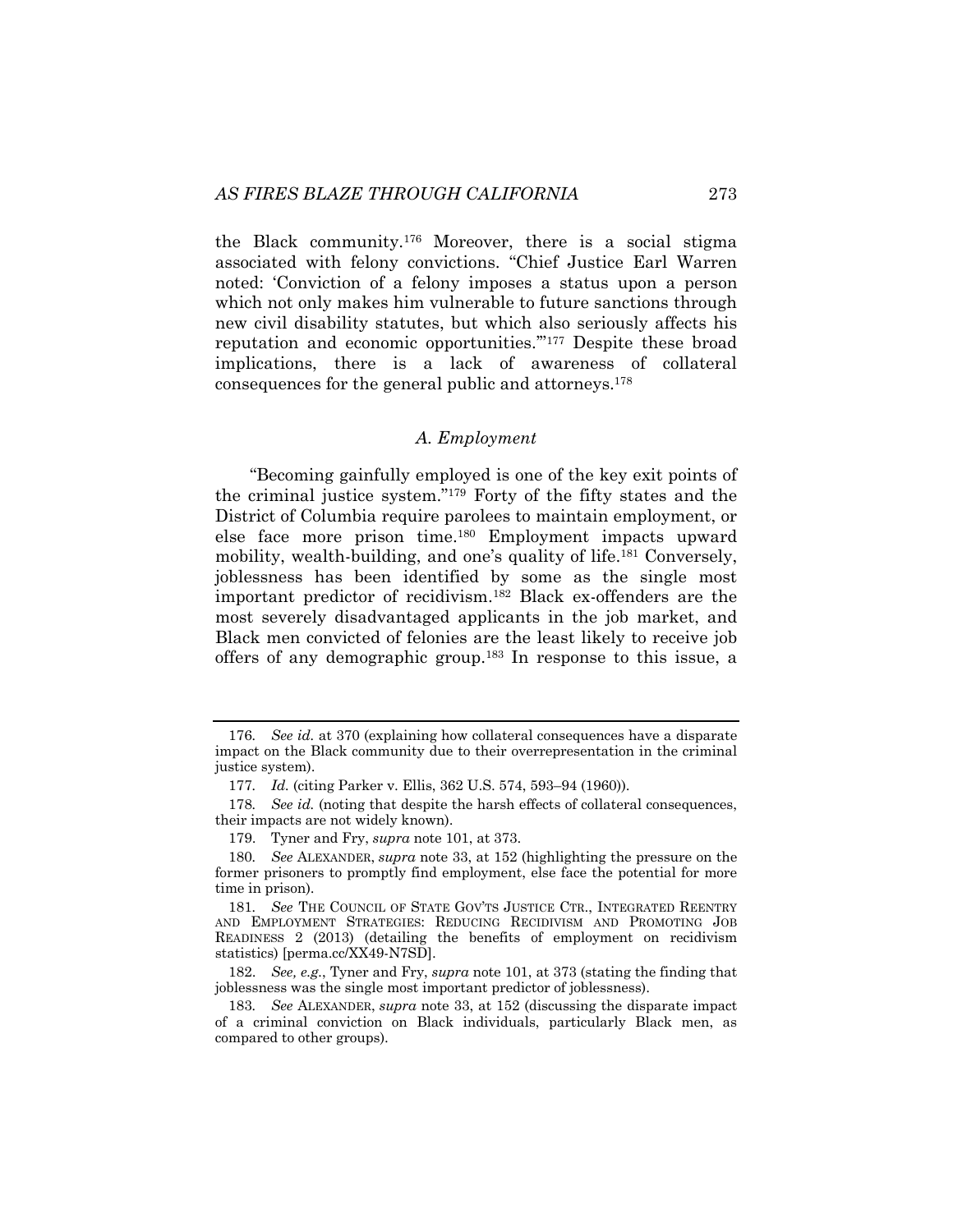growing number of advocates have launched "Ban the Box"184 campaigns, but "because the association of race and criminality is so pervasive, employers may use less accurate and discriminatory methods to screen out those perceived to be likely criminals."185 Misguided proxies can be used by employers when no box is available on the application form to identify criminals.186

#### *B. Voting*

Though voting is a basic right of American citizens, over 6.1 million Americans are prohibited from voting due to felony disenfranchisement laws.187 These laws prohibit an American citizen from voting because of a prior felony conviction, regardless of how relevant said felony is to the right, ability, or competency to vote.188 The Fourteenth Amendment allows a state to revoke a citizen's voting rights for "participation in rebellion, or other crime."189 As a result of racially discriminatory policies, more Black individuals today are disenfranchised than in 1870 when the Fifteenth Amendment was passed.190 Some states allow for

<sup>184</sup>*. See About: The Ban the Box Campaign,* THE BAN THE BOX CAMPAIGN (explaining the Ban the Box Campaign as one started by a national civil rights movement of formerly incarcerated people and their families asking employers to remove the box asking about prior convictions history on employment applications) [perma.cc/94J5-4UL2].

<sup>185</sup>*. Id.*

<sup>186</sup>*. See id.* (explaining that some scholars believe a result of the Ban the Box Campaign is that Black males may suffer more discrimination when criminal history information is not available).

<sup>187</sup>*. See* Richardson v. Ramirez, 418 U.S. 24, 42–43 (1974) (holding that because of Section Two of the Fourteenth Amendment and the legislative history behind the Fourteenth Amendment, a state could constitutionally disenfranchise felons); *see also* Erin Kelly, *Do the Crime, Do the Time—And Then Some: Problems with Felon Disenfranchisement and Possible Solutions*, 51 U. TOL. L. REV. 389, 389 (2020) (explaining felon disenfranchisement and its consequences on the formerly incarcerated).

<sup>188</sup>*. See* Kelly, *supra* note 187, at 389 (describing felony disenfranchisement laws).

<sup>189.</sup> U.S. CONST. amend. XIV, § 2.

<sup>190</sup>*. See* Kelly*, supra* note 187, at 390 (describing the effect of voter disenfranchisement as compared to prior to the enactment of the 15th Amendment); *see also* ALEXANDER, *supra* note 33, at 159 (discussing the fact that 48 states and the District of Columbia prohibit former inmates from voting).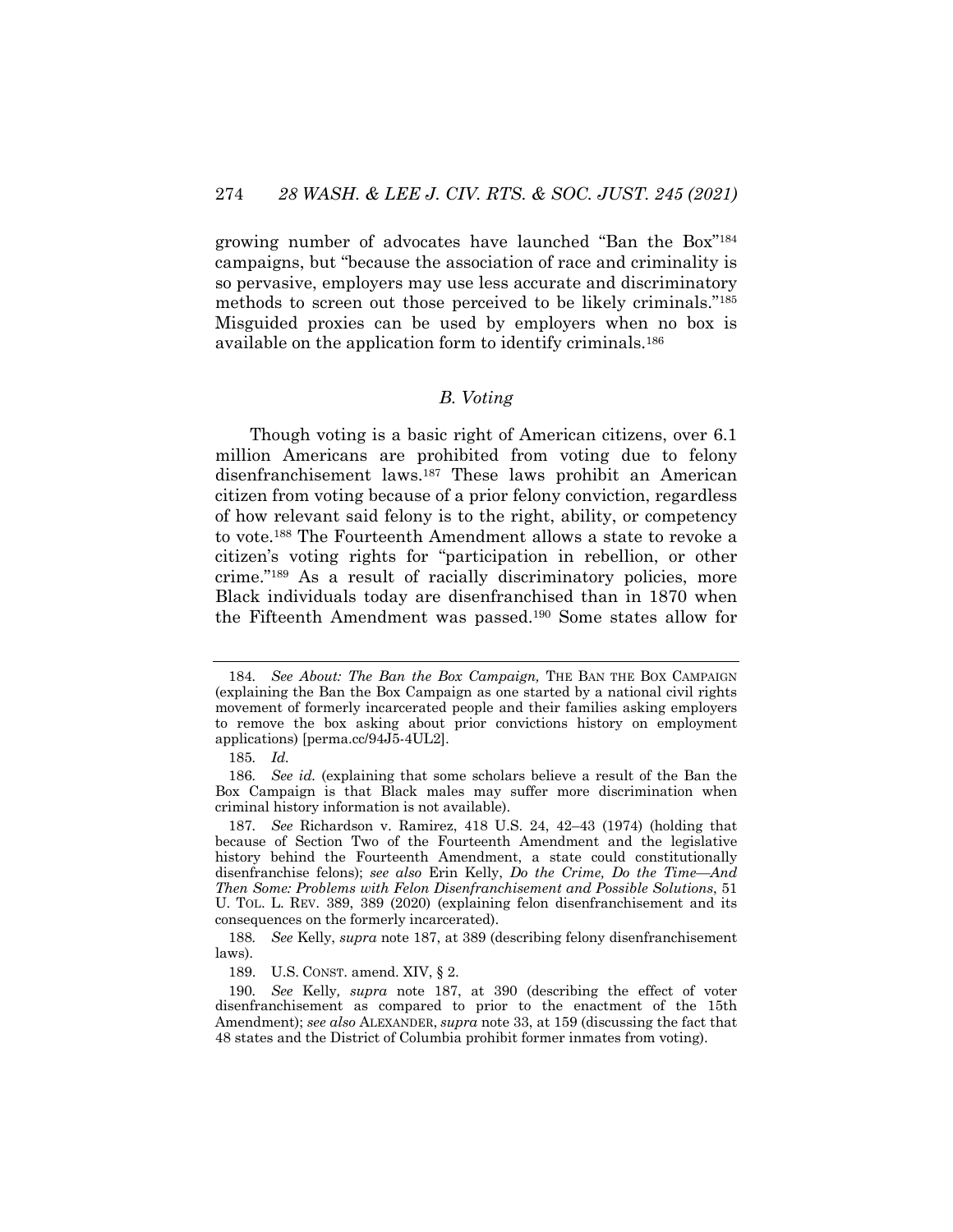restoration of voter rights, but only after the individual pays outstanding court costs or fines.191 This is made impossible by the "debtor's prison" that returned citizens face following their incarceration.192 In some jurisdictions, returned citizens are even billed for drug testing and drug treatment they are required to receive as a condition of probation.193 Beyond this, many states add additional "poverty penalties" by imposing late fees, payment plan fees, and interest.194 These act as modern poll taxes and literacy tests—"rules designed to make voting a practical impossibility for a group defined largely by race."195

## *C. Housing*

More than 650,000 people are released from prison each year, and for many, finding a new home is among the hardest of their tasks upon reentry.196 The history of housing discrimination against Black individuals is longstanding and spans back throughout American history.197 The War on Drugs expanded several federal laws that contributed to a new zero-tolerance policy for any criminal behavior in public housing, most notably, the One Strike policy.198 "These policies require every public

195*. See id.* at 159 (describing that voter restoration process often resembles a modern-day poll tax).

196*. See* ALEXANDER, *supra* note 33, at 148 (explaining that prisoners returning home are typically the poorest of the poor, who lack the ability to pay for private housing and are often denied public housing, yet they are the individuals who need this stability most).

197*. See* Ann Cammett, *Confronting Race and Collateral Consequences in Public Housing*, 39 SEATTLE U. L. REV. 1123, 1125 (2016) (giving a historical overview of housing discrimination in the United States).

198*. See id.* at 1138 (describing the "One Strike" policies that arose from concerns about the perceived increase of crime within public housing authorities).

<sup>191</sup>*. See* ALEXANDER, *supra* note 33, at 159 ("Typically the restoration process is a bureaucratic maze that requires the payment of fines or court costs.").

<sup>192</sup>*. See id.* at 155 (describing the host of agencies that newly released prisoners are required to make payments to following their release).

<sup>193</sup>*. See id.* (discussing the notion that some states also impose fees for services or treatments required as conditions of release).

<sup>194</sup>*. See id.* (describing the "poverty penalty" that further increases the debt required to be paid before an individual can go through the restoration process).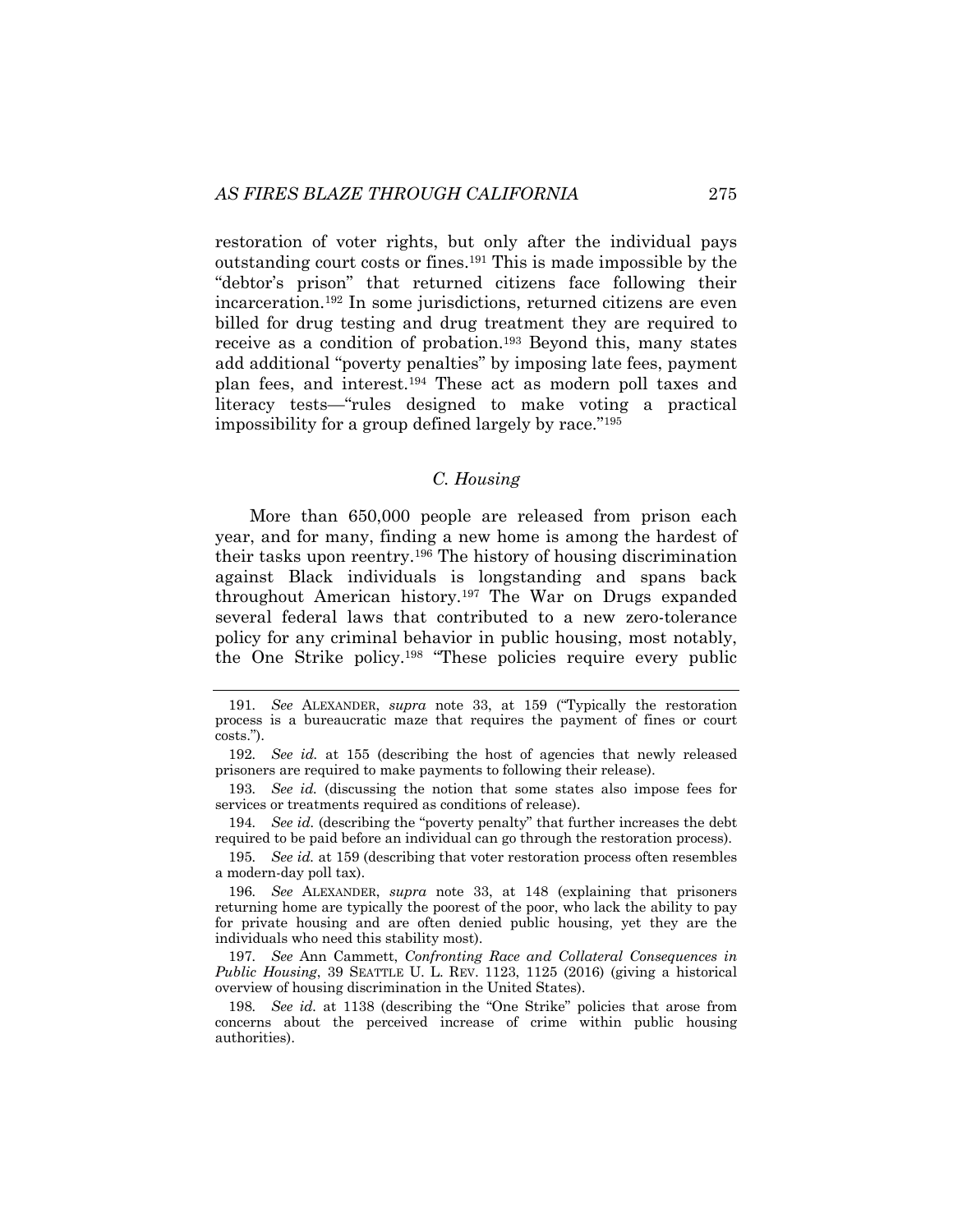housing lease to stipulate that if the tenant, or any member of the tenant's household, or any guest of the tenant, engages in any drug-related or other criminal activity on or off the premises, the tenancy will be terminated."199 Public authorities even have the discretion to terminate the lease of a tenant when a family member or guest engages in drug related activity, therefore dissuading individuals to take in relatives or friends with prior drug convictions.200

Though the One Strike rules were implemented with good intentions, low-income tenants, often mothers wishing to keep their families together, are the ones who bear the brunt of the rule's unfairness.201 Affordable housing is crucial to the economic security of low-income families.<sup>202</sup> "When parents are rejected from public housing through the One Strike policy they are at greater risk of homelessness and family disintegration."203 Restrictions on access to subsidized housing or termination of tenancy based on criminal activity continues to be one of the most consequential obstacles to successful reentry.204

These effects are felt even more onerously by someone in subsidized housing who is found to be involved in a criminal offense or drug activity.205 Offending parties are sometimes offered "permanent exclusion" rather than eviction, as a way for the leaseholder to retain their tenancy.206 This leaves families with the heartbreaking choice of breaking up their family or

<sup>199.</sup> ALEXANDER, *supra* note 33, at 146.

<sup>200</sup>*. See* Cammett, *supra* note 197, at 1140–41 (depicting HUD's harsh eviction scheme in the wake of the War on Drugs).

<sup>201</sup>*. See id.* at 1141 (explaining that innocent people who have the least power or economic resources are often the ones most impacted by these rules).

<sup>202</sup>*. See id*. at 1143 (stating that affordable housing has an impact on the family as a whole, rather than just the individual).

<sup>203</sup>*. See id*. at 1144–45 (describing the hardships on families when they are rejected from public housing).

<sup>204</sup>*. See id.* at 1137 (detailing the difficulties in obtaining housing with a criminal record).

<sup>205</sup>*. See id.* at 1144 (describing the impact of subsidized housing laws on young offenders).

<sup>206</sup>*. See id.* (explaining the "permanent exclusion" option given to young offenders in order to prevent the whole family from facing eviction).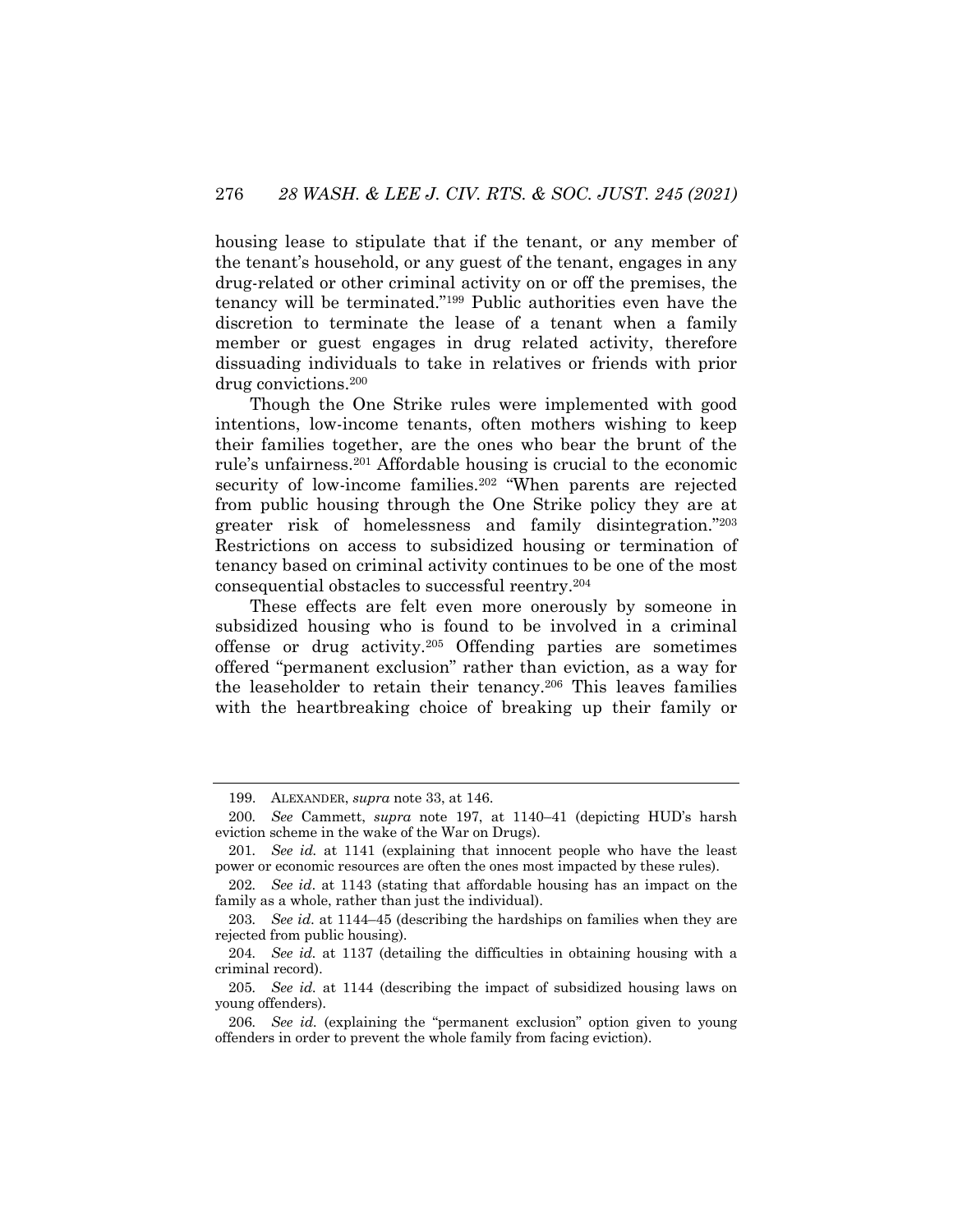losing their home.<sup>207</sup> Though this One Strike policy is formally race-neutral, it reinforces racial stigma because Black individuals are arrested and incarcerated at disproportionate rates, making them "statistically more vulnerable to exclusions from subsidized housing."<sup>208</sup> Access to stable and affordable housing is a basic human right, and it also increases the likelihood that a person with a criminal record will obtain and retain employment, will remain drug free, and will avoid re-offending.209

Once convicted, collateral consequences follow the individual for the rest of his or her life.210 Some have argued that because of this effect, collateral consequences should be understood as a mode of punishment due to their incapacitating effect, and thus understood to be a part of the criminal sentence a defendant receives from a guilty plea.<sup>211</sup> The back-end abolition model detailed in the next Part of this Note explains the need for relief in the form of the removal of collateral consequences. Collateral consequences punish individuals long after they have served their time, and thus voting rights should be restored, housing and financial benefits should not be impacted, employers should not be permitted to discriminate based on prior convictions, because a criminal conviction should not be permitted to haunt a formerly incarcerated individual for the rest of their lives.

<sup>207</sup>*. See id.* ("Such a situation creates a conflict of interest between parents and their offspring, leaving many families with the terrible choice of whether to send a member into exile for life or relinquish the family's home.").

<sup>208</sup>*. See id.* at 1145 (explaining the race-based effects on Black citizens due to their higher rates of incarceration).

<sup>209</sup>*. See* ALEXANDER, *supra* note 33, at 148 (explaining why affordable and reliable housing is crucial to the success of the formerly incarcerated; research shows that the use of state prisons and jails dropped by 74 and 40 percent, respectively, when individuals with prior criminal records were provided with supportive housing).

<sup>210</sup>*. See, e.g.*, Brian M. Murray, *Prosecutorial Responsibility and Collateral Consequences*, 12 STAN. J. C.R. & C.L. 213, 226 (2016) (stating that courts have recognized civil death as punishment and additional restrictions can be imposed at any time).

<sup>211</sup>*. See id.* (explaining his argument that collateral consequences should be associated with criminal sentences that immediately alter individual liberty).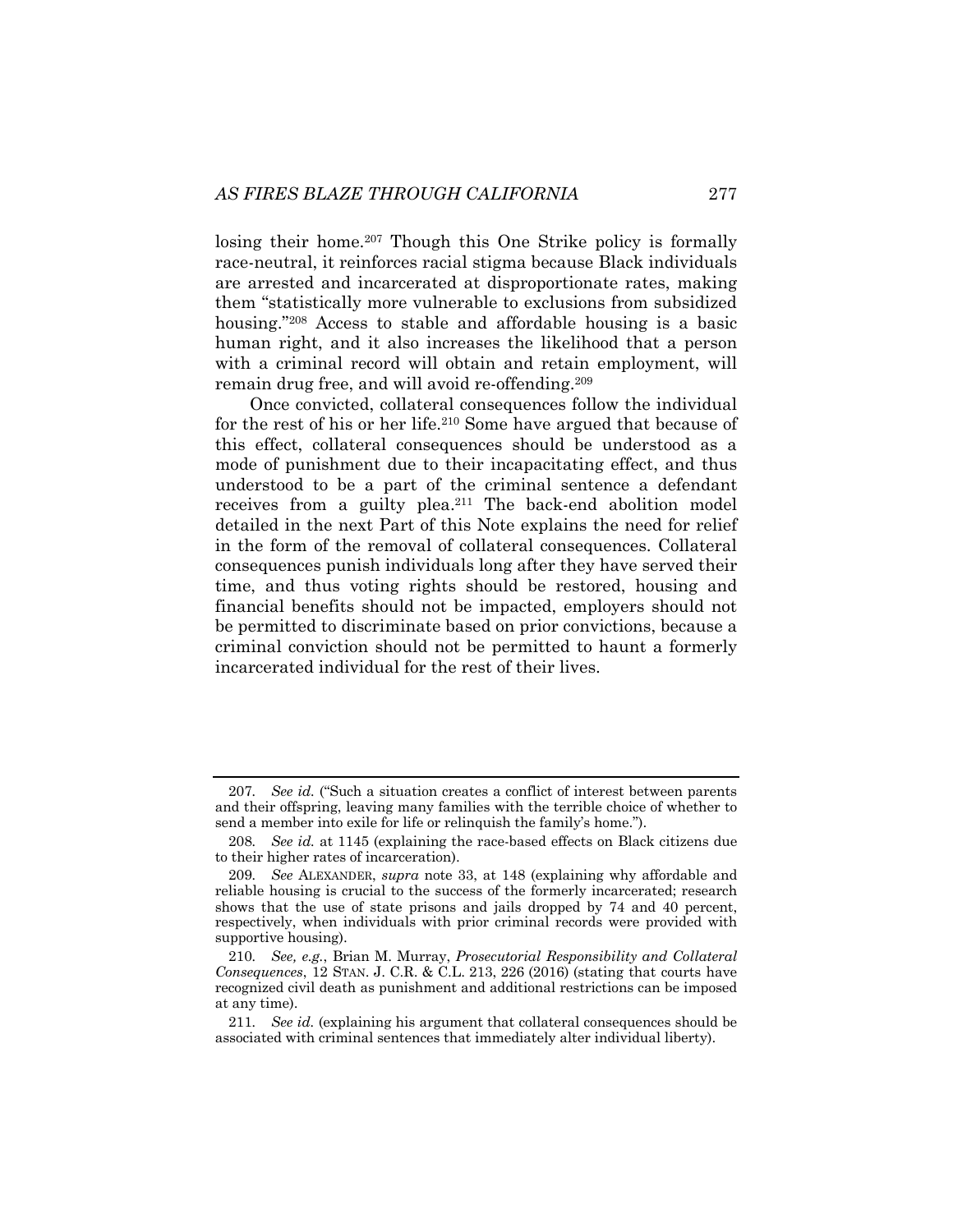#### *V. Provisional Back-End Abolition Model*

A comprehensive overhaul is needed to fix the injustices that have occurred within the criminal justice system since its inception. Reform can begin with a reduction of sentences on the front-end. However, a reduction prison terms does not substantially impact those individuals who are already incarcerated and a part of the criminal justice system.212 "Once a person is labeled a felon . . . discrimination, stigma, and exclusion are perfectly legal and privileges of citizenship such as voting and jury service are off-limits."213

The system of prison labor as it stands is a badge and incident of slavery that needs to be abolished. "Over time, the Thirteenth Amendment's Punishment Clause has rendered freedom from the shackles of slavery more illusory than real."214 There is a distinction between work and slavery, but that distinction has become muddled within the prison system.<sup>215</sup> Michele Goodwin holds the Chancellor's Professorship at the University of California, Irvine and is partially-known for her scholarship in the area of civil liberties.<sup>216</sup> Goodwin highlights the fact that "abysmally low prison wage does not fit within the norm of what traditional definitions of 'work' convey and more fittingly locates within the slavery context."217 One individual noted that while working was good and productive, the issue with prison labor is that the inmates are being charged for the services produced, rather than compensated.218 Moreover, if they do not

<sup>212</sup>*. See* ALEXANDER, *supra* note 33, at 277 ("As of 2008 there were approximately 2.3 million people in prisons and jails, and a staggering 5.1 million people under 'community correctional supervisions' – i.e., on probation or parole.").

<sup>213</sup>*. Id.*

<sup>214.</sup> Goodwin, *supra* note 26, at 980.

<sup>215</sup>*. See id.* at 963 (highlighting the fact that "work," as opposed to slavery, implies the worker will be fairly compensated).

<sup>216</sup>*. See About Michele's Research,* MICHELE BRATCHER GOODWIN (explaining Goodwin's research and scholarship) [https://perma.cc/YB3J-NRXR].

<sup>217.</sup> Goodwin, *supra* note 26, at 963.

<sup>218</sup>*. See id.* at 963–64 ("Melvin Ray, an inmate . . . stated: 'Work is good for anyone . . . The problem is that our work is producing services that we're being charged for, that we don't get any compensation from.'").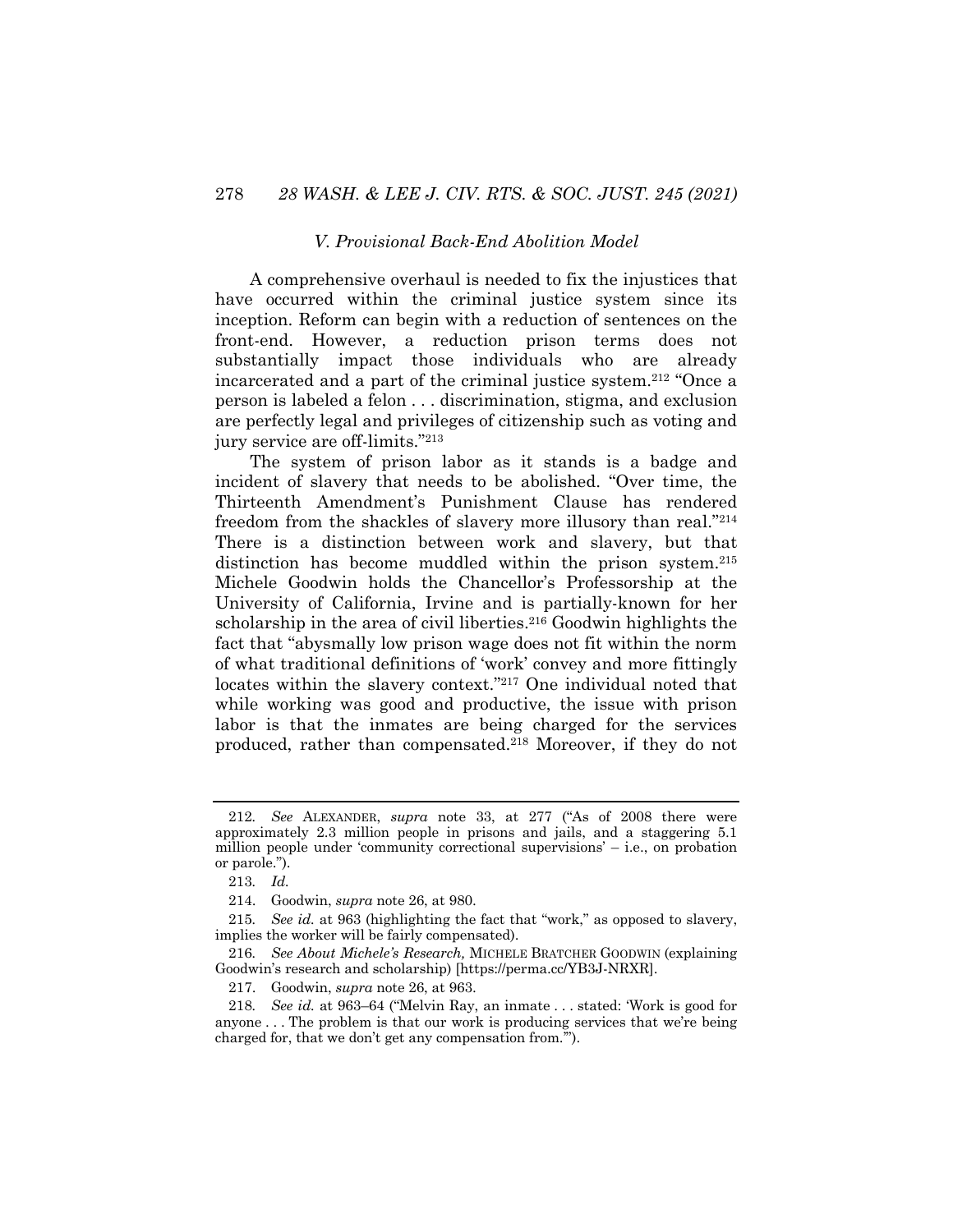complete their work, they can be punished by having their sentence lengthened.<sup>219</sup>

At the Angola prison, where inmates grow and harvest crops, the memory of slavery remains potent—three quarters of the Angola inmates are Black and work in "backbreaking conditions while armed guards stand watch on horseback."220 Goodwin argues that as written, the Thirteenth Amendment provides authority for the leasing of any human labor subject to criminal punishment, and the evidence has exposed the disparate impact of both Jim Crow and modern slavery on Black individuals.221 Further, she advances several ways to divest from prison slavery and the systems that feed into it: Amending the Thirteenth Amendment,<sup>222</sup> adding a new amendment abolishing prison slavery, $223$  enacting legislation, $224$  or getting the Supreme Court involved. <sup>225</sup> Any of these solutions would certainly aid in the advancement of this proposed back-end abolition model. However, none of these solutions alone are enough.

Several states have passed legislation to try and aid in backend relief for incarcerated and formerly incarcerated individuals.226 For example, in California, Governor Gavin

223*. See id.* at 982 (stating that a new amendment could be passed, striking the Punishment Clause from the Thirteenth Amendment).

<sup>219</sup>*. See* Kanyakrit Vongkiatkajorn, *Inmates are Kicking Off a Nationwide Prison Strike Today,* MOTHER JONES (Sept. 9, 2016) (detailing the reasoning behind a nationwide prison strike) [https://perma.cc/X8T4-WE2Q].

<sup>220</sup>*. See* Goodwin, *supra* note 26, at 966 (explaining the troubling comparison between Antebellum slavery and Angola's inmate laborers).

<sup>221</sup>*. See id.* at 980 (explaining that the Thirteenth Amendment has allowed for this system of modern slavery to persist).

<sup>222</sup>*. See id.* at 981 (proposing that the amendment could be revised by simply striking the language "except as a punishment for crime whereof the party shall have been duly convicted" completely).

<sup>224</sup>*. See id.* at 983–84 (advancing another solution through the enactment of legislation to ban slavery, including for conviction of a crime, at a state-by-state level).

<sup>225</sup>*. See id.* at 987 (proposing Supreme Court intervention to determine the constitutionality of the existing and the above proposed amendments).

<sup>226</sup>*. See, e.g.*, Matt Vasilogambros, *More States Expand the Ballot to Previously Incarcerated*, THE PEW CHARITABLE TRUSTS (June 1, 2021)(explaining that 20 states have restored voting rights to formerly incarcerated individuals) [https://perma.cc/7KKM-5242]; Eliza Schultz and Rebecca Vallas, *Six States Leading the Charge on Second-Chance Policies*, CENTER FOR AMERICAN PROGRESS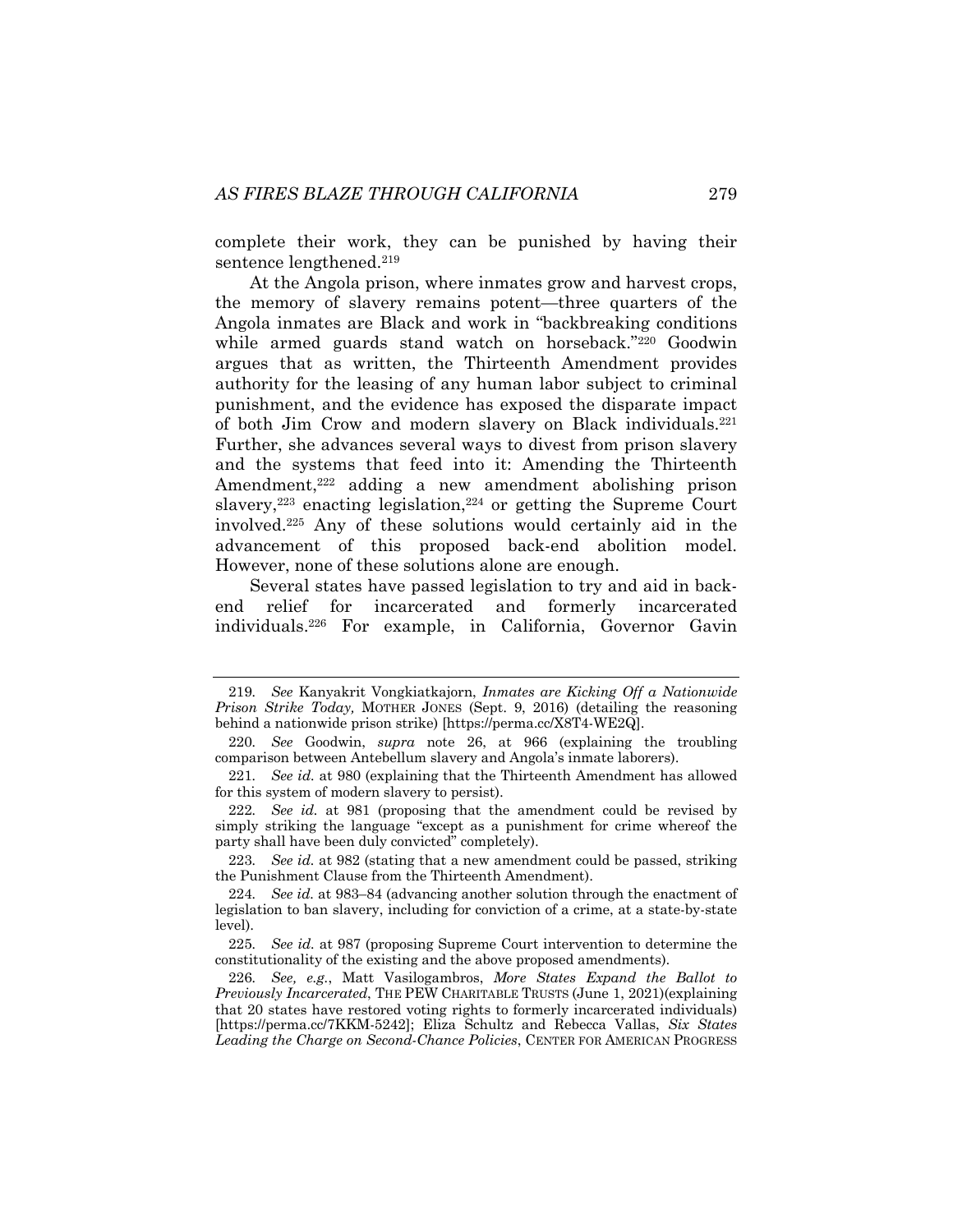Newsom signed Bill AB2147 on September 9th, 2020, allowing certain individuals who are on the frontlines fighting wildfires to have their records expunged after serving their sentences.<sup>227</sup>

Last year, Michigan also passed a law which sets aside convictions for certain offenses after a fixed period of time.228 Beginning two years after the act's passage, the automatic expungement allows for the setting aside of "a misdemeanor conviction for an offense for which the maximum punishment is imprisonment for not more than 92 days."229 Additionally after ten years, felony convictions detailed in the act can be set aside if a list of criteria are met.230 The most notable result is that this law allows individuals with misdemeanor marijuana convictions to clear the offenses sooner if their behavior would not have been criminalized after voters' legalization of marijuana in 2018.231 However, again, there are exclusions if the individual has more than one conviction for an assaultive crime, or has attempted to commit an assaultive crime.<sup>232</sup>

These state models, as well as the COVID-19 early release programs, are great first steps, but they do not go far enough. Additionally, most states are failing to pass these types of laws, and the states that have limit relief to certain classes of offenders. The Restoration of Rights Project details each state's expungement and pardoning rights, showing that very few states

<sup>(</sup>Apr. 7, 2017, 7:00AM) (detailing various pieces of re-entry reform legislation that has been passed or is being considered) [https://perma.cc/9SAL-NFS2].

<sup>227</sup>*. See* J. Edward Moreno, *Newson Signs Legislation Allowing Pathway for Inmate Firefighters to Become Professional After Release*, THE HILL (Sept. 12, 2020, 5:18 PM) (explaining California Governor's recent legislation allowing some former inmate firefighters to become professional firefighters upon release) [https://perma.cc/K6UL-NXXC].

<sup>228</sup>*. See* H.B. 4980, 100th Leg., Reg. Sess. (Mich. 2020) detailing the application process for setting aside convictions) [https://perma.cc/6ED4-ELSU].

<sup>229.</sup> MICH. COMP. LAWS ANN. § 780.621g (West 2021).

<sup>230</sup>*. Id.*

<sup>231</sup>*. See* David Eggert, *Michigan Legislature Approves Automatic Expungement Bills*, AP NEWS (Sept. 24, 2020) (explaining the effects of Michigan's expungement bill) [https://perma.cc/766X-ZJC4].

<sup>232</sup>*. See* H.B. 4980, *supra* note 228 (detailing the limitations on the Act's reach).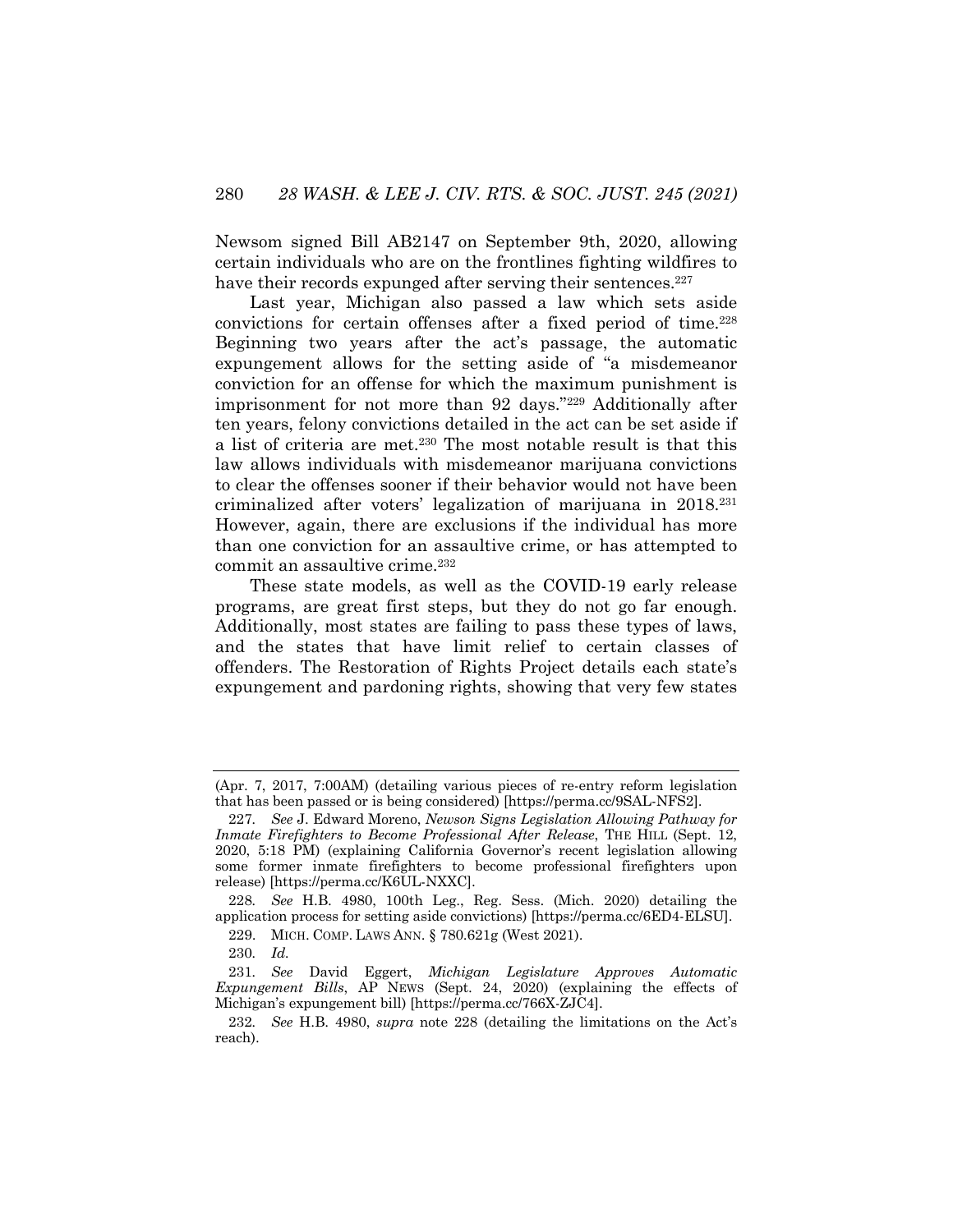have elected to provide this relief to the formerly incarcerated.<sup>233</sup> Therefore, there is limited relief available for incarcerated and formerly incarcerated individuals to either have sentences reduced or to have records expunged so that they can more easily reenter society. The provisional back-end abolition model expands the relief provided from these programs to all individuals through an incentive-based, voluntary labor program.

#### *A. The Back-End Abolition Model*

This provisional model<sup>234</sup> provides relief to incarcerated individuals forced to participate in the prison labor system by paying fair hourly wages for labor, granting sentence reductions in relation to hours worked, and relief from collateral consequences once released.235 This relief is available for all individuals, regardless of their crime. The type of offense (nonviolent versus violent) will matter for determining how quickly an individual can reduce his or her sentence, but violent offenders are still eligible for the same relief. Additionally, this model is meant to be retroactive and therefore apply to any returned citizen who worked while incarcerated, making them eligible for expungement, pardons, or clemency. Lastly, this model is not meant to be exhaustive, but merely meant to raise the foundational issues and begin to offer solutions to redressing these issues. This model can be implemented by either the Executive branch through its power to pardon and executive orders, or through Legislative branch's creation of a new law reflecting this policy.

<sup>233</sup>*. See 50 State Comparison: Expungement, Sealing & Other Record Relief*, RESTORATION OF RTS. PROJECT (providing a 50-state comparison of each states' expungement, sealing, and other record relief) [https://perma.cc/Z364-W7VY].

<sup>234</sup>*. See* Carbado, *supra* note 17, at 1479 (explaining the concept of a provisional model as one that is not meant to be total or complete).

<sup>235.</sup> If the Abolition Amendment is passed, this model would just allow for individuals to opt into the labor, instead of being forced to do labor while incarcerated.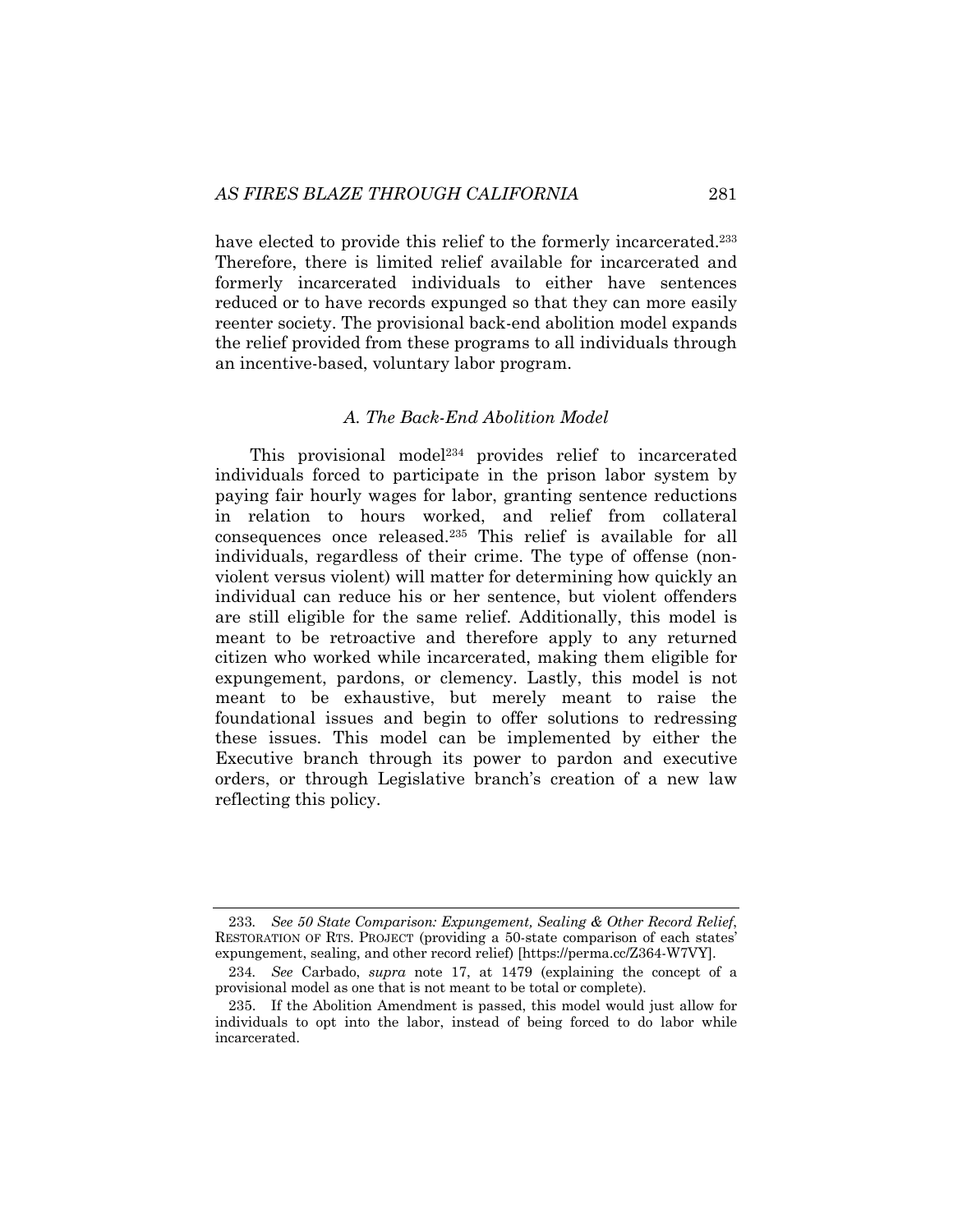### *B. Sentence Reductions*

In addition to fair pay, even with the reform efforts on the front-end, sentence lengths are astronomical. This model includes sentence reductions in exchange for time worked. In this system, for every eight hours worked (consecutive or combined over several shifts), individuals receive time off their sentence.<sup>236</sup> This model differentiates between non-violent and violent offenders, using the definition provided by the Sentencing Commission to differentiate these offenses.<sup>237</sup> As illustrated in Figure 1, inmates who qualify as non-violent offenders receive four days off of his or her sentence for every eight hours of prison labor, meaning that they serve at least a fifth of the imposed sentence. Those categorized as violent offenders receive one day for every eight hours worked, thereby requiring they serve at least half of their sentence. A variation of this model is already seen in prisons that allow for "good time"238 as well as the California model where inmates qualify to have their sentence reduced for each day spent fighting wildfires.239

| Offense | Time Worked | Sentence Reduction Received | Example: 40   |
|---------|-------------|-----------------------------|---------------|
| Type    |             |                             | Year Sentence |
| Violent | 8 Hours     | Sentence Reduction of 1 Day | 40 Years      |
| Offense |             | Per 8 Hour Day              | Converted to  |
|         |             |                             | 20 Years      |

<sup>236.</sup> Individuals serving a life sentence are eligible for relief under this model as well. To calculate their sentence reduction, the life sentence should be converted to years based on when the prison sentence began and the life expectancy for their race and gender. Once the sentence is calculated, the reduction formula shall apply. Similarly, the death penalty should be abolished and those currently on death row should have their sentences treated as life sentences and calculated for relief in the same manner.

237*. See* Federal Sentencing Guidelines Manual § 4B1.1, Am. 798 (United States Sentencing Comm'n 2016) (defining crimes of violence) [https://perma.cc/6A8L-7MWZ].

238*. See Good Time Law and Legal Definition*, US LEGAL ("Good time is an early release procedure under determinate sentencing regimes: prison inmates get an automatic reduction in sentence for every day they spend without being written up for a violation of prison rules.") [https://perma.cc/HT25-Z63U].

239*. See* Moreno, *supra* note 227 (explaining that the inmate firefighter system in California allows for inmate firefighters to have their sentenced reduced for every day spent fighting fires).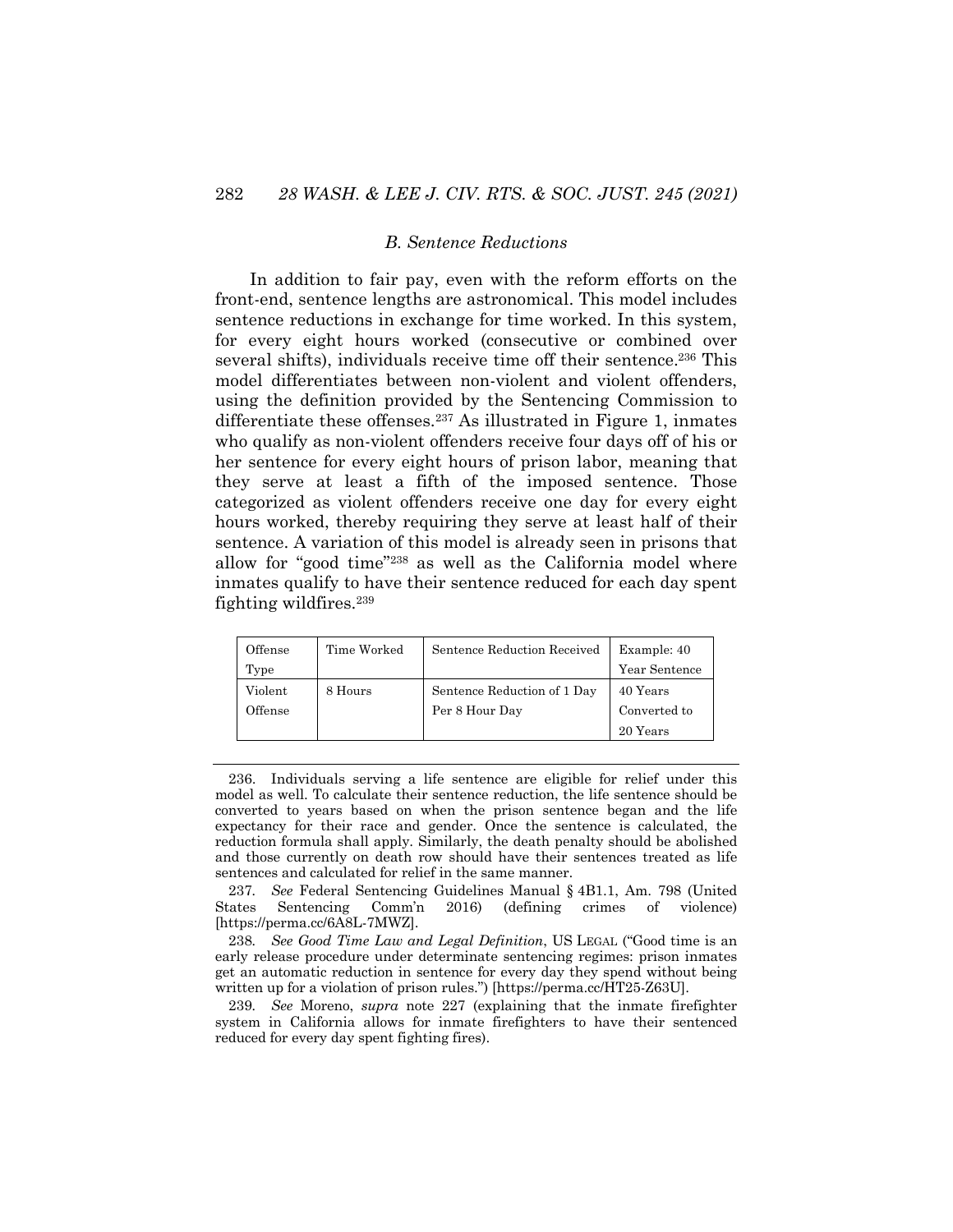#### *AS FIRES BLAZE THROUGH CALIFORNIA* 283

| Non-    | 8 Hours | Sentence Reduction of 4 | 40 Years       |  |
|---------|---------|-------------------------|----------------|--|
| Violent |         | Days Per 8 Hour Day     | Converted to 8 |  |
| Offense |         |                         | Years          |  |

## *Figure 1. Sentence Reductions for Each Eight Hours Worked*

### *C. Fair Wages*

Incarcerated individuals deserve fair pay. For each hour worked, they should be compensated with either the minimum wage of that state, if in state prison, or the federal minimum wage if they are in either federal prison or a state that does not have a minimum wage higher than the federal minimum wage. Not only do the current low wages make it hard for individuals to afford items in prison, but these court ordered financial obligations also become detrimental to reintegration by competing with other "essential life expenses such as food, rent and child support."240 Moreover, a consequence of these financial burdens is that, particularly when individuals are unable to pay, recidivism becomes more likely.241 Returned citizens can owe as much as sixty percent of their annual income in criminal debts.<sup>242</sup> Additionally, restitution is becoming an increasingly utilized punishment; many states allow courts to impose restitution in addition to other punishments and often this payment is a condition of parole or restoration of civil rights.243 Therefore, it is essential that these individuals are properly compensated when working during prison so that they can pay off criminal debts with the money they earn, rather than leave prison in thousands of dollars of debt.

<sup>240</sup>*. See* David Reutter, *Report Finds Criminal Justice Debt Creates Barriers to Offender Reintegration*, PRISON LEGAL NEWS (Aug. 4, 2016) (explaining the detrimental effect that prison debt can have on a returned citizen's reintegration success) [https://perma.cc/7SDG-STXX].

<sup>241</sup>*. See id.* (detailing the consequences for returned citizens who are unable to pay resulting costs from their incarceration).

<sup>242</sup>*. See id.* (stating the high proportion of returned citizens' income that is dedicated to paying criminal debts).

<sup>243</sup>*. See, e.g.*, Charles Decker, *Time to Reckon with Prison Labor*, YALE ISPS (arguing the need for higher prison wages in order to meet the financial burdens imposed by the criminal justice system) [https://perma.cc/Y6F8-SAWJ].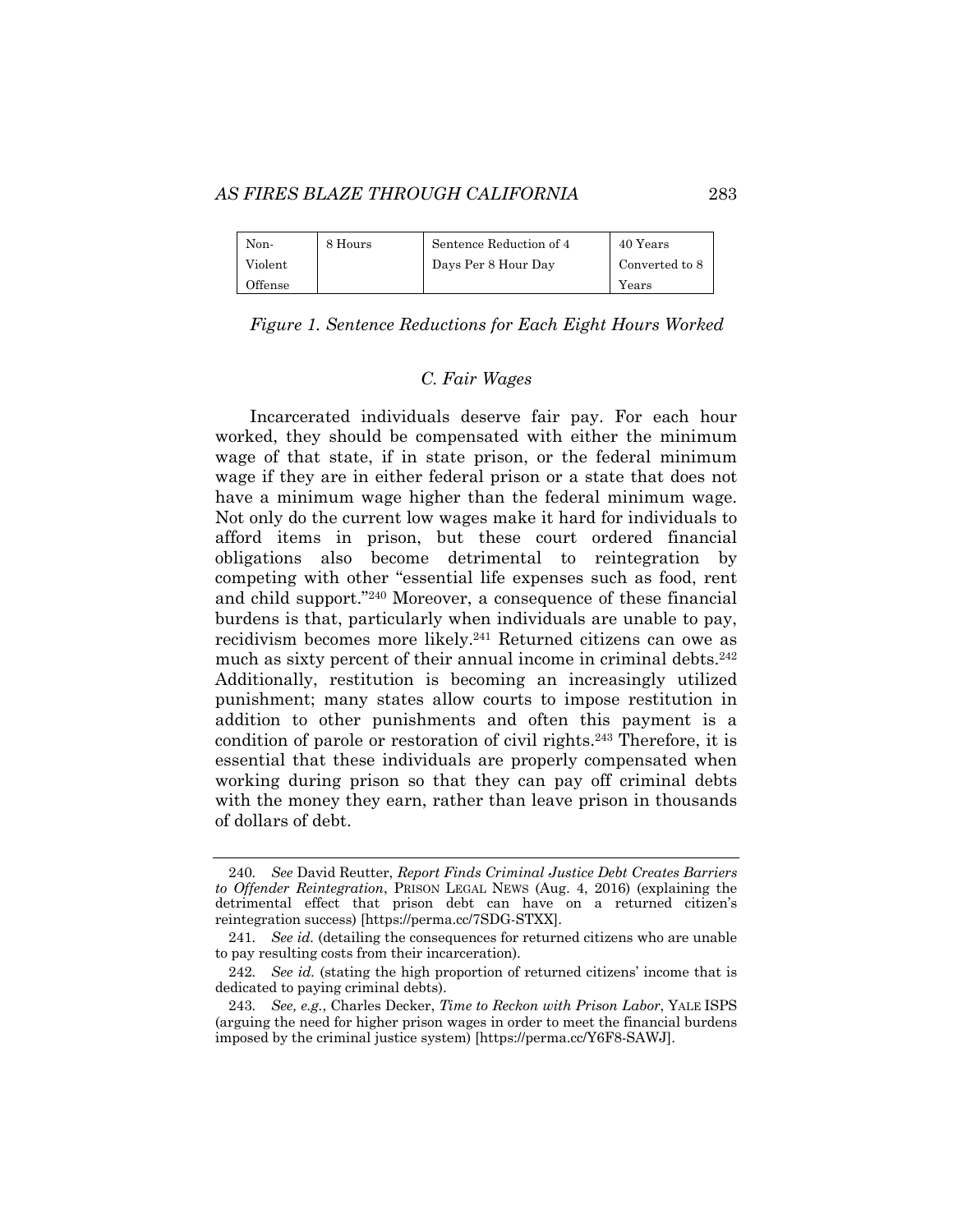#### *D. Relief from Collateral Consequences*

Relief from collateral consequences is a model that is already partially in effect and can be seen in Governor Newsom's bill passed in September of 2020.244 This California bill allows for certain eligible individuals who have successfully participated in the California Conservation Camp Program, to withdraw a guilty plea, a plea of nolo contendere, or to have a guilty verdict dismissed.245 This system incentivizes work by protecting against various collateral consequences facing individuals upon re-entry. Similarly, this back-end model calls for relief for any individual who participates in prison labor while serving their sentence. To be eligible for expungement, pardons, or clemency, individuals must opt into this program and work off at least twenty percent246 of their sentence. This amount of time is in place to prevent individuals from working one day and claiming relief, while also recognizing that individuals should not have to spend their entire time incarcerated working to be eligible for relief. This final piece of relief provided is important for aiding returned citizens in their process of reentry. As detailed above, collateral consequences can often be the most damaging piece of a criminal conviction.247 With difficulty securing housing, employment, and government aid, a criminal conviction stacks the cards against returned citizens.248

<sup>244</sup>*. See* Assemb. B. 2147 (Cal. 2020) (explaining the process for expunging criminal records).

<sup>245</sup>*. Id.*

<sup>246.</sup> This percentage of time is still under consideration.

<sup>247</sup>*. See* Murray, *supra* note 12, at 1032 (explaining that the lasting effects of collateral consequences are often the harshest part of a criminal sentence, especially when defendants often do not know of these consequences at the time they enter into a plea deal).

<sup>248</sup>*. See* Tyner and Fry, *supra* note 101, at 372–73 (explaining that the hidden consequences of incarceration limit the ability to find housing and jobs, as well as licensures).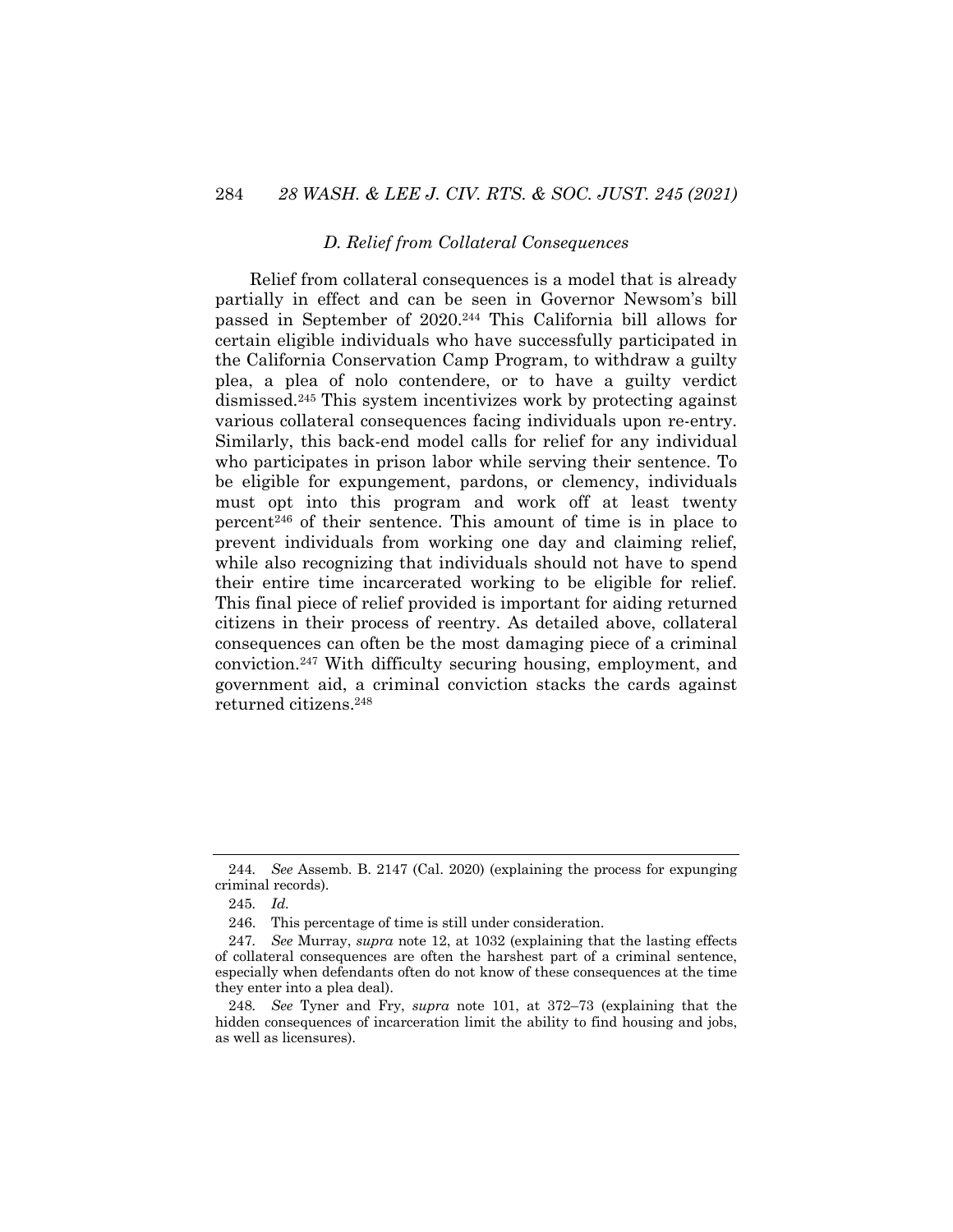## *E. Abolition*

There are currently 155,775 total federal inmates.<sup>249</sup> This provisional back-end model slashes sentence lengths in half for violent offenders, and into a fifth for non-violent offenders. Figure 2 depicts the contrast in average sentence lengths the various criminal offenses face under the current incarceration model compared to the back-end model.

Using this information, along with rough calculations using the average decline in prison population over the last few years, the average number of individuals sentenced at the federal level each year, and the average sentence length across the board (combining non-violent and violent offenders), Figure 3 shows the estimated difference in prison population using the current incarceration model and the back-end model. Because the backend model proposes steep reductions in the amount of time an individual would spend incarcerated, it would have huge impacts on the prison population. Figure 3 depicts the projected difference in the prison population between the current model and the proposed back-end model. The potential impact this could have in assisting the abolition movement is huge.

| Estimated      | Average  | Average Time                     | Average Time   |
|----------------|----------|----------------------------------|----------------|
| Federal Prison | Sentence | Served Under                     | Served Under   |
| Population     | Imposed  | Current Model (In                | Back-End Model |
|                |          | $\text{Months}$ ) <sup>250</sup> | (In Months)    |
| Violent        | 81.4     | 71.6                             | 40.7           |
| Offenders      |          |                                  |                |

<sup>249</sup>*. See Population Statistics*, FEDERAL BUREAU OF PRISONS (last updated Sept. 20, 2021) (providing the number of federal inmates) [https://perma.cc/8UEQ-KLXG].

<sup>250</sup>*. See Prison Time Surges For Federal Inmates*, THE PEW CHARITABLE TRUSTS (Nov. 18, 2015) (citing the Bureau of Justice Statistics which estimates that federal prison inmates served an average of 88 percent of their sentence) [https://perma.cc/XH5K-LSXT].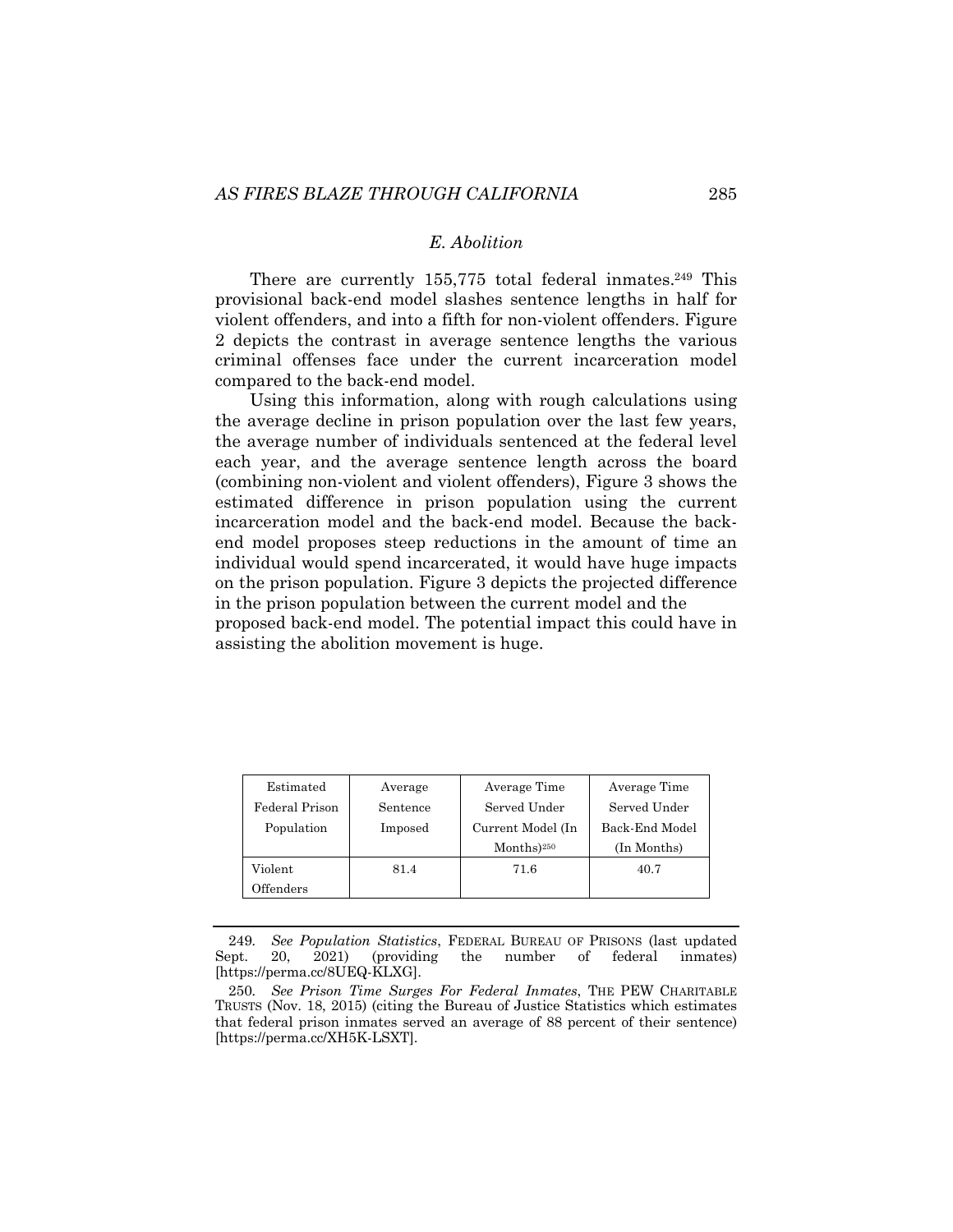| Non-Violent   | 66.6 | 58.6 | 13.3 |
|---------------|------|------|------|
| Offenders     |      |      |      |
| (Drug         |      |      |      |
| Offenses)     |      |      |      |
| Non-Violent   | 25.8 | 22.7 | 5.2  |
| Offenders     |      |      |      |
| (Property)    |      |      |      |
| Offenses)     |      |      |      |
| Non-violent   | 42.6 | 37.5 | 8.5  |
| Offenders     |      |      |      |
| (Public Order |      |      |      |
| Offenses)     |      |      |      |
| Non-Violent   | 64.7 | 56.9 | 12.9 |
| Offenders     |      |      |      |
| (Weapon       |      |      |      |
| Offenses)     |      |      |      |
| Non-Violent   | 19.7 | 17.3 | 3.9  |
| Offenders     |      |      |      |
| (Immigration  |      |      |      |
| Offenses)     |      |      |      |

*Figure 2. Difference in Sentence Lengths Under Current Model and Back-End Model*<sup>251</sup>

<sup>251</sup>*.* This data is based on 2012 Bureau of Justice Statistics. *See* Mark Motivans, Ph.D., *Federal Justice Statistics, 2012 – Statistical Tables* 39 tbl.7.11 (Jan. 2015) [https://perma.cc/M28Q-56ZN]. According to BJS, the average individual serves 88% of their sentence. Sentence served was then multiplied by (1/.88) to determine the average sentence length imposed by the court. This number was used to calculate the time that would be served under the back-end model. *See id*.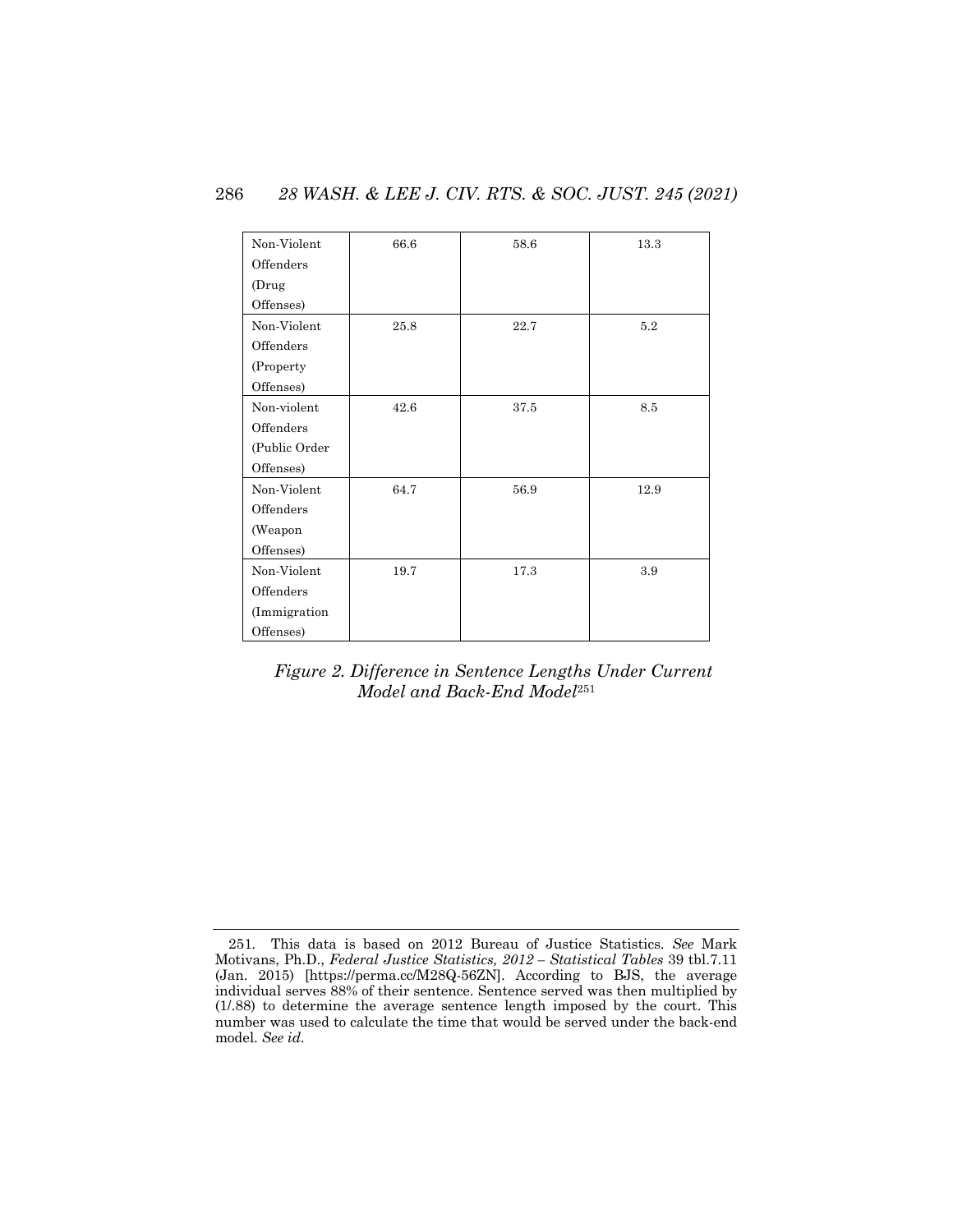*AS FIRES BLAZE THROUGH CALIFORNIA* 287



*Figure 3. Projected Incarceration Rates: Current v. Back-End Model*<sup>252</sup>

## *VI. Conclusion*

"A new civil rights movement cannot be organized around the relics of the earlier system of control if it is to address

<sup>252.</sup> Data points included in Figure 3; \*Special thanks to Holly Sowinski for her assistance forecasting the current model population and to Jordan Arnold for her assistance calculating the back-end model population.

| Year    | Current Model<br>Population | Back-End Model<br>Population |
|---------|-----------------------------|------------------------------|
| $2020*$ | 155,562                     | 155,562                      |
| 2021    | 148,490                     | 148,490                      |
| 2022    | 145,648                     | 96,636                       |
| 2023    | 142,807                     | 43,513                       |
| 2024    | 139,965                     | 42,244                       |
| 2025    | 137,124                     | 40,975                       |
| 2026    | 134,282                     | 39,706                       |
| 2027    | 131,435                     | 38,437                       |
| 2028    | 128,599                     | 37,168                       |
| 2029    | 125,758                     | 35,899                       |
| 2030    | 122,916                     | 34,630                       |
| 2031    | 120,075                     | 33,361                       |